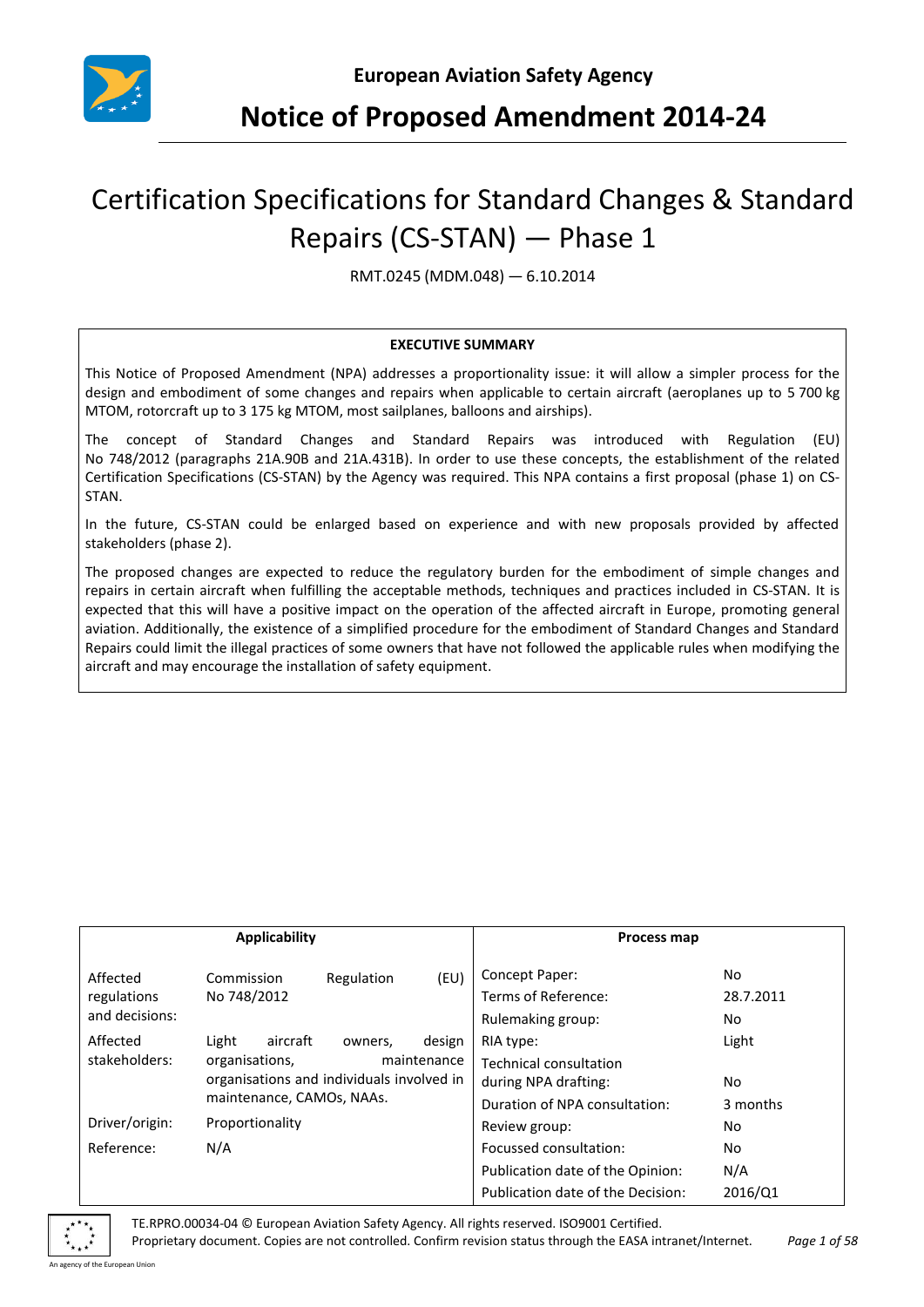# **Table of contents**

| 1.1.   |  |
|--------|--|
| 1.2.   |  |
| 1.3.   |  |
| 1.4.   |  |
|        |  |
| 2.1.   |  |
| 2.2.   |  |
| 2.3.   |  |
| 2.4.   |  |
|        |  |
| 3.1.   |  |
| 3.2.   |  |
| 3.2.1. |  |
| 3.2.2. |  |
| 3.2.3. |  |
|        |  |
|        |  |
|        |  |
| 4.     |  |
| 4.1.   |  |
| 4.1.1. |  |
| 4.1.2. |  |
| 4.2.   |  |
| 4.3.   |  |
| 4.4.   |  |
| 4.4.1. |  |
| 4.4.2. |  |
| 4.5.   |  |
|        |  |
| 5.1.   |  |
| 5.2.   |  |
| 5.3.   |  |

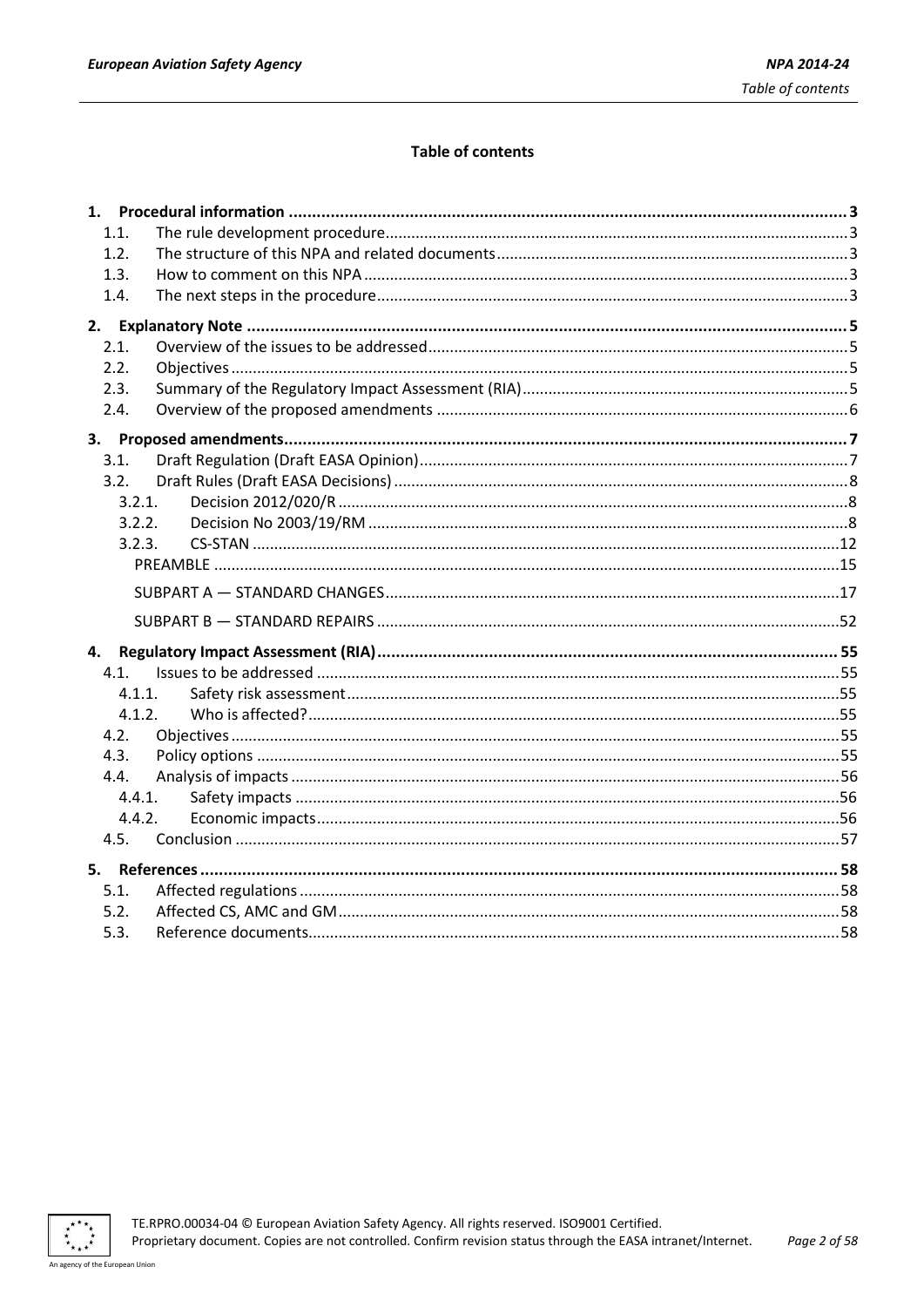# <span id="page-2-0"></span>**1. Procedural information**

# <span id="page-2-1"></span>*1.1. The rule development procedure*

The European Aviation Safety Agency (hereinafter referred to as the 'Agency') developed this Notice of Proposed Amendment (NPA) in line with Regulation (EC) No 216/2008<sup>1</sup> (hereinafter referred to as the 'Basic Regulation') and the Rulemaking Procedure<sup>2</sup>.

This rulemaking activity is included in the Agency's [4-year Rulemaking Programme](http://easa.europa.eu/rulemaking/annual-programme-and-planning.php) under RMT.0245 (former task number MDM.048).

The text of this NPA has been developed by the Agency. It is hereby submitted for consultation of all interested parties<sup>3</sup>.

The process map on the title page contains the major milestones of this rulemaking activity to date and provides an outlook of the timescale of the next steps.

# <span id="page-2-2"></span>*1.2. The structure of this NPA and related documents*

Chapter 1 of this NPA contains the procedural information related to this task. Chapter 2 (Explanatory Note) explains the core technical content. Chapter 3 contains the proposed text for the new Certification Specifications and Chapter 4 contains the Regulatory Impact Assessment showing which options were considered and what impacts were identified, thereby providing the detailed justification for this NPA.

#### <span id="page-2-3"></span>*1.3. How to comment on this NPA*

Please submit your comments using the automated **Comment-Response Tool (CRT)** available at **<http://hub.easa.europa.eu/crt/>**<sup>4</sup> .

The deadline for submission of comments is **6 January 2015.**

# <span id="page-2-4"></span>*1.4. The next steps in the procedure*

Following the closing of the NPA public consultation period, the Agency will review all comments.

The outcome of the NPA public consultation will be reflected in the respective Comment-Response Document (CRD).

The Agency will publish the CRD together with the Decision.

<sup>4</sup> In case of technical problems, please contact the CRT webmaster [\(crt@easa.europa.eu\)](mailto:crt@easa.europa.eu).



-

<sup>1</sup> Regulation (EC) No 216/2008 of the European Parliament and the Council of 20 February 2008 on common rules in the field of civil aviation and establishing a European Aviation Safety Agency, and repealing Council Directive 91/670/EEC, Regulation (EC) No 1592/2002 and Directive 2004/36/EC (OJ L 79, 19.3.2008, p. 1), as last amended by Commission Regulation (EU) No 6/2013 of 8 January 2013 (OJ L 4, 9.1.2013, p. 34).

<sup>2</sup> The Agency is bound to follow a structured rulemaking process as required by Article 52(1) of the Basic Regulation. Such process has been adopted by the Agency's Management Board and is referred to as the 'Rulemaking Procedure'. See Management Board Decision concerning the procedure to be applied by the Agency for the issuing of Opinions, Certification Specifications and Guidance Material (Rulemaking Procedure), EASA MB Decision No 01-2012 of 13 March 2012.

<sup>3</sup> In accordance with Article 52 of the Basic Regulation and Articles 5(3) and 6 of the Rulemaking Procedure.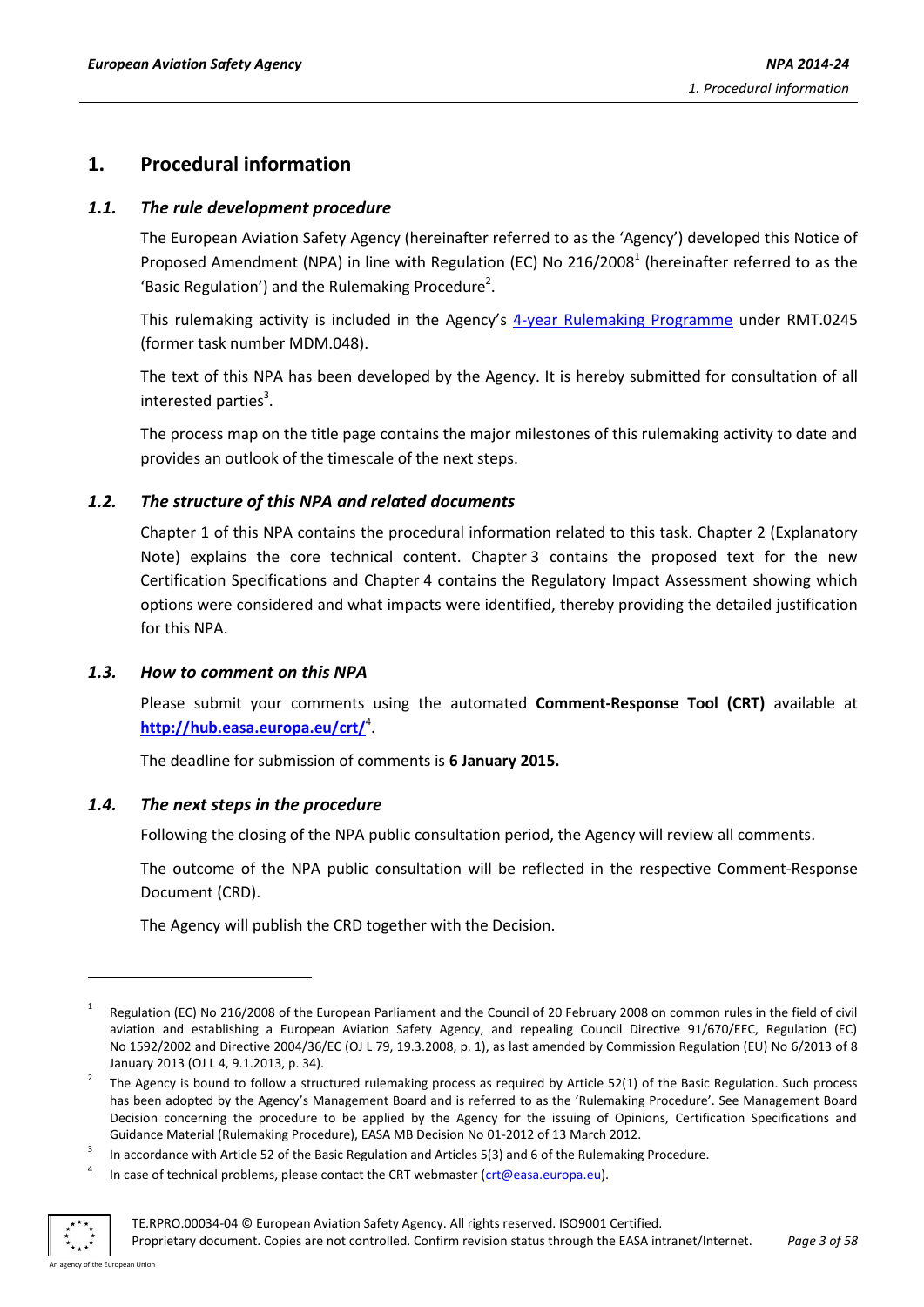The Decision containing Certification Specifications (CS) for Standard Changes and Standard Repairs will be published by the Agency as the outcome of this rulemaking process.

Depending on the feedback from stakeholders, the Agency will expand in the future the list of Standard Changes and Standard Repairs. For this purpose, another NPA will be published in a second phase, once some feedback is obtained on this first proposal and new inputs are gathered to expand the list of Standard Changes and Standard Repairs. Stakeholders are invited to send mature proposals of other Standard Changes/Standard Repairs for consideration by the Agency and possible adoption after following the rulemaking process.

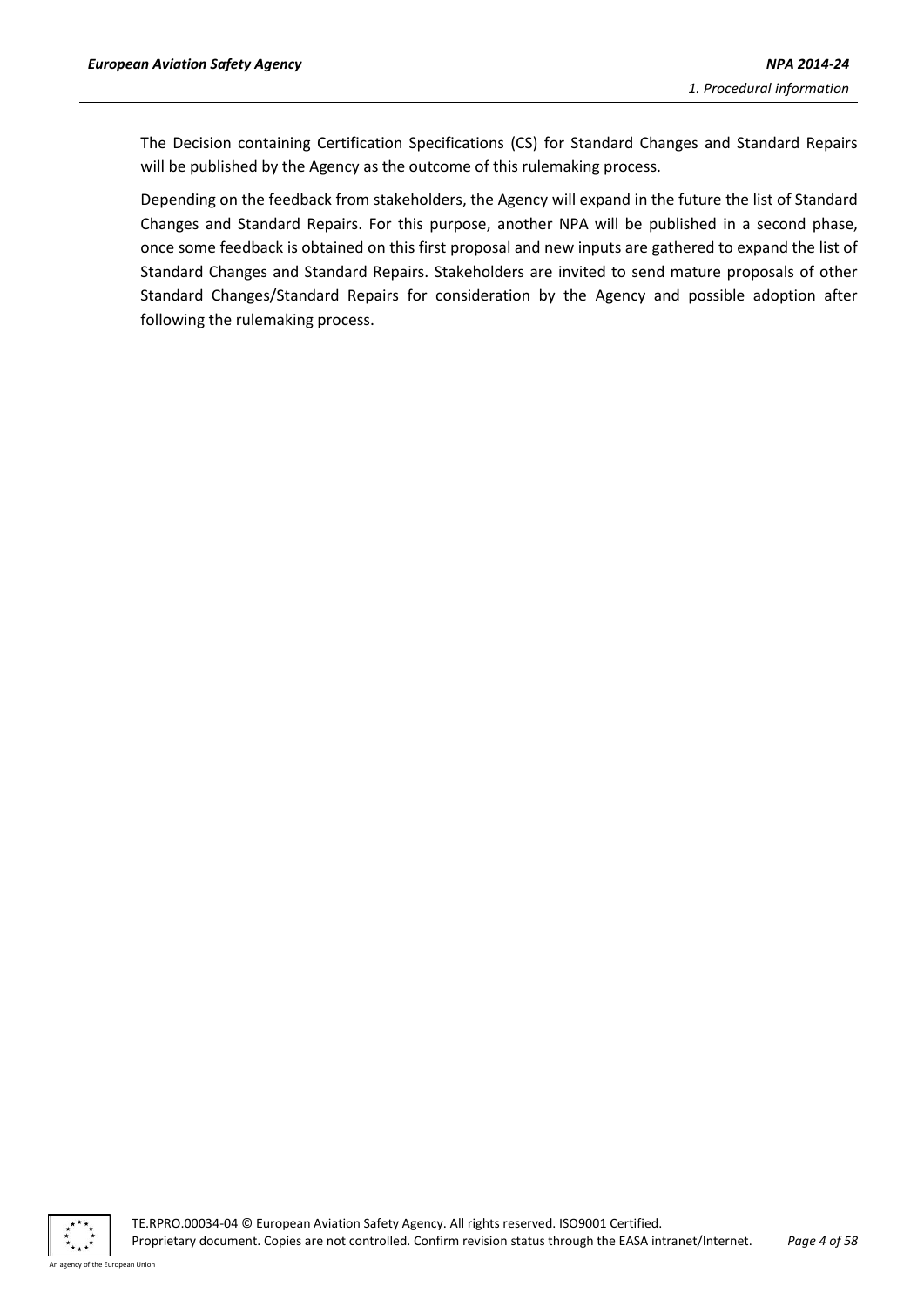# <span id="page-4-0"></span>**2. Explanatory Note**

# <span id="page-4-1"></span>*2.1. Overview of the issues to be addressed*

The Agency is proposing this NPA containing Certification Specifications (CS) with Standard Changes and Standard Repairs, as defined in 21.A.90B and 21.A.431B of Annex I (Part-21) to Regulation (EU) No 748/2012. The NPA also contains GM to Part-M and Part-21 to guide the process of their implementation.

The concepts of Standard Changes & Standard Repairs were introduced with the Implementing Rules in Regulation (EU) No 748/2012 and permit under certain conditions and for certain aircraft types the modification of the design of an aircraft without following the design approval process described in 21.A.95, 21.A.97 and 21.A.437. These standard changes and repairs do not require a design approval issued by the Agency or a DOA.

Except for the case of repair and change design acceptable under bilateral agreements, and in the absence of CS for Standard Changes & Standard Repairs, the rules mandate the approval of a change design or of a repair design as a prerequisite for their embodiment in the aircraft. Without the adoption of the Certification Specifications for Standard Changes and Standard Repairs, there will be no alleviation to this process.

Feedback from industry and operators has suggested that the regulatory framework for general aviation aircraft has become too heavy with the introduction of EASA rules creating a regulatory burden for the owners of these aircraft and, thus, discouraging the development of this sector of aviation.

# <span id="page-4-2"></span>*2.2. Objectives*

The overall objectives of the EASA system are defined in Article 2 of the Basic Regulation. This proposal will contribute to the achievement of the overall objectives by addressing the issues outlined in Chapter 2 of this NPA.

The specific objective of this proposal is to create safe and cost-efficient Certification Specifications defining detailed acceptable methods, techniques and practices, including requirements for parts marking and instructions for continued airworthiness to serve as maintenance data for implementing standard changes and repairs to:

- aeroplanes of 5 700 kg Maximum Take-Off Mass (MTOM) or less;
- rotorcraft of 3 175 kg MTOM or less; and
- sailplanes, powered sailplanes, balloons and airships as defined in ELA1 or ELA2.

# <span id="page-4-3"></span>*2.3. Summary of the Regulatory Impact Assessment (RIA)*

Option 0 — Do nothing: No alleviation to the current process.

Option 1: The adoption of the rules proposed in this NPA on Certification Specifications for Standard Changes and Standard Repairs will simplify the process of embodiment of changes/repairs for a number of cases in certain aircraft. The design approval process by a DOA or EASA is no longer

An agency of the European Union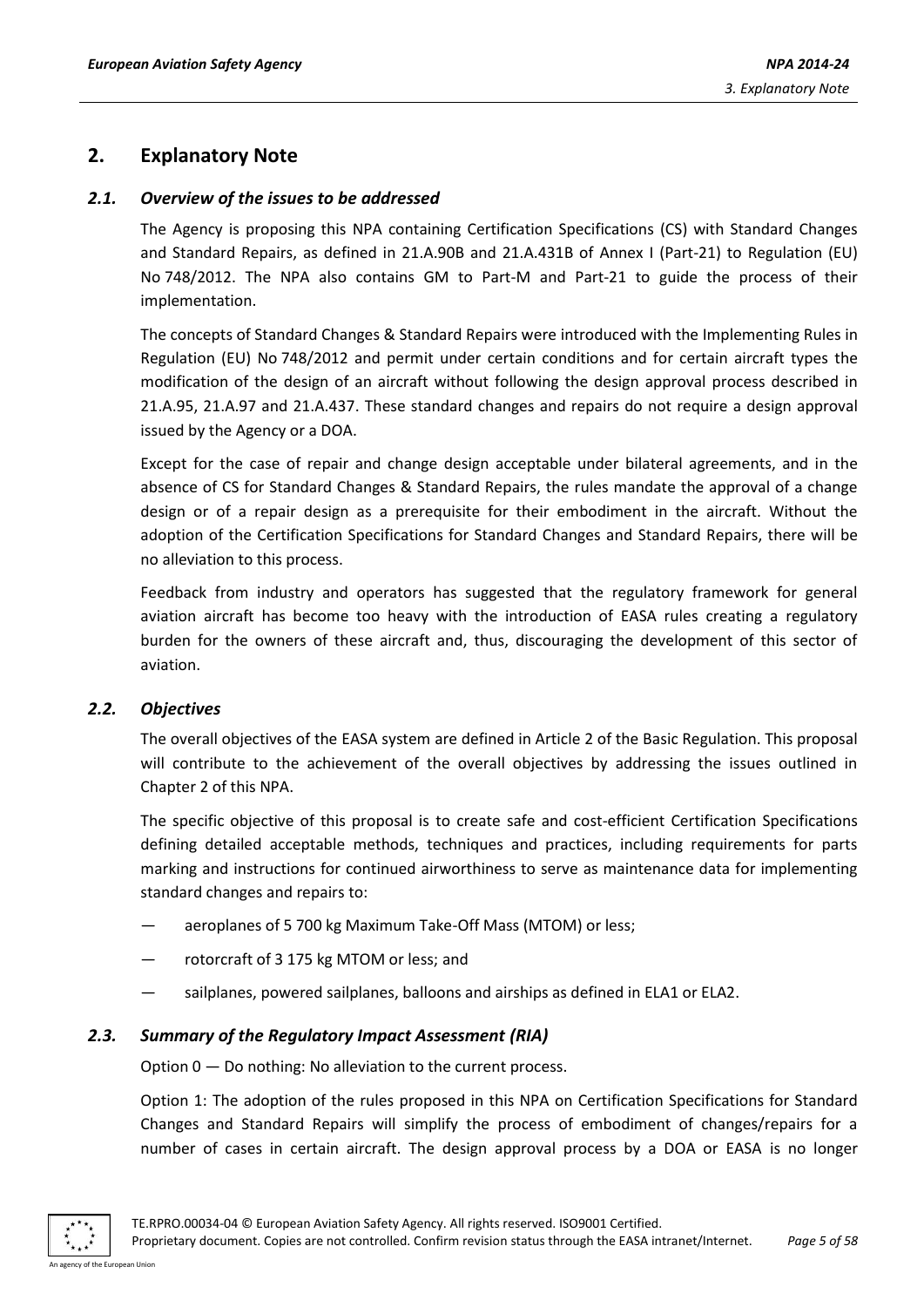required. The level of safety is believed to be maintained considering that the design will follow acceptable methods proven by experience.

The new process will only be applicable to certain aircraft: aeroplanes with MTOM equal or below 5 700 kg, rotorcraft with MTOM equal or below 3 175 kg and most sailplanes, powered sailplanes, balloons and airships and when certain conditions are fulfilled. Among these conditions, the Standard Changes and Standard Repairs will have to comply with the acceptable methods, techniques and practices for the particular Standard Change or Standard Repair as included in the Certification Specifications.

The Standard Changes and Standard Repairs concept is part of the Agency's endeavours to **reduce the regulatory burden for general aviation**. It will eliminate the process of approving a modification to the aircraft type design for cases where the Agency acknowledges there is little added value in a formal design approval process if the change or repair is performed using well-established best practice.

Considering that so far, changes to the type design have required design approval (by a DOA or by EASA), the Agency is taking a cautious step with this CS and is proposing only a limited number of Standard Changes and Standard Repairs with this NPA. A gradual implementation of this concept, that will allow the industry, the national aviation authorities and the Agency to find adequate solutions for unforeseen scenarios and will allow to confirm that the levels of safety are maintained to an acceptable level, is considered appropriate.

The proposed changes are expected to reduce the regulatory burden for the embodiment of simple changes and repairs in certain aircraft when fulfilling the acceptable methods, techniques and practices included in CS-STAN. It is expected that this will have a **positive impact on the operation of the affected aircraft in Europe, promoting this way general aviation**. Additionally, the existence of a simplified procedure for the embodiment of Standard Changes and Standard Repairs **could limit the illegal practices** of some owners that have not followed the applicable rules when modifying the aircraft and may encourage the installation of safety equipment.

Refer to Chapter 4 for a detailed Regulatory Impact Assessment.

*Stakeholders are kindly invited to provide data on impacts introduced by these draft rules and any other quantitative information they may find necessary to bring to the attention of the Agency.*

*As a result, the relevant parts of the RIA might be adjusted.*

# <span id="page-5-0"></span>*2.4. Overview of the proposed amendments*

The Certification Specifications proposed with this NPA contain acceptable methods, techniques and practices for carrying out and identifying Standard Changes and Standard Repairs for embodiment in certain aircraft without a design approval.

The Certification Specifications may sometimes contain additional limitations, in terms of aircraft type or permitted operation, as identified in the relevant chapter of the Specifications.

The NPA contains a CS with Standard Changes (Subpart A) and Standard Repairs (Subpart B). In addition, the CS contains a Preamble with information on how to use/understand the CS. The NPA also includes Guidance Material to Part-M in respect of eligibility of parts, installer responsibility, amendment of aircraft manuals, records, etc. These provisions are proposed considering, to their maximum extent, the possibilities given with the current Part-21, Part-M and Part-145 framework.

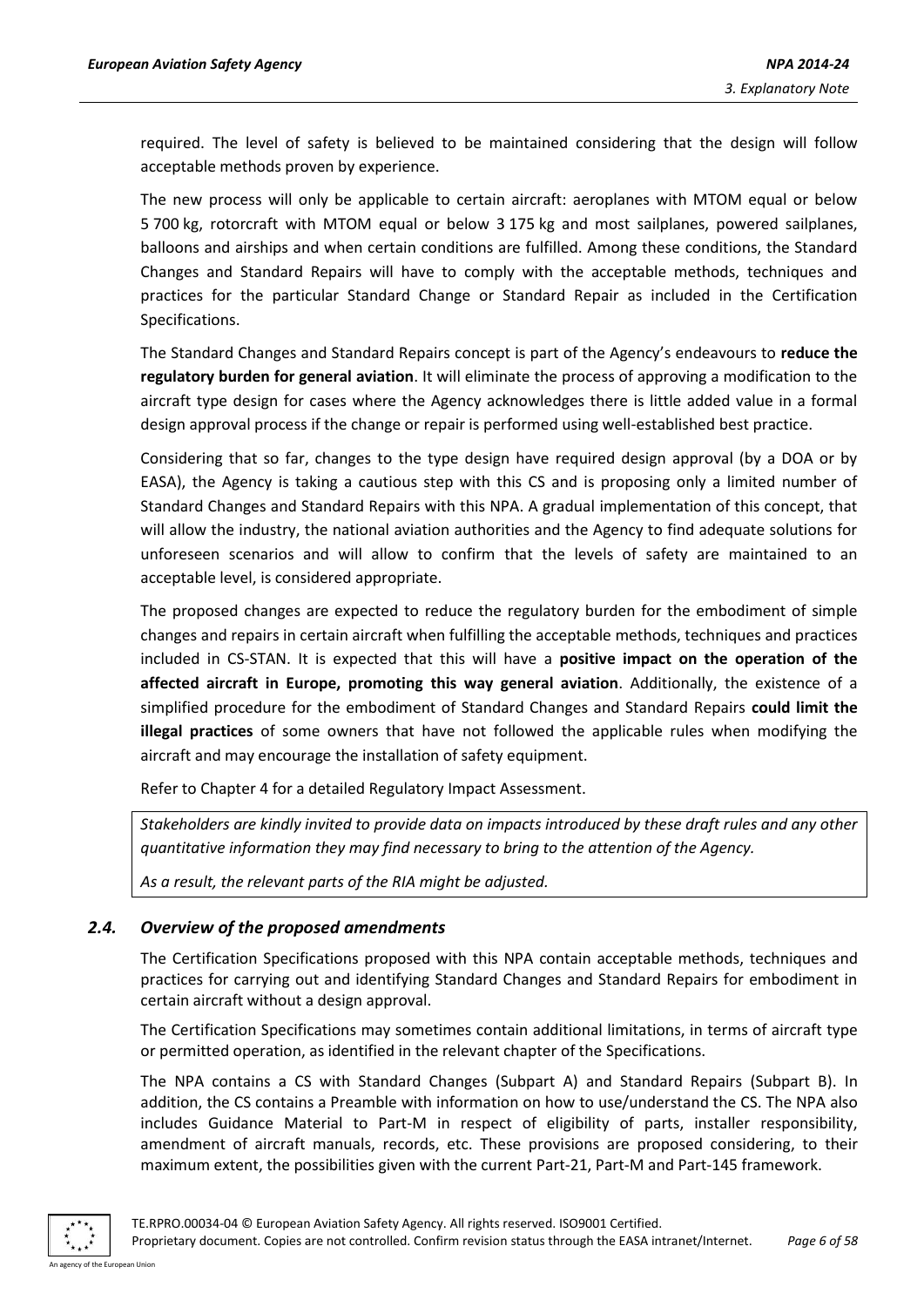# <span id="page-6-0"></span>**3. Proposed amendments**

The text of the amendment is arranged to show deleted text, new or amended text as shown below:

- deleted text is marked with strike through;
- new or amended text is highlighted in grey;

an ellipsis (…) indicates that the remaining text is unchanged in front of or following the reflected amendment.

Given that CS-STAN is a new document, there is no indication, marking or highlighting of amendments for this part of the NPA.

# <span id="page-6-1"></span>*3.1. Draft Regulation (Draft EASA Opinion)*

Not applicable.



An agency of the European Union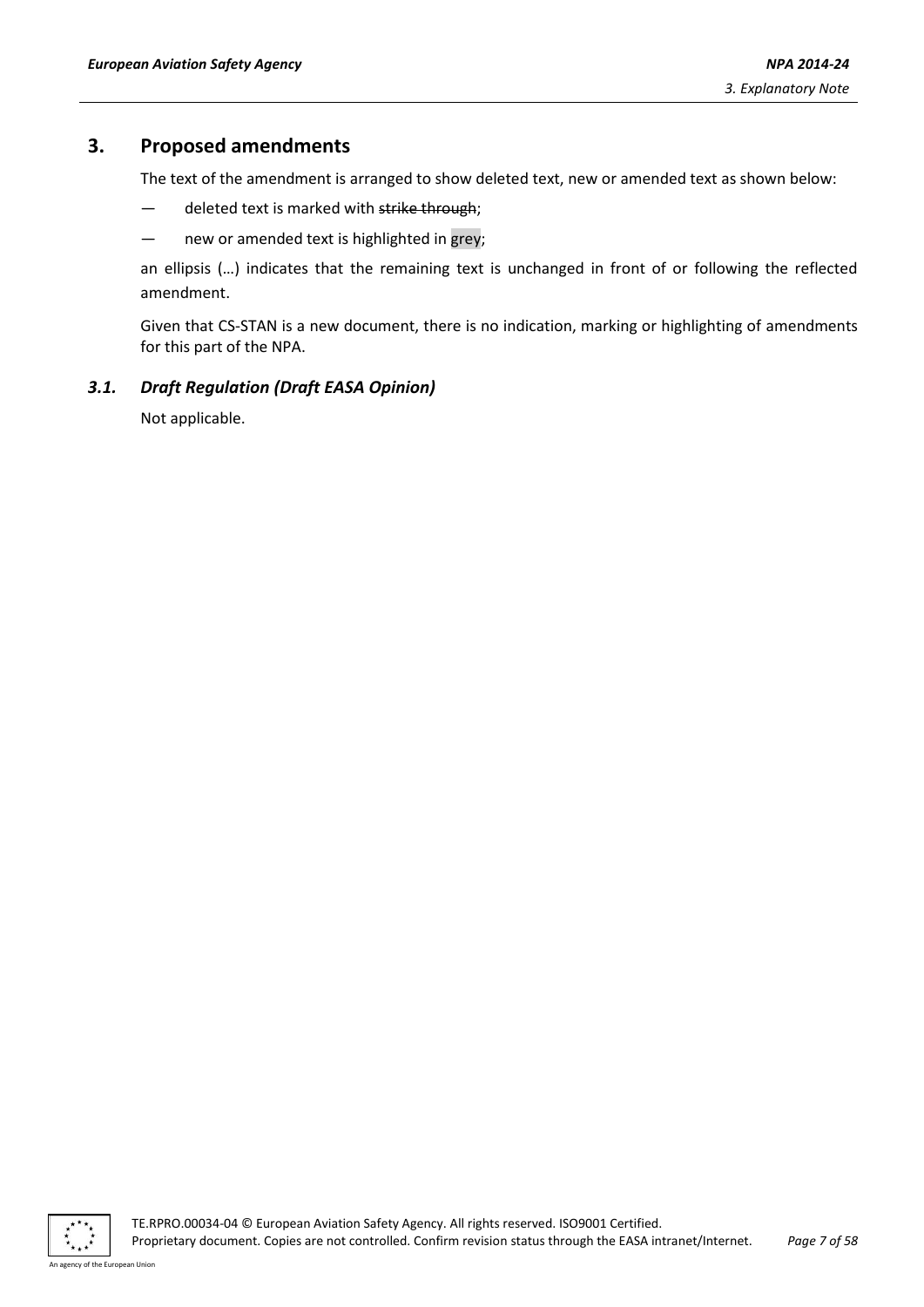# <span id="page-7-0"></span>*3.2. Draft Rules (Draft EASA Decisions)*

#### <span id="page-7-1"></span>*3.2.1. Decision 2012/020/R*

Decision 2012/020/R is amended as follows:

Two new paragraphs, GM 21.A.90B and GM. 21.A.431B, are introduced:

#### **GM 21.A.90B Standard changes – Certification Specifications**

CS-STAN contains the certification specifications referred to in 21.A.90B(a)2. Guidance on the implementation of Standard Changes and Standard Repairs can be found in GM M.A.801.

#### **GM 21.A.431B Standard repairs – Certification Specifications**

CS-STAN contains the certification specifications referred to in 21.A.431B(a)2. Guidance on the implementation of Standard Changes and Standard Repairs can be found in GM M.A.801.

#### <span id="page-7-2"></span>*3.2.2. Decision No 2003/19/RM*

Decision No 2003/19/RM is amended as follows:

A new paragraph, GM M.A.801, is introduced:

# **GM M.A.801 Aircraft certificate of release to service after embodiment of a Standard Change or Standard Repair**

#### **1. Release to service and eligible persons**

Only natural or legal persons entitled to release to service an aircraft after maintenance in accordance with Part-M or Part-145 are considered as an eligible installer responsible for the embodiment of a Standard Change or Standard Repair when in compliance with applicable requirements. Depending on its nature, for certain Standard Changes and Standard Repairs, the Certification Specification CS-STAN might restrict the eligibility for the issuance of the release to service to certain persons.

Since the design of the Standard Change or Standard Repair does not require specific approval, the natural or legal person releasing the aircraft to service after the embodiment of the change or repair is taking the responsibility that the Certification Specifications are fulfilled. This includes responsibility in respect of an adequate design, the selection/manufacturing of suitable parts and their identification, documenting the change or repair, generation or amendment of aircraft manuals and instructions as needed, embodiment of the change/repair, releasing the aircraft to service and record keeping.

#### **2. Parts and appliances to be installed as part of Standard Change/Standard Repair**

The design of the parts and appliances to be used in a Standard Change or Standard Repair is considered a part of the change/repair, and, therefore, there is no need of a specific design approval. However, it is possible that for a particular Standard Change, these Certification

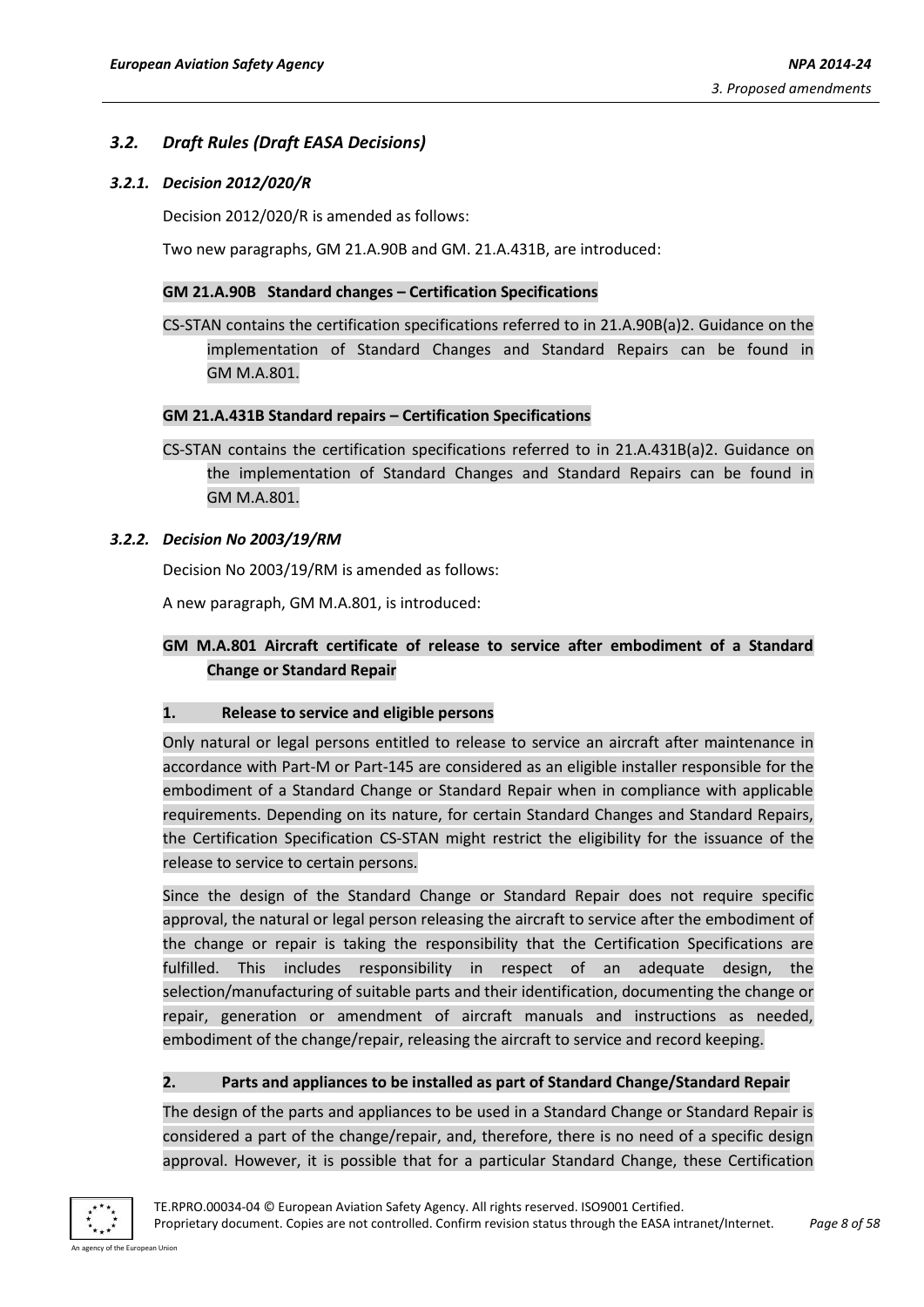Specifications specifically require the use of parts and appliances that meet an ETSO. In this case, the parts and appliances require to be approved as an ETSO article.

Eligibility for installation of parts and appliances belonging to a Standard Change or Standard Repair is subject to compliance with the Part-21 and Annex I (Part-M) and Annex II (Part-145) to Regulation (EC) No 2042/2003 related provisions and the situation varies depending on the aircraft on which the Standard Change or Standard Repair is to be embodied and on who the installer is. The need for an EASA Form 1 is addressed in Part-21 and Part-M, while less restrictive rules may, for instance, apply for ELA1 and ELA2 aircraft parts (e.g. 21.A.307) and sailplanes parts (e.g. AMC 21A.303). Also, Part-M Subpart F and Part-145 contain provisions (i.e. M.A.603 (c) and 145.A.42 (c)) allowing maintenance organisations to fabricate certain parts to be installed on the aircraft as part of their maintenance activities.

#### **3. Parts and appliances identification**

The parts modified or installed during the embodiment of the Standard Change/Standard Repair need to be permanently marked in accordance with Part-21 Subpart Q.

# **4. Documenting the Standard Change/Standard Repair and declaring compliance with the Certification Specifications**

In accordance with Part-M or Part-145 (e.g. AMC M.A.801(f) and 145.A.50(b)), the legal or natural person responsible for the embodiment of a change or a repair should compile details of the work accomplished. In the case of Standard Changes and Standard Repairs, this includes, as necessary based on its complexity, an engineering file containing drawings, a list of the parts and appliances used for the change or repair, the results of tests performed or any other evidence suitable to show that the design fulfils the Certification Specifications, a statement of compliance based on the compliance means and/or engineering judgement, together with amendments to aircraft manuals, to instructions for continuing airworthiness and to other documents such as aircraft parts list, wiring diagrams, etc. as deemed necessary. The EASA Form 123 is prepared for the purpose of documenting the preparation and embodiment of the Standard Change or Standard Repair. The aircraft logbook should contain an entry referring to EASA Form 123; and both EASA Form 123 and the release to service required after the embodiment of the Standard Change or Standard Repair, should be signed by the same person.

Form 123 and all the records referred on it should fulfil elementary principles of controlled documentation, e.g. contain reference number of document, issue date, revision number, name of person preparing/releasing the document, etc.

#### **5. Record keeping**

The legal or natural person responsible (see paragraph 1.) for the embodiment of the change/repair should keep the records generated with the Standard Change/Standard Repair as required by Part-M or Part-145 and the Certification Specifications CS-STAN.

In addition, paragraph M.A.305 requires that the aircraft owner keeps the status of the changes/repairs embodied on the aircraft in order to control the aircraft configuration and manage its continuing airworthiness.

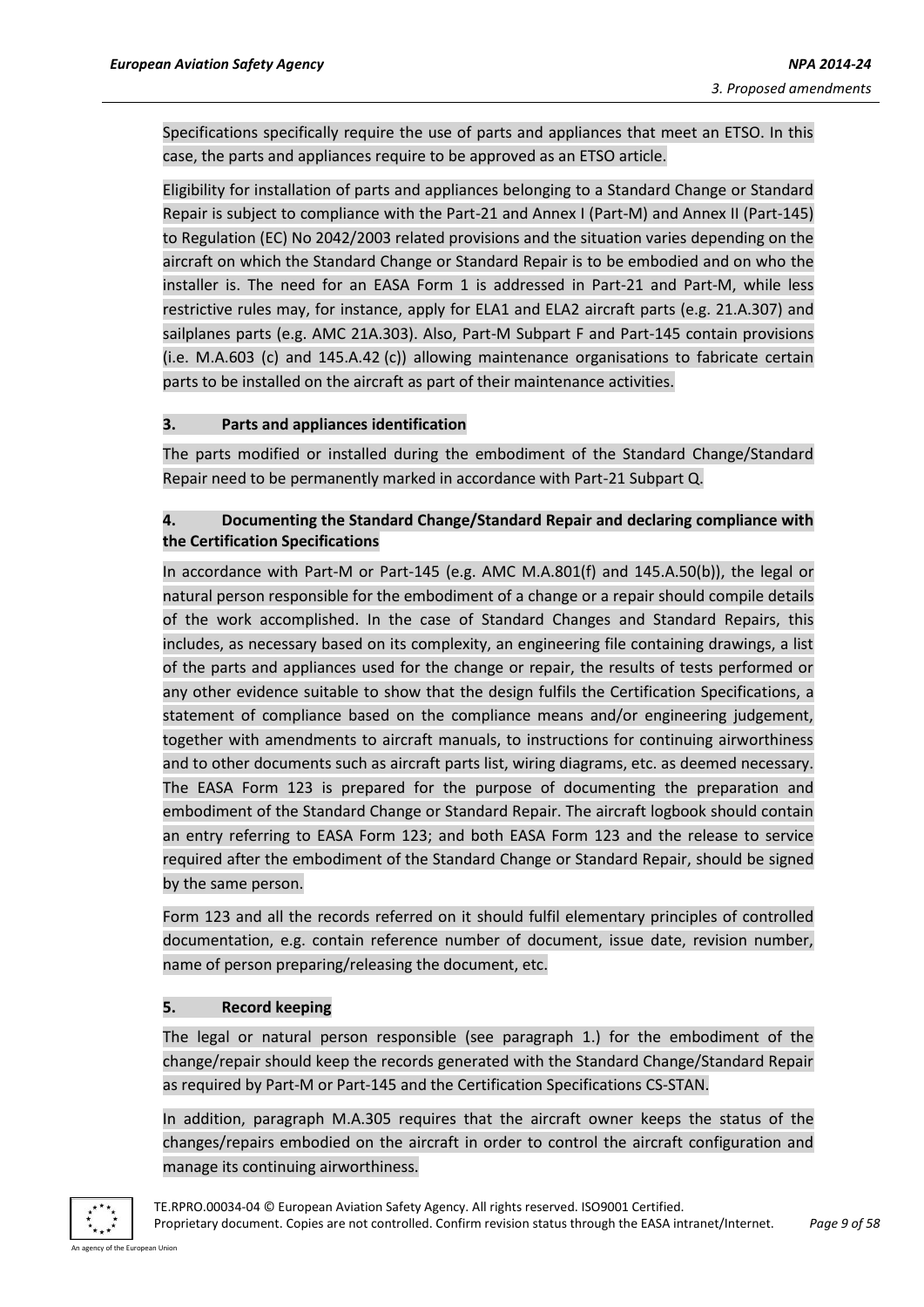With regard to Standard Changes and Standard Repairs, the information provided to the owner may be listed in Form 123 and should include, as required, a copy of any modified aircraft manual and/or instructions for continuing airworthiness. All this information would normally be consulted when the aircraft undergoes an airworthiness review, and, therefore, a clear system to record the embodiment of Standard Changes/Standard Repairs which is also easily traceable, would help during subsequent aircraft inspections.

### **6. Instructions for the continuing airworthiness**

Due to the Standard Change/Standard Repair being embodied, the aircraft instructions for continuing airworthiness may need to be updated. This update is considered part of the Standard Change/Standard Repair, and, therefore, requires no specific approval. As stipulated in paragraph M.A.302, the aircraft owner or CAMO need to assess if the changes in the instructions for continuing airworthiness of the aircraft require to amend the Aircraft Maintenance programme and obtain its approval.

# **7. Aircraft Flight Manual supplement**

Due to the Standard Change/Standard Repair being embodied, the Aircraft Flight Manual may need to be updated. This manual supplement is considered part of the Standard Change/Standard Repair, and, therefore, requires no specific approval.

# **8. Embodiment of more than one Standard Change**

The embodiment of two or more related Standard Changes described in Subpart A of CS-STAN is permitted as a single change (the use of one Form 123 only), as long as adequate references and records for all Standard Changes embodied are captured. Restrictions and limitations of the two (or more) Standard Changes would apply. It is permitted to issue a single release to service containing adequate traceability to all the Standard Changes embodied.

# **9. Recommended form to be used to record the embodiment of Standard Changes/Standard Repairs**

#### **EASA Form 123 — Standard Change/Standard Repair (SC/SR) embodiment record**

| EASA Form 123 – Standard Change/Standard Repair (SC/SR) |                                                                                                         |
|---------------------------------------------------------|---------------------------------------------------------------------------------------------------------|
| embodiment record                                       | $\frac{1}{1}$ SC/SR number(s):                                                                          |
| <sup>2.</sup> SC/SR title & description:                |                                                                                                         |
|                                                         |                                                                                                         |
| Applicability:                                          |                                                                                                         |
|                                                         |                                                                                                         |
|                                                         |                                                                                                         |
| <sup>4.</sup> List of parts (description/Part-No/Qty):  |                                                                                                         |
|                                                         |                                                                                                         |
|                                                         |                                                                                                         |
|                                                         | Operational limitations/affected aircraft manuals. Copies of these manuals are provided to the aircraft |
| owner:                                                  |                                                                                                         |
|                                                         |                                                                                                         |
|                                                         |                                                                                                         |



TE.RPRO.00034-04 © European Aviation Safety Agency. All rights reserved. ISO9001 Certified.

Proprietary document. Copies are not controlled. Confirm revision status through the EASA intranet/Internet. *Page 10 of 58*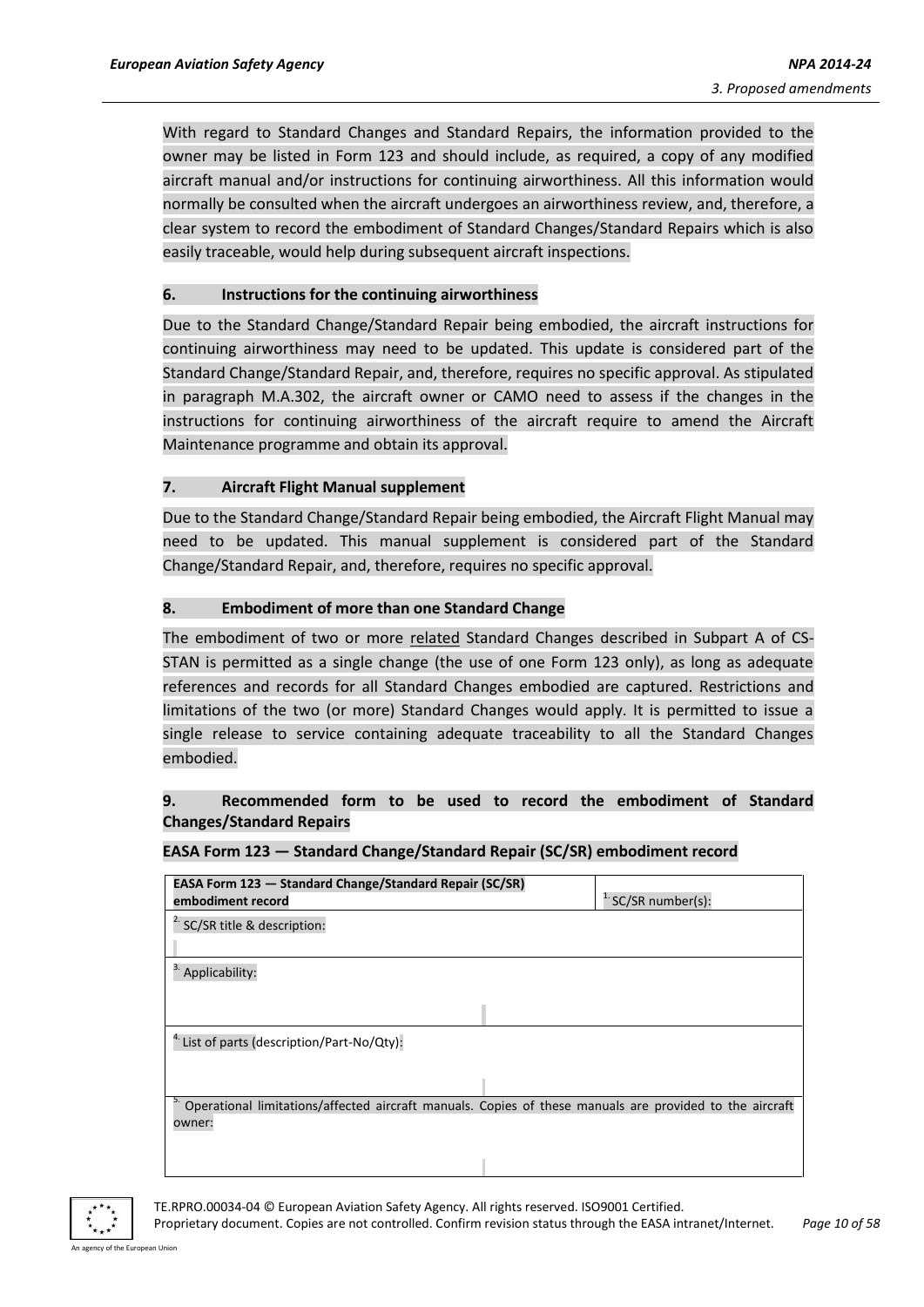| Documents used for the development and embodiment of this SC/SR:                                                                                                                 |                                                                                                                                                                                                                                             |  |  |
|----------------------------------------------------------------------------------------------------------------------------------------------------------------------------------|---------------------------------------------------------------------------------------------------------------------------------------------------------------------------------------------------------------------------------------------|--|--|
|                                                                                                                                                                                  |                                                                                                                                                                                                                                             |  |  |
|                                                                                                                                                                                  |                                                                                                                                                                                                                                             |  |  |
|                                                                                                                                                                                  |                                                                                                                                                                                                                                             |  |  |
|                                                                                                                                                                                  |                                                                                                                                                                                                                                             |  |  |
|                                                                                                                                                                                  |                                                                                                                                                                                                                                             |  |  |
|                                                                                                                                                                                  | * - Copies of the documents marked with an asterisk are handed to the aircraft owner.                                                                                                                                                       |  |  |
| $'$ Instructions for continuing airworthiness. Copies of these manuals are provided to the aircraft owner:                                                                       |                                                                                                                                                                                                                                             |  |  |
|                                                                                                                                                                                  |                                                                                                                                                                                                                                             |  |  |
|                                                                                                                                                                                  |                                                                                                                                                                                                                                             |  |  |
|                                                                                                                                                                                  |                                                                                                                                                                                                                                             |  |  |
| Other information:                                                                                                                                                               |                                                                                                                                                                                                                                             |  |  |
|                                                                                                                                                                                  |                                                                                                                                                                                                                                             |  |  |
|                                                                                                                                                                                  |                                                                                                                                                                                                                                             |  |  |
|                                                                                                                                                                                  |                                                                                                                                                                                                                                             |  |  |
| Certification Specifications CS-STAN.                                                                                                                                            |                                                                                                                                                                                                                                             |  |  |
| 9b.                                                                                                                                                                              |                                                                                                                                                                                                                                             |  |  |
| Certification Specifications CS-STAN.                                                                                                                                            |                                                                                                                                                                                                                                             |  |  |
| Date of SC/SR embodiment:                                                                                                                                                        | <sup>11.</sup> Identification data and signature for the person responsible for<br>the embodiment of the SC/SR:                                                                                                                             |  |  |
|                                                                                                                                                                                  |                                                                                                                                                                                                                                             |  |  |
|                                                                                                                                                                                  |                                                                                                                                                                                                                                             |  |  |
|                                                                                                                                                                                  | <sup>12.</sup> Signature of the aircraft owner. This signature attests that all relevant documentation is handed over from<br>the organisation to the aircraft owner, and, therefore, the latter becomes aware of any impact or limitations |  |  |
|                                                                                                                                                                                  | on operations or additional continuing airworthiness requirements which may apply to the aircraft due to the                                                                                                                                |  |  |
| embodiment of the change/repair.                                                                                                                                                 |                                                                                                                                                                                                                                             |  |  |
|                                                                                                                                                                                  |                                                                                                                                                                                                                                             |  |  |
|                                                                                                                                                                                  |                                                                                                                                                                                                                                             |  |  |
| Form 123 Issue 00                                                                                                                                                                |                                                                                                                                                                                                                                             |  |  |
| Notes:                                                                                                                                                                           |                                                                                                                                                                                                                                             |  |  |
| Original remains with the legal or natural person responsible for the embodiment of the SC/SR.                                                                                   |                                                                                                                                                                                                                                             |  |  |
| The aircraft owner should retain a copy of this form.                                                                                                                            |                                                                                                                                                                                                                                             |  |  |
| The aircraft owner should be provided with copies of the documents referenced in box 6 marked with an<br>asterisk '*'.                                                           |                                                                                                                                                                                                                                             |  |  |
| Completion instructions:                                                                                                                                                         |                                                                                                                                                                                                                                             |  |  |
| Use English or the official language of the State of registry to fill in the form.<br>Identify the SC/SR with a unique number and reference this number in the aircraft logbook. |                                                                                                                                                                                                                                             |  |  |
| 1.                                                                                                                                                                               |                                                                                                                                                                                                                                             |  |  |

- 2. Specify the applicable EASA CS-SC/SR chapter, title & revision.
- 3. Identify the a/c serial number and aircraft type.
- 4. List the parts' numbers and parts' description for the parts installed. Refer to an auxiliary document if necessary.
- 5. Identify affected aircraft manuals.
- 6. Refer to the documentation developed to support the SC/SR and its embodiment, including design data required by the CS-SC/SR: design definition, documents recording the showing of compliance with the Certification Specifications or any test result, etc. The documents' references should quote their revision/issue.
- 7. Identify instructions for continuing airworthiness that need to be considered for the aircraft



TE.RPRO.00034-04 © European Aviation Safety Agency. All rights reserved. ISO9001 Certified.

Proprietary document. Copies are not controlled. Confirm revision status through the EASA intranet/Internet. *Page 11 of 58*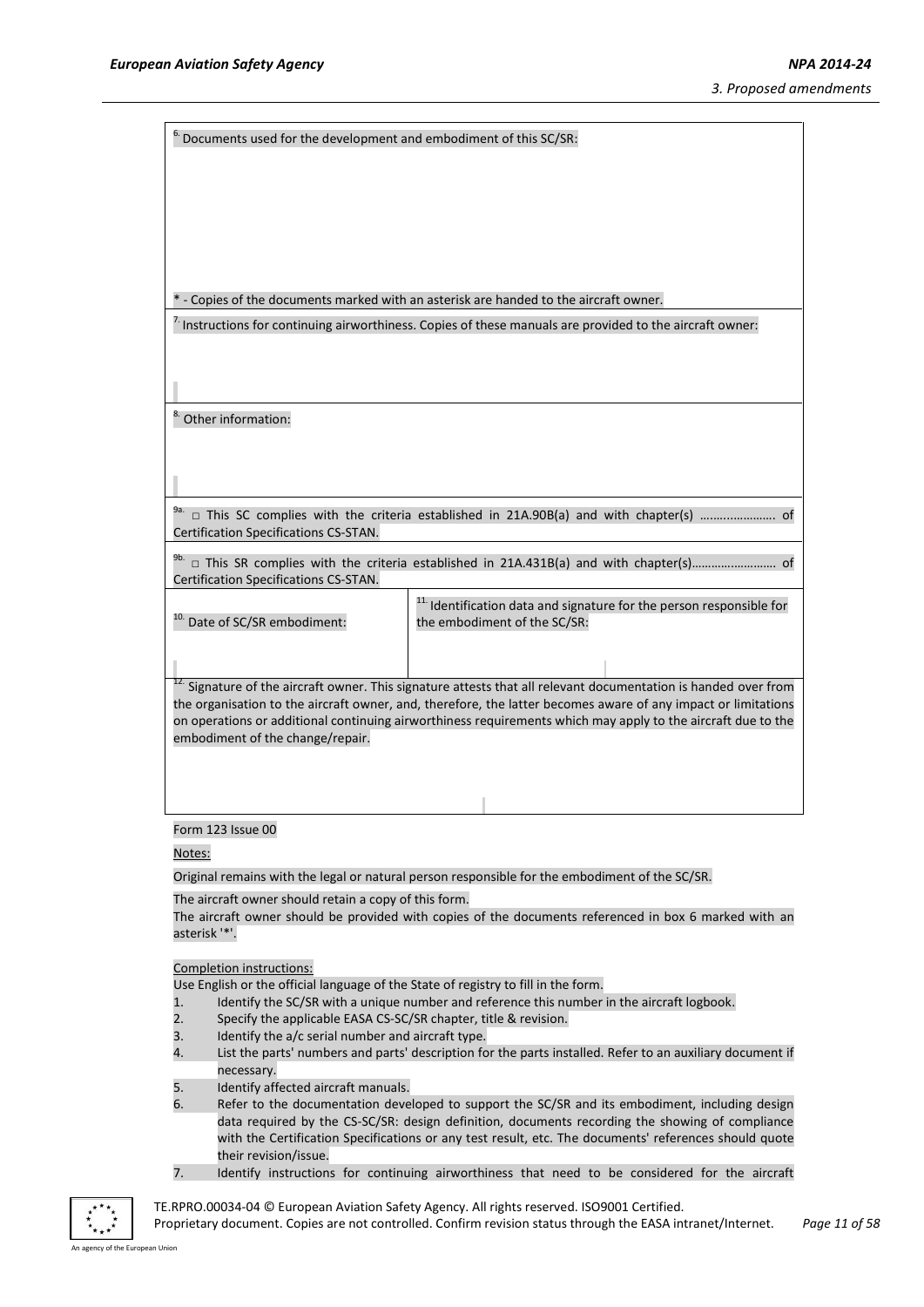maintenance programme review.

- 8. To be used as deemed necessary by the installer.
- 9a., 9b., 10. and 12.Self-explanatory<br>11. Give full name details and
- Give full name details and certificate reference used for issuing the aircraft release to service.

# <span id="page-11-0"></span>*3.2.3. CS-STAN*

A new CS, CS-STAN, is established.

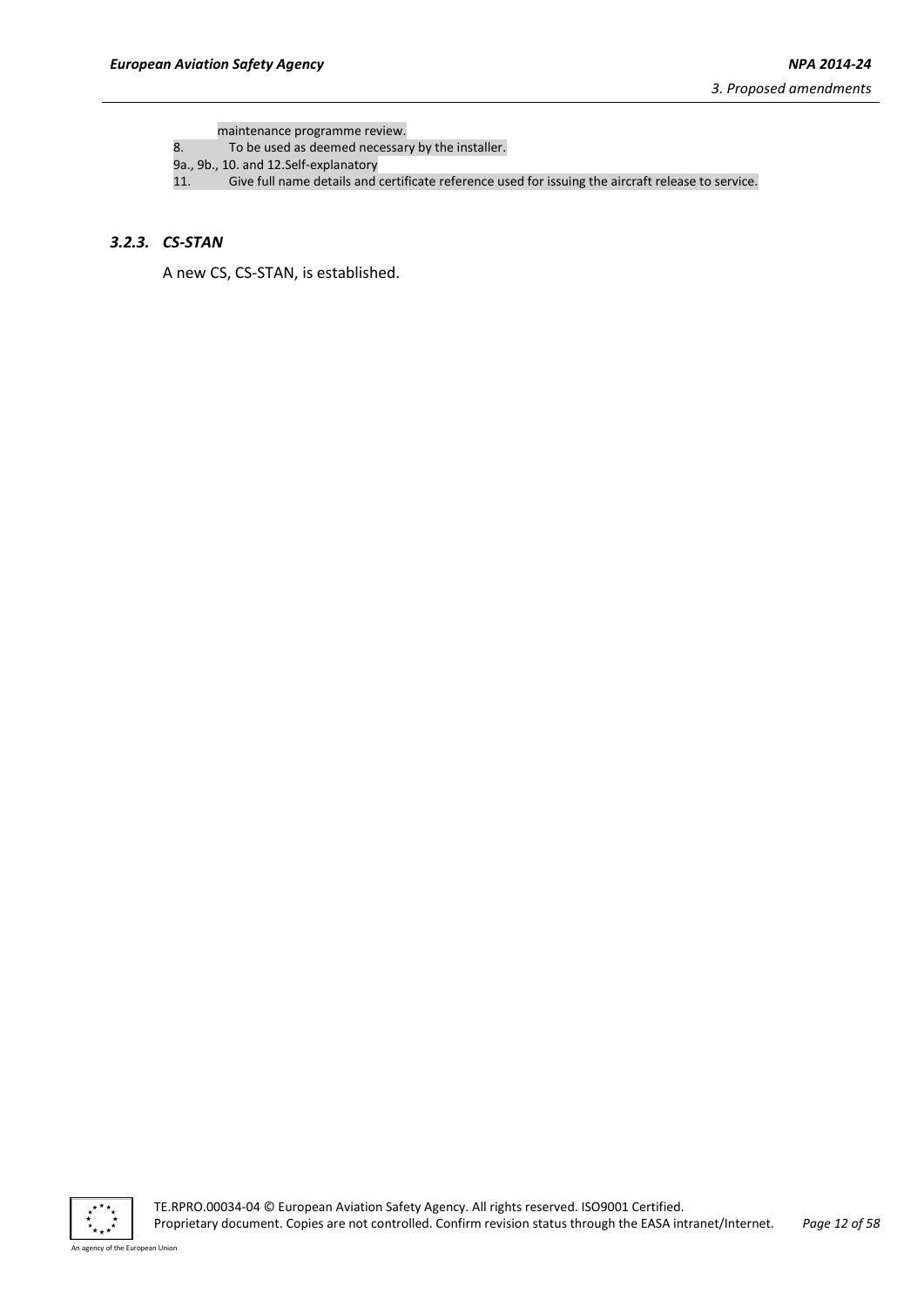# **Certification Specifications for Standard Changes and Standard Repairs**

# **CS-STAN**

# **CERTIFICATION SPECIFICATIONS FOR STANDARD CHANGES AND STANDARD REPAIRS (CS-STAN)**

ACCEPTABLE METHODS, TECHNIQUES AND PRACTICES FOR CARRYING OUT AND IDENTIFYING **STANDARD CHANGES AND STANDARD REPAIRS** AS PERMITTED IN PART-21.

*<Publication date>*



TE.RPRO.00034-04 © European Aviation Safety Agency. All rights reserved. ISO9001 Certified. Proprietary document. Copies are not controlled. Confirm revision status through the EASA intranet/Internet. *Page 13 of 58*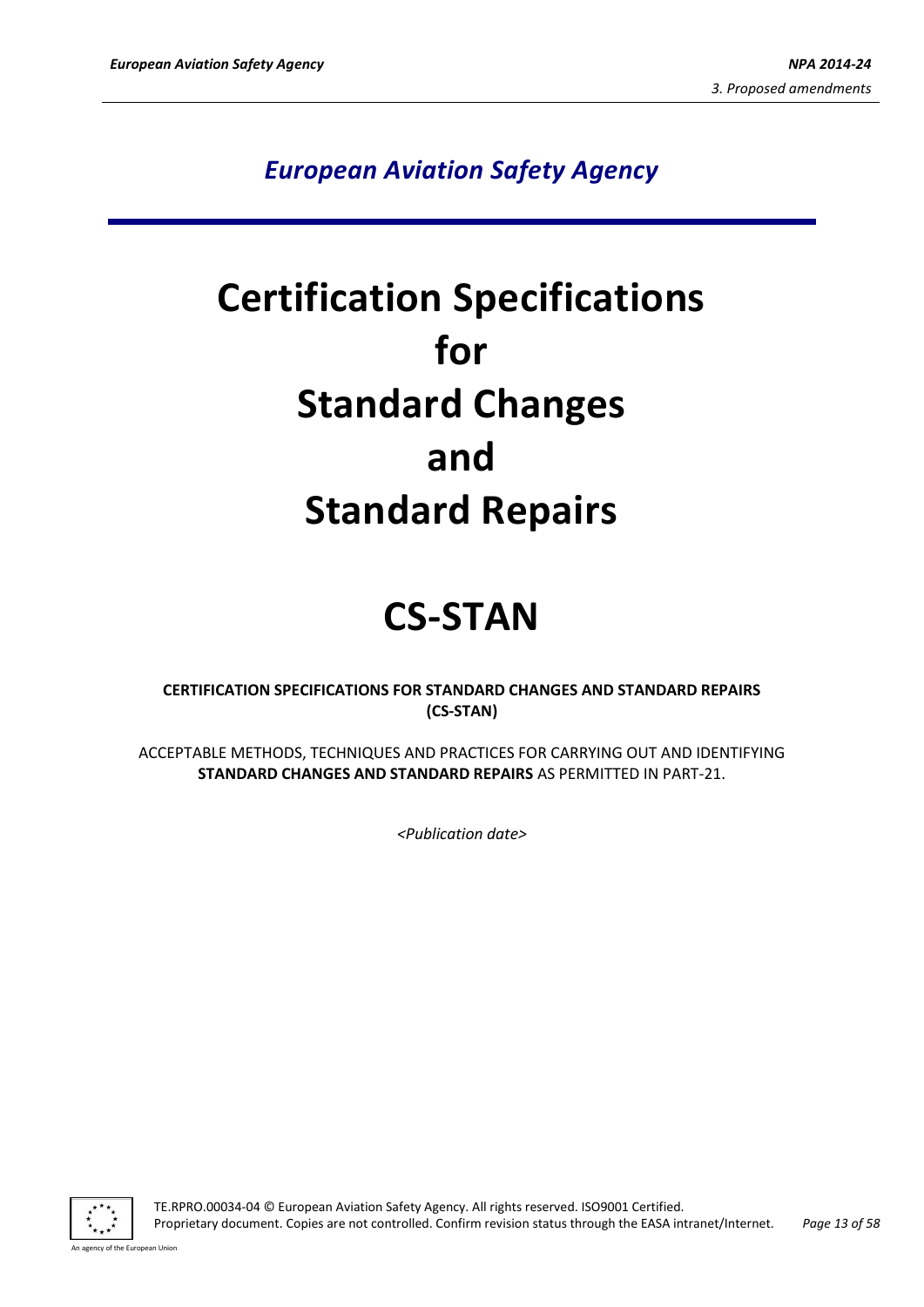# **CONTENTS (general layout)**

# **CS-STAN — Standard Changes and Standard Repairs**

**PREAMBLE**

**SUBPART A — STANDARD CHANGES**

**SUBPART B — STANDARD REPAIRS** 



TE.RPRO.00034-04 © European Aviation Safety Agency. All rights reserved. ISO9001 Certified. Proprietary document. Copies are not controlled. Confirm revision status through the EASA intranet/Internet. *Page 14 of 58*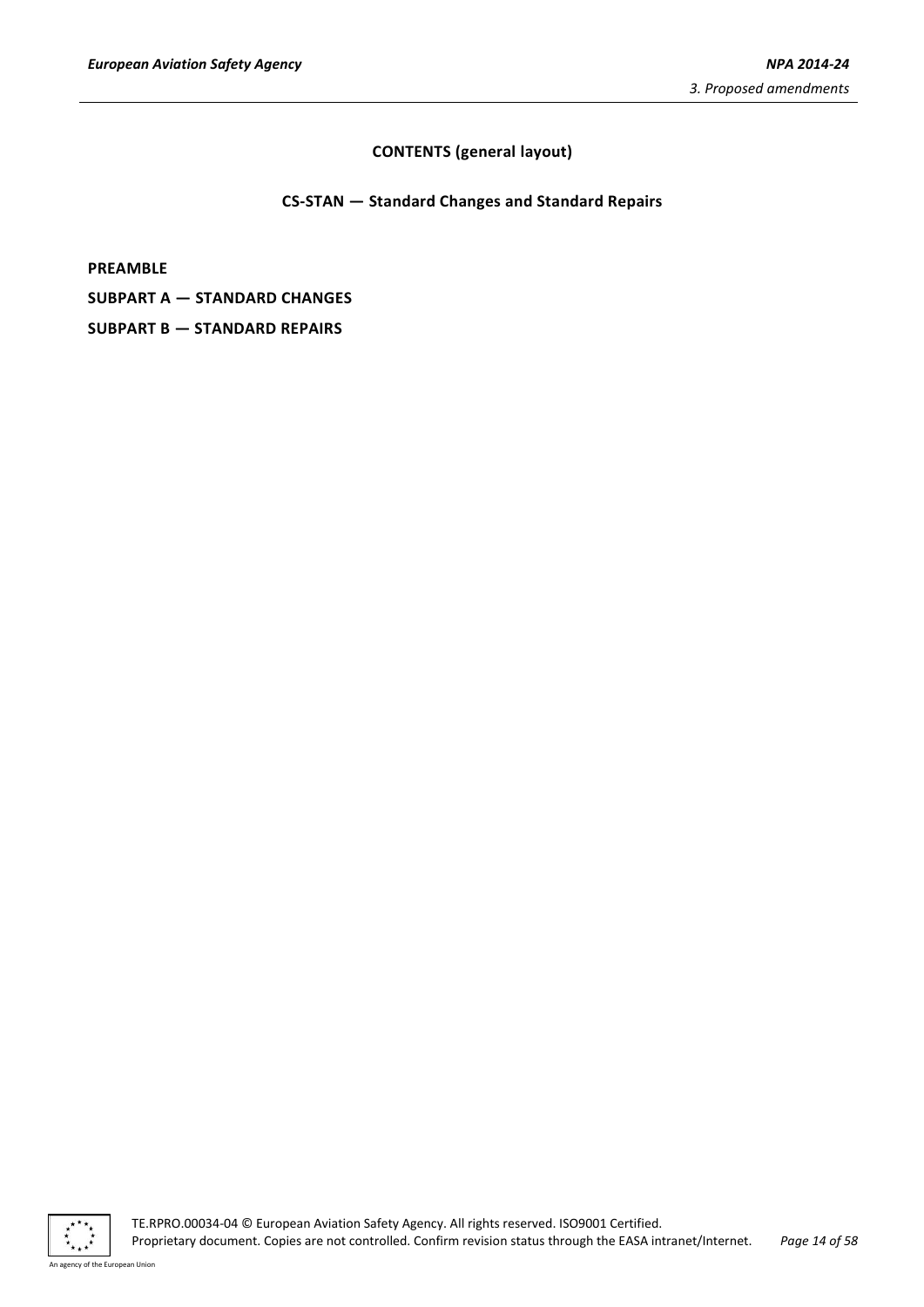#### **PREAMBLE**

#### <span id="page-14-0"></span>**CS STAN.00 Scope**

These Certification Specifications for Standard Changes and Standard Repairs contain design data with acceptable methods, techniques and practices for carrying out and identifying Standard Changes and Standard Repairs. Standard Changes and Standard Repairs, which are described in these Certification Specifications, are not subject to an approval process, and, therefore, can be embodied on an aircraft when the conditions set out in the relevant paragraphs of Part-21 for Standard Changes or Standard Repairs, i.e. 21.A.90B or 21.A.431B, are met.

# **CS STAN.10 Applicability**

In addition to the conditions of 21.A.90B and 21.A.431B, for each Standard Change or Standard Repair, these Certification Specifications may further restrict its applicability to certain aircraft, or to some areas of an aircraft, or to certain aircraft operations.

# **CS STAN.20 Operational limitations or restrictions**

Standard Changes and Standard Repairs as described in these certification Specifications may contain operational limitations or restrictions with regard to the use of an aircraft instrument/equipment.

Equipment installed as part of a Standard Change cannot be used to eliminate or reduce the existing airworthiness limitations and operational limitations of the aircraft. As a consequence, a Standard Change might introduce limitations for the use of the installed equipment (e.g. a navigation equipment may be installed following a Standard Change, but this installation may not permit that the equipment is used as primary navigation means).

Any restriction or limitation applicable due to the embodiment of the Standard Change or Standard Repair is included in the aircraft manuals or records, as necessary, and in EASA Form 123.

#### **CS STAN.30 Referenced documents**

The acceptable methods, techniques and practices contained in these Certification Specifications may refer to other documents. Design and production considerations or operational restrictions/limitations established in these documents are applicable and, therefore, may further restrict the applicability of the Standard Change or Standard Repair. The same applies to other documents referred to in these primary referenced documents. Any restriction or limitation established in the referenced document, directly or 'in cascade', affecting the operation or airworthiness of the aircraft is included in the aircraft manuals or records, as necessary, and in Form 123.

Other references mentioned by these documents and quoted 'as example', 'for information', 'as acceptable means', etc. are to be considered, but the installer may decide to use equivalent alternatives under their responsibility.

The latest available versions of the third-party references should be considered unless otherwise stated by the Agency.

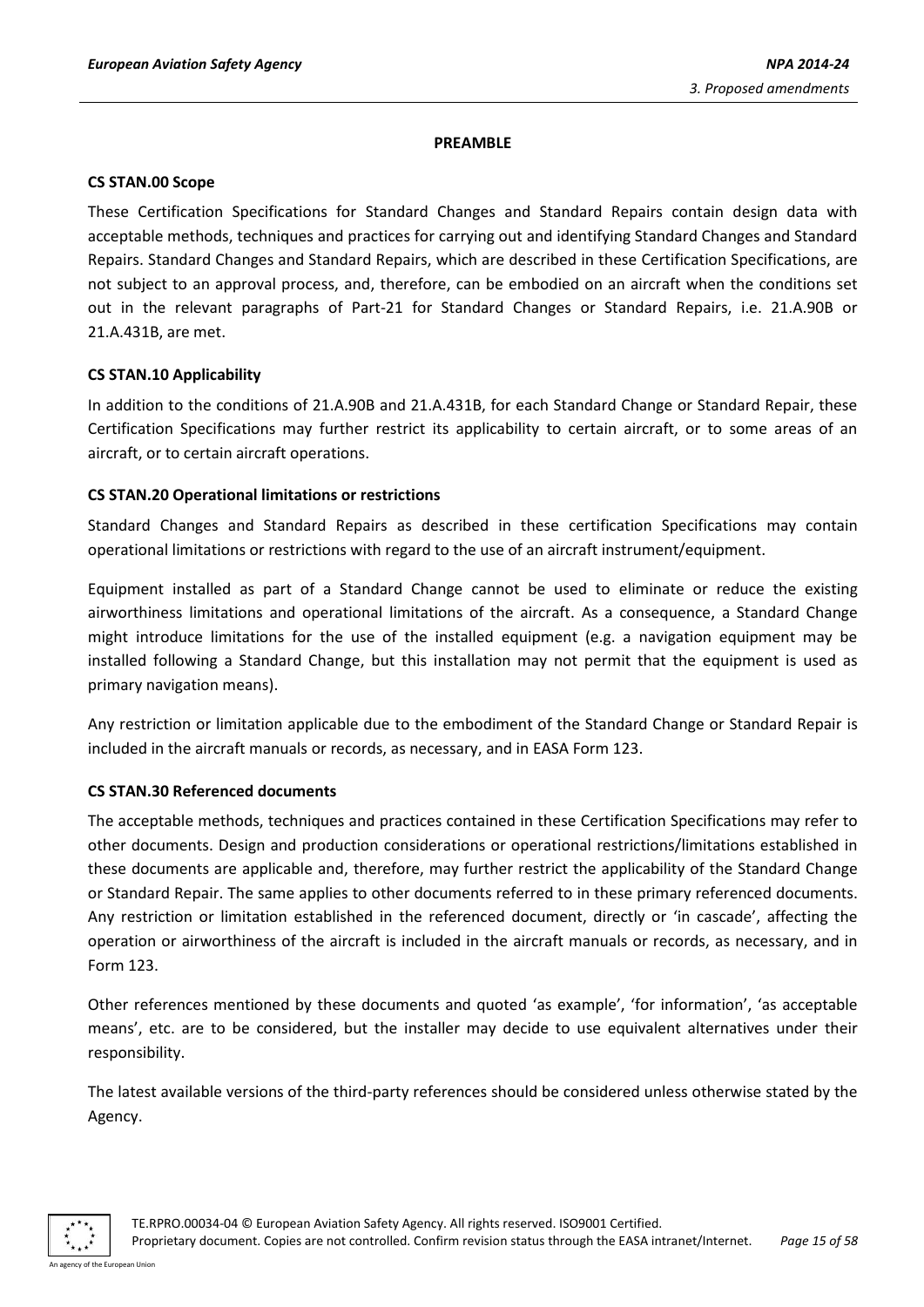References to foreign legislation in the referenced documents are not applicable and are replaced by the relevant European rules (e.g. approval process described in FAA Advisory Circular AC43.13 to obtain an FAA field approval should be ignored and, instead, the installer shall follow the European rules).

#### **CS STAN.40 – Guidance Material**

Guidance for the release to service of the aircraft after embodiment of the Standard Change or Standard Repair, the eligibility of the persons entitled to this release, the parts and appliances suitable for use in an Standard Change or Standard Repair and their identification, the documents to be produced and kept with the change/repair, the required amendment to aircraft manuals, the EASA form 123 (change/repair embodiment record), etc. is contained in paragraph GM M.A.801 to Decision No 2003/19/RM.

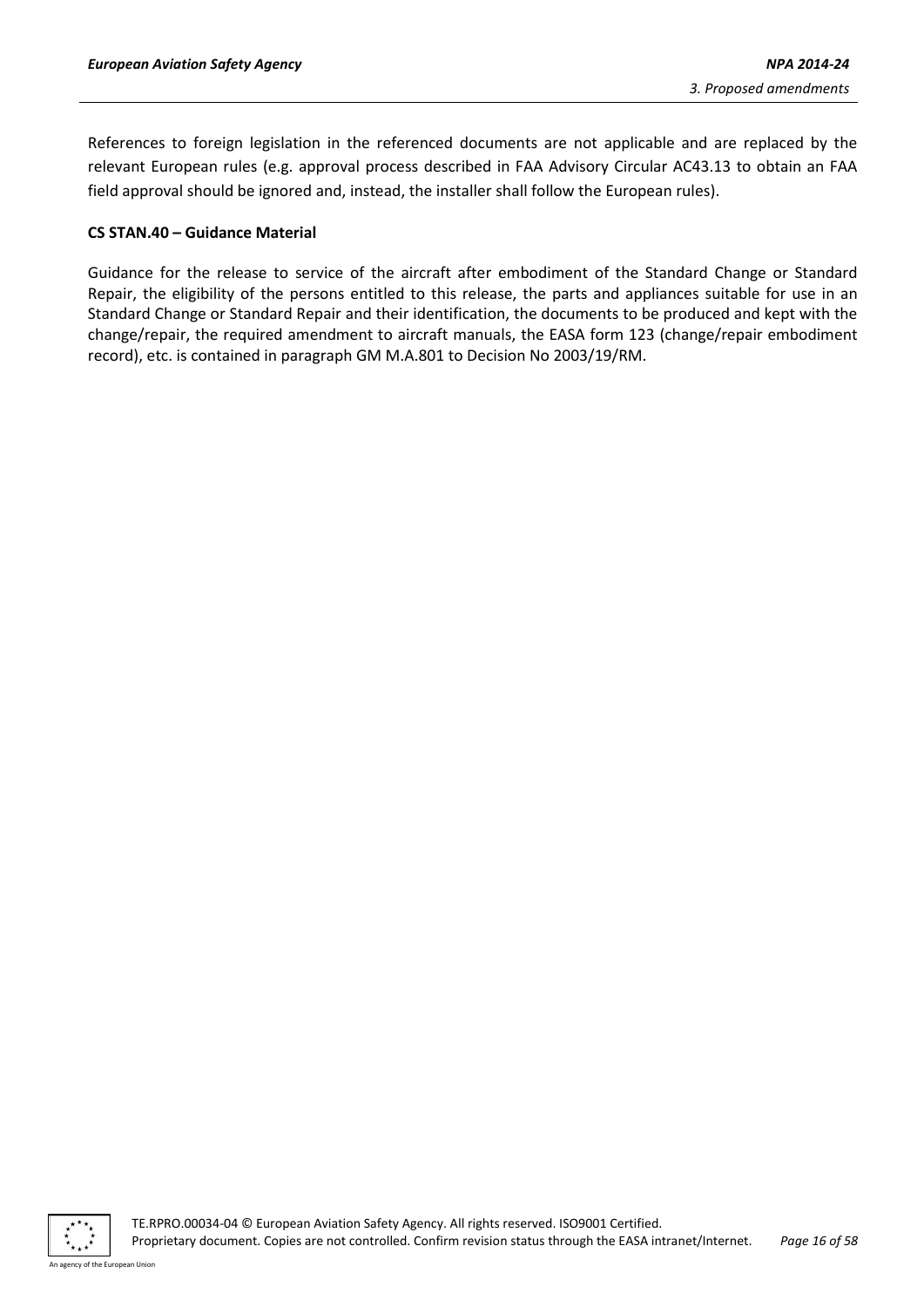#### **SUBPART A — STANDARD CHANGES**

#### <span id="page-16-0"></span>**List of Standard Changes**

Group Systems—Communication:

CS-SC001a — Installation of VHF voice communication equipment

CS-SC002a — Installation of a Mode S elementary surveillance equipment

CS-SC003a — Replacement of Audio Selector Panels and Amplifiers

CS-SC004a — Installation of antennas

…

Group Systems — Electrical:

CS-SC031a – Exchange of conventional Anti Collision lights, Position lights and Landing & Taxi lights by LED type lights

…

Group Systems — Avionics/NAV/Instruments:

CS-SC051a — Installation of 'FLARM' equipment

CS-SC052a — Installation of moving map systems to enhance situational awareness

CS-SC053a — Replacement of Radio Marker Receiving equipment

CS-SC054a — Replacement of Distance Measurement Equipment (DME)

CS-SC055a — Replacement of ADF equipment

CS-SC056a — Replacement of VOR equipment

…

# Group Cabin:

CS-SC101a — Installation of emergency locator transmitter equipment (ELT)

…

Group Survivability Equipment:

CS-SC151a — Installation of headrest

CS-SC152a — Changes to seat cushions including the use of alternative foam materials

CS-SC153a — Replacement of safety belts — torso restraint systems

…

Group Powerplant:

CS-SC201a — Replacement of powerplant instruments

CS-SC202a — Use of Avgas UL 91

CS-SC203a — Use of Avgas Hjelmco 91/96 UL and 91/98 UL

CS-SC204a — Installation of external powered engine preheater

…

# Group Flight:

TE.RPRO.00034-04 © European Aviation Safety Agency. All rights reserved. ISO9001 Certified. Proprietary document. Copies are not controlled. Confirm revision status through the EASA intranet/Internet. *Page 17 of 58*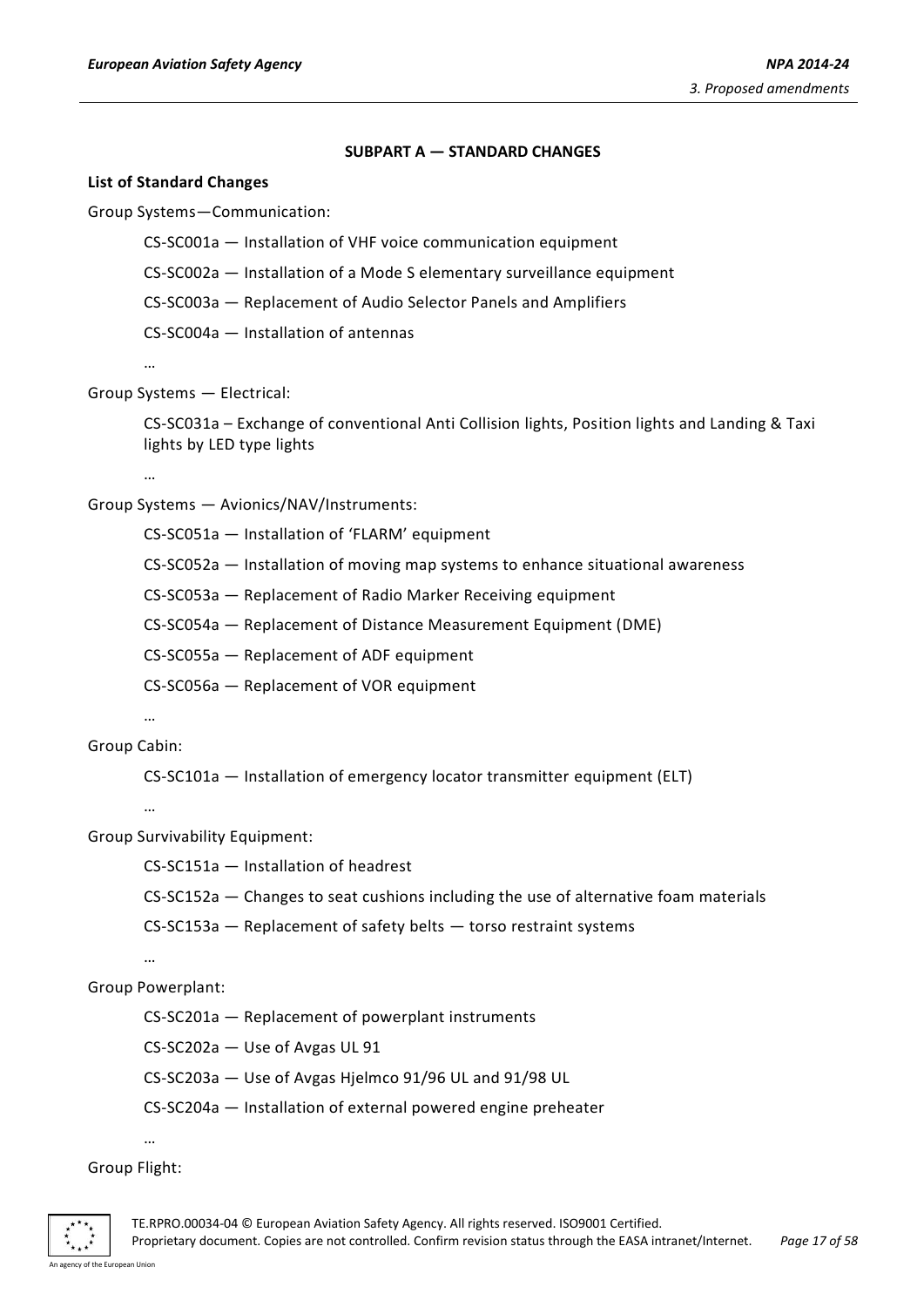CS-SC251a — Installation of an angle of attack indicator system (AoA)

…

Group Miscellaneous:

CS-SC401a — Replacement of basic flight instruments

CS-SC402a – Installation of 'sailplane equipment'

**…**

# **APPENDIX I**



TE.RPRO.00034-04 © European Aviation Safety Agency. All rights reserved. ISO9001 Certified. Proprietary document. Copies are not controlled. Confirm revision status through the EASA intranet/Internet. *Page 18 of 58*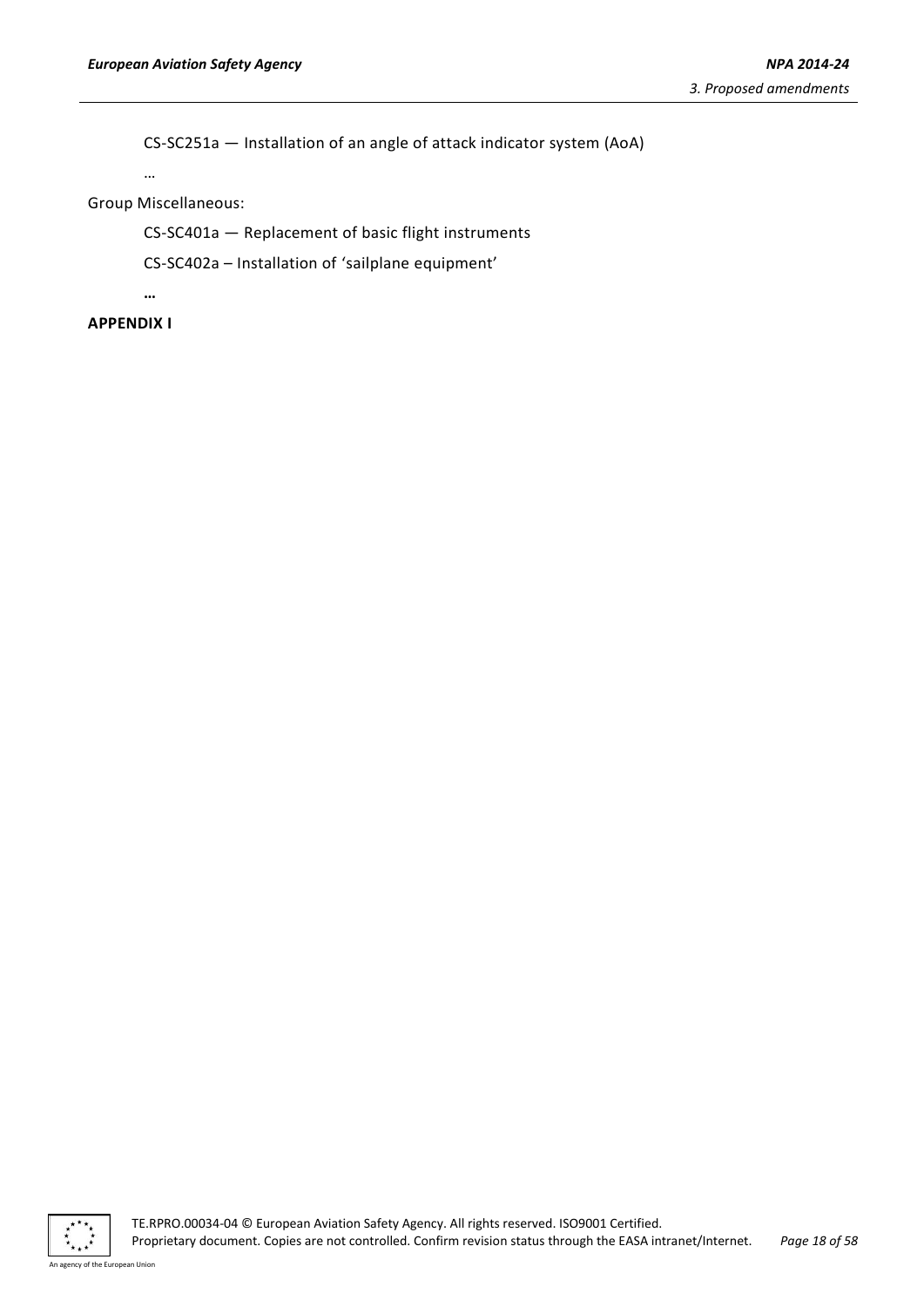#### **APPENDIX I**

# **European Aviation Safety Agency**

#### **Standard Change CS-SC001a**

#### Subject: **Installation of VHF voice communication equipment**

#### **1 – Purpose**

Exchange of communications (COM) equipment, and for aircraft limited to VFR operation also installation of COM equipment. This Standard Change does not include installation of antennas.

#### **2 – Applicability/Eligibility**

Aeroplanes not being complex motor-powered aircraft with a maximum cruising speed in ISA conditions below 250 kts and any ELA 2 aircraft.

#### **3 – Acceptable methods, techniques and practices**

The following standards contain acceptable data:

1. FAA Advisory Circular AC 43-13-2B Chapter 2

Additionally, the following considerations apply:

- 2. The equipment is approved in accordance with ETSO-2C37e, ETSO-2C38e or ETSO-2C169a or later amendments
- 3. The equipment is capable of 8.33 kHz and 25 kHz channel spacing.
- 4. The minimum output power specified for the radio is sufficient for the operation depending on maximum flight level of the aircraft. The table below is valid for standard antenna installations (antenna type and position) with standard cable length less than 4 m and 2 connectors:

| Max. aircraft flight level (FL) | Minimum output power |
|---------------------------------|----------------------|
| 0 to 100                        | 4 Watt               |
| 100 to 150                      | 6 Watt               |
| 150 to 200                      | 8 Watt               |
| 200 to 250                      | 10 Watt              |
| 250 to 300                      | 12 Watt              |
| 300 to 400                      | 16 Watt              |

For different installations (cable length, connectors) the required output power needs to be assessed by additional analysis:

The equipment is qualified for the environmental conditions to be expected during normal operation.



TE.RPRO.00034-04 © European Aviation Safety Agency. All rights reserved. ISO9001 Certified. Proprietary document. Copies are not controlled. Confirm revision status through the EASA intranet/Internet. *Page 19 of 58*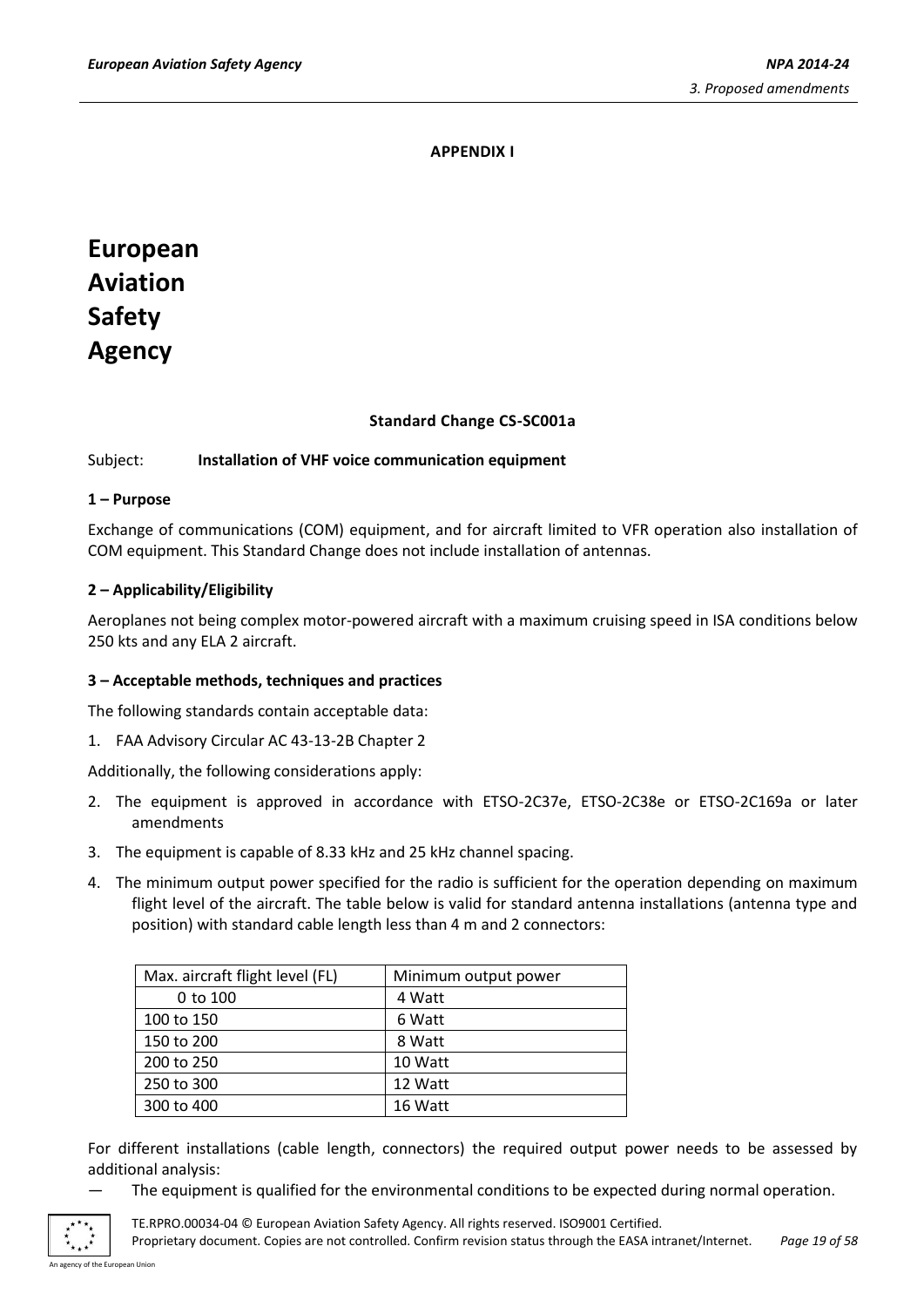Instructions and tests defined by the equipment manufacturer have to be followed.

#### **4 – Limitations**

Any limitations defined by the equipment manufacturer apply.

The equipment installation cannot be used to extend the operational capability of the specific aircraft (e.g. from VFR to IFR operation).

#### **5 – Manuals**

Amend the AFM with AFMS containing or referencing the equipment instructions for operation, as required.

Based on the maintenance instructions of the equipment and its installation, consider the need to amend the aircraft instructions for continued airworthiness.

#### **6 – Release to service**

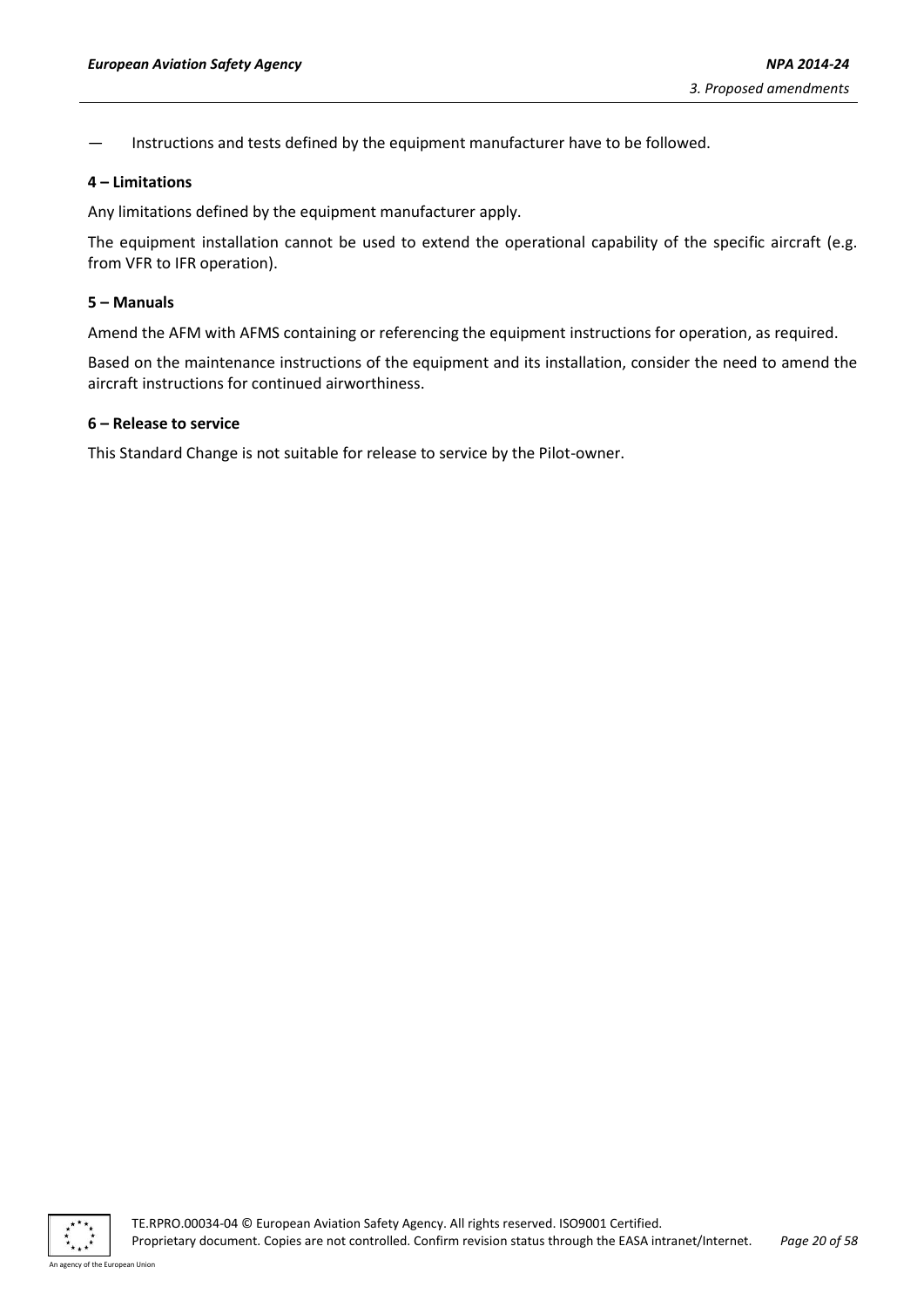## **Standard Change CS-SC002a**

#### Subject: **Installation of Mode S elementary surveillance equipment**

#### **1 – Purpose**

Installation or exchange of Mode S transponder. This Standard Change does not include installation of antennas.

# **2 – Applicability/Eligibility**

Aeroplanes not being complex motor-powered aircraft with a maximum cruising speed in ISA conditions below 250 kts and any ELA 2 aircraft.

#### **3 – Acceptable methods, techniques and practices**

The following standards contain acceptable data:

FAA Advisory Circular AC 43-13-2B Chapter 2

Additionally the following considerations apply:

- The equipment and its installation are in compliance with paragraph CS ACNS.D.ELS.010 of Certification Specification CS-ACNS.
- The elementary surveillance system provides data according to CS ACNS.D.ELS.015. The transmission of additional ADS-B data (e.g. GPS position and velocity) can be accepted when the position and velocity quality indicators report lowest quality, the equipment manufacturer has stated compatibility with the directly connected GPS source and the transponder is not qualified according to ETSO C166b.
- If automatic determination of the on-the-ground status is not available, the on-the-ground status is set to 'airborne'.
- The reported pressure altitude is obtained from an approved source connected to the static pressure system providing pressure to the instrument used to control the aircraft.
- Any antenna connected to the transponder has a resulting pattern which is vertically polarised, omnidirectional in the horizontal plane and has sufficient vertical beam width to ensure proper system operation during normal aircraft manoeuvres.
- The equipment is qualified for the environmental conditions to be expected during normal operation.
- Instructions from equipment manufacturer have to be followed.
- A system ground test verifying all transmitted data has to be performed.

#### **4 – Limitations**

Any limitations defined by the equipment manufacturer apply.

#### **5 – Manuals**



TE.RPRO.00034-04 © European Aviation Safety Agency. All rights reserved. ISO9001 Certified. Proprietary document. Copies are not controlled. Confirm revision status through the EASA intranet/Internet. *Page 21 of 58*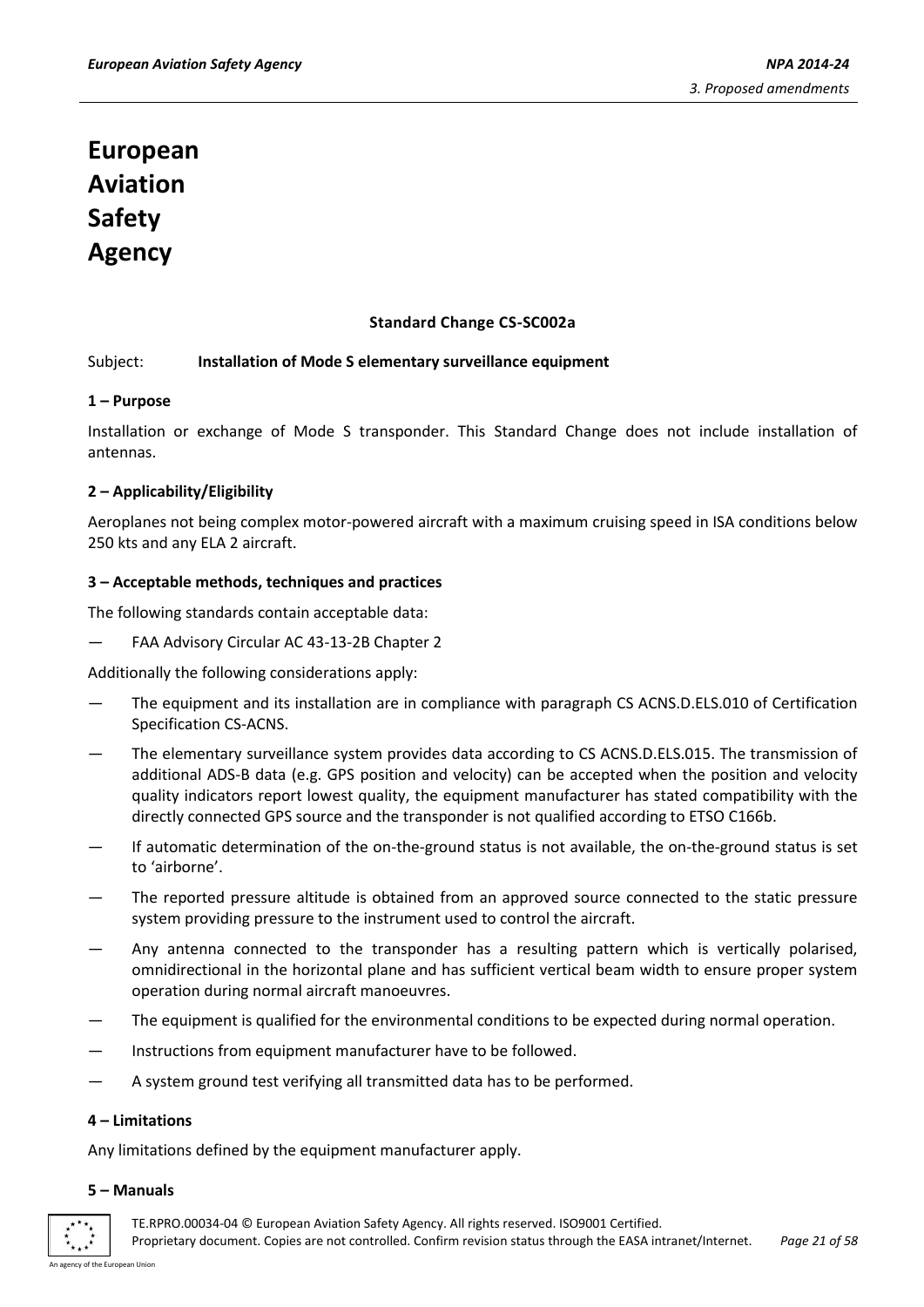Amend AFM with AFMS containing or referencing the equipment instructions for operation, as required.

Based on the maintenance instructions of the equipment and its installation, consider the need to amend the aircraft instructions for continuing airworthiness.

#### **6 – Release to service**

This Standard Change is not suitable for release to service by the Pilot-owner.



TE.RPRO.00034-04 © European Aviation Safety Agency. All rights reserved. ISO9001 Certified. Proprietary document. Copies are not controlled. Confirm revision status through the EASA intranet/Internet. *Page 22 of 58*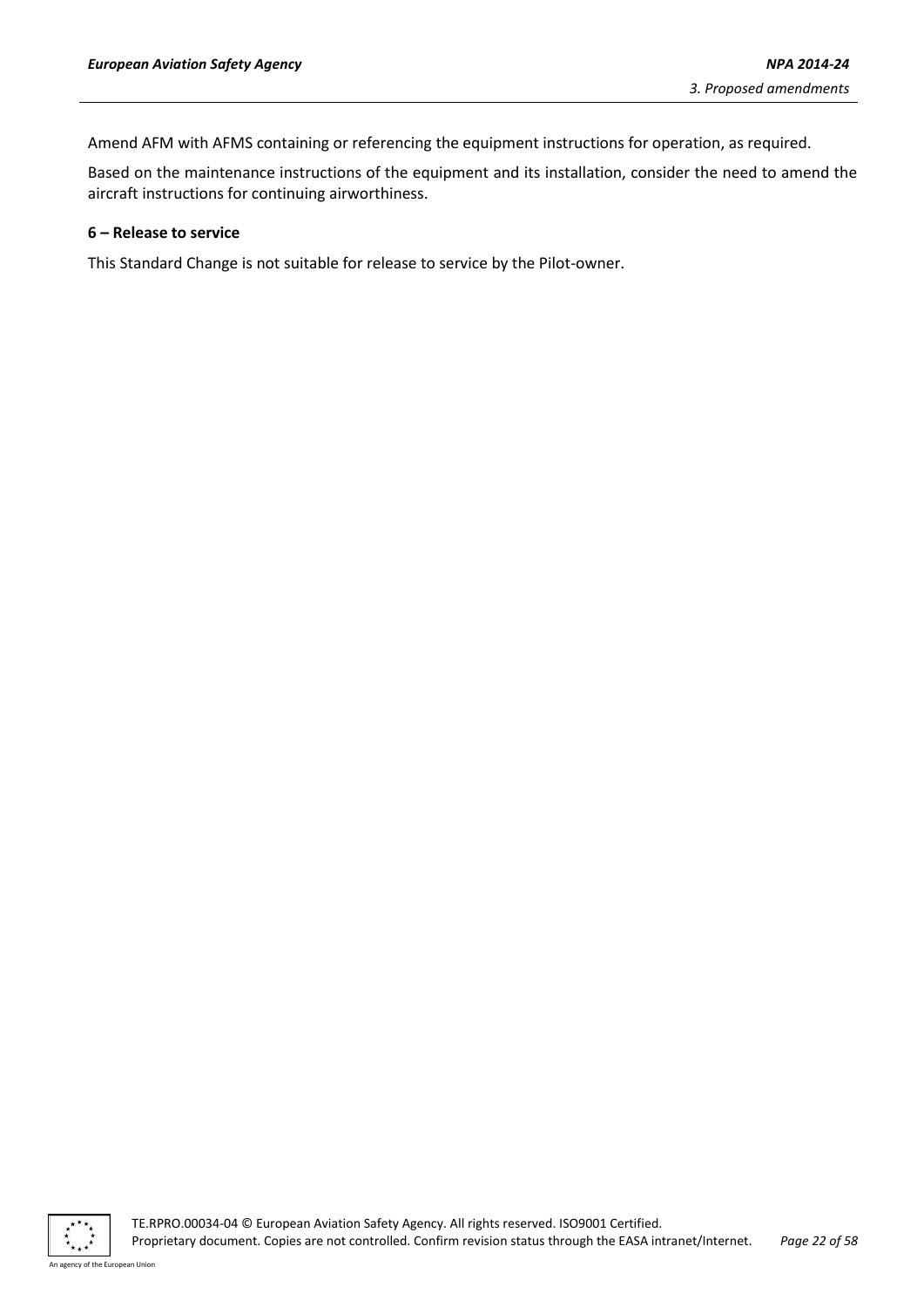# **Standard Change CS-SC003a**

#### Subject: **Replacement of audio selector panels and amplifiers**

#### **1 – Purpose**

Replacement of audio selector panels and amplifiers

#### **2 – Applicability/Eligibility**

Aeroplanes not being complex motor-powered aircraft and any ELA 2 aircraft.

#### **3 – Acceptable methods, techniques and practices**

The following standards contain acceptable data:

— FAA Advisory Circular AC 43-13-2B Chapter 2

Additionally the following considerations apply:

- The equipment is qualified according the applicable ETSO/JTSO or equivalent equipment approval acceptable under EASA rules (i.e. approval grandfathered with Regulation (EU) No 748/2012).
- The equipment has the same functionality, is installed at the same location and is compatible with the existing installation.
- The equipment is compatible with connections to existing communication and navigation systems.
- The equipment is qualified for the environmental conditions to be expected during normal operation.
- Instructions and tests from equipment manufacturer have to be followed.

#### **4 – Limitations**

Any limitations defined by the equipment manufacturer apply.

Any limitations of the existing installation remain valid.

#### **5 – Manuals**

Amend AFM with AFMS containing or referencing the equipment instructions for operation, as required.

Based on the maintenance instructions of the equipment and its installation, consider the need to amend the aircraft instructions for continuing airworthiness.

#### **6 – Release to service**

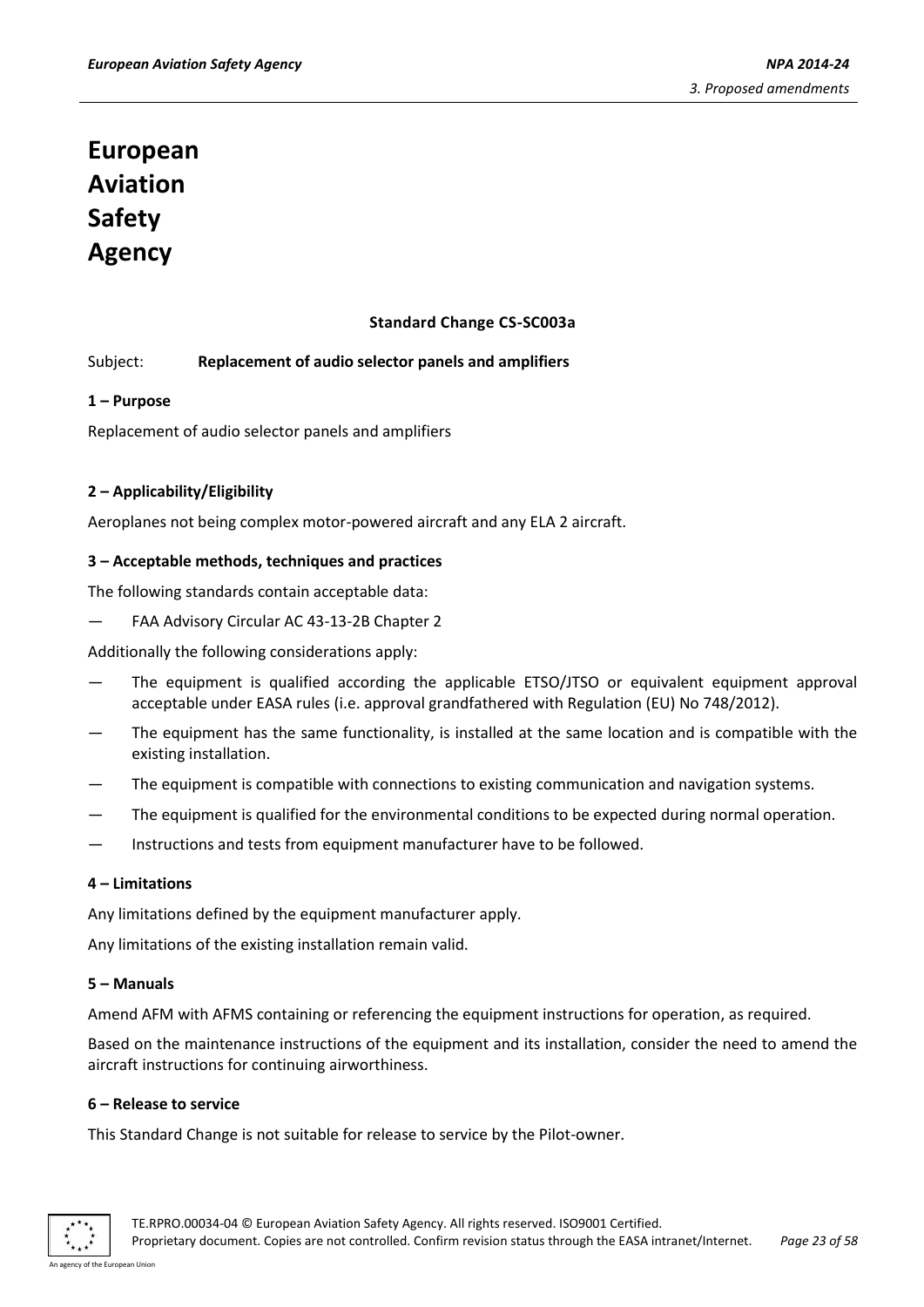## **Standard Change CS-SC004a**

#### Subject: **Installation of antennas**

#### **1 – Purpose**

This Standard Change covers the installation and exchange of antennas other than RADAR and directional SAT/COM antennas.

# **2 – Applicability/Eligibility**

Aeroplanes not being complex motor-powered aircraft and any ELA 2 aircraft.

#### **3 – Acceptable methods, techniques and practices**

The following standards contain acceptable data:

— FAA Advisory Circular AC 43.13-2B, chapter 3.

Additionally the following considerations apply:

- The antenna is installed in non-pressurised secondary structure areas unless the location is provisioned for this purpose in the airframe documentation or the antenna is being replaced and has the same footprint.
- The antenna is compatible with the connected equipment and is suitable for the environmental conditions to be expected during normal operation.
- Instructions and tests from the equipment manufacturer have to be followed.
- The performance of the new antenna installation or of the new antenna type has to be confirmed during testing after installation together with the connected equipment (e.g. range of radio).

#### **4 – Limitations**

Any limitations defined by the equipment manufacturer apply.

#### **5 – Manuals**

Amend the Instructions for Continuing Airworthiness to establish required maintenance actions/inspections and intervals, as required.

#### **6 – Release to service**

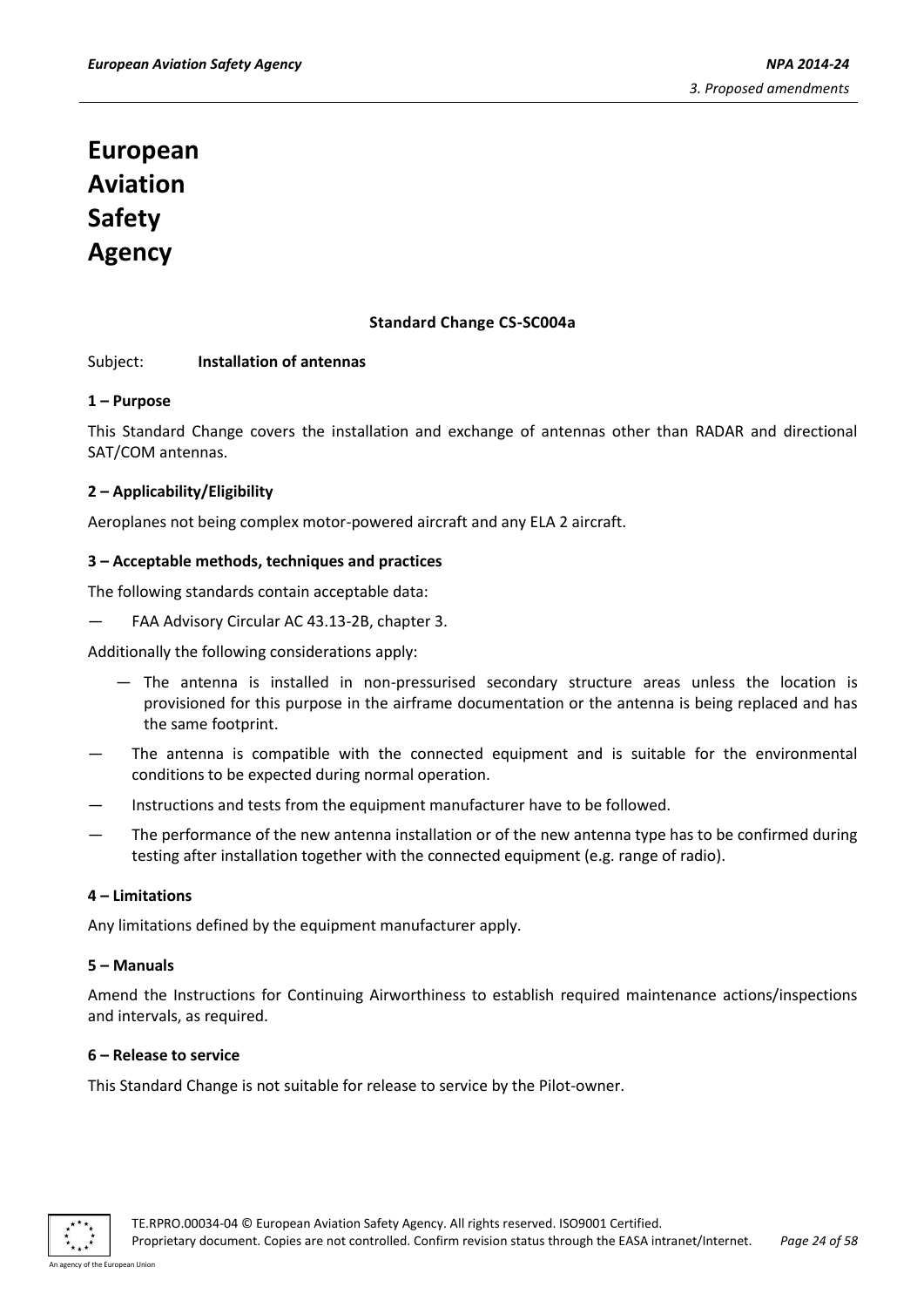# **Standard Change CS-SC031a**

# Subject: **Exchange of conventional Anti Collision Lights, Position lights and Landing & Taxi lights by LED type lights**

# **1 – Purpose**

Replacement of anti-collision lights (ACL), Position lights and Landing & Taxi lights by LED type lights.

# **2 – Applicability/Eligibility**

Aeroplanes not being complex motor-powered aircraft and any ELA 2 aircraft.

#### **3 – Acceptable methods, techniques and practices**

The following standards contain acceptable data:

— FAA Advisory Circular AC 43.13-2B Chapter 4.

Additionally the following considerations apply:

- The equipment is qualified according to the applicable ETSO/JTSO or equivalent equipment approval acceptable under EASA rules (i.e. approval grandfathered with Regulation (EU) No 748/2012).
- The equipment is installed at the same location with identical light distribution angles and colours.
- The equipment is qualified for the environmental conditions to be expected during normal operation.
- Instructions and tests from equipment manufacturer have to be followed.
- Any modification of electrical wiring is performed in accordance with acceptable practices such as the aircraft maintenance manual or chapter 11 of FAA Advisory Circulars AC 43.13-1B and chapter 4 of AC 43.13-2B.

#### **4 – Limitations**

Any limitations defined by the equipment manufacturer apply.

#### **5 – Manuals**

If needed, amend the AFM with AFMS containing equipment instructions for operation and maintenance, as required.

Based on the maintenance instructions of the equipment and its installation, consider the need to amend the aircraft instructions for continuing airworthiness. In particular, consider description of required maintenance actions after failure of single LED segments.

#### **6 – Release to service**

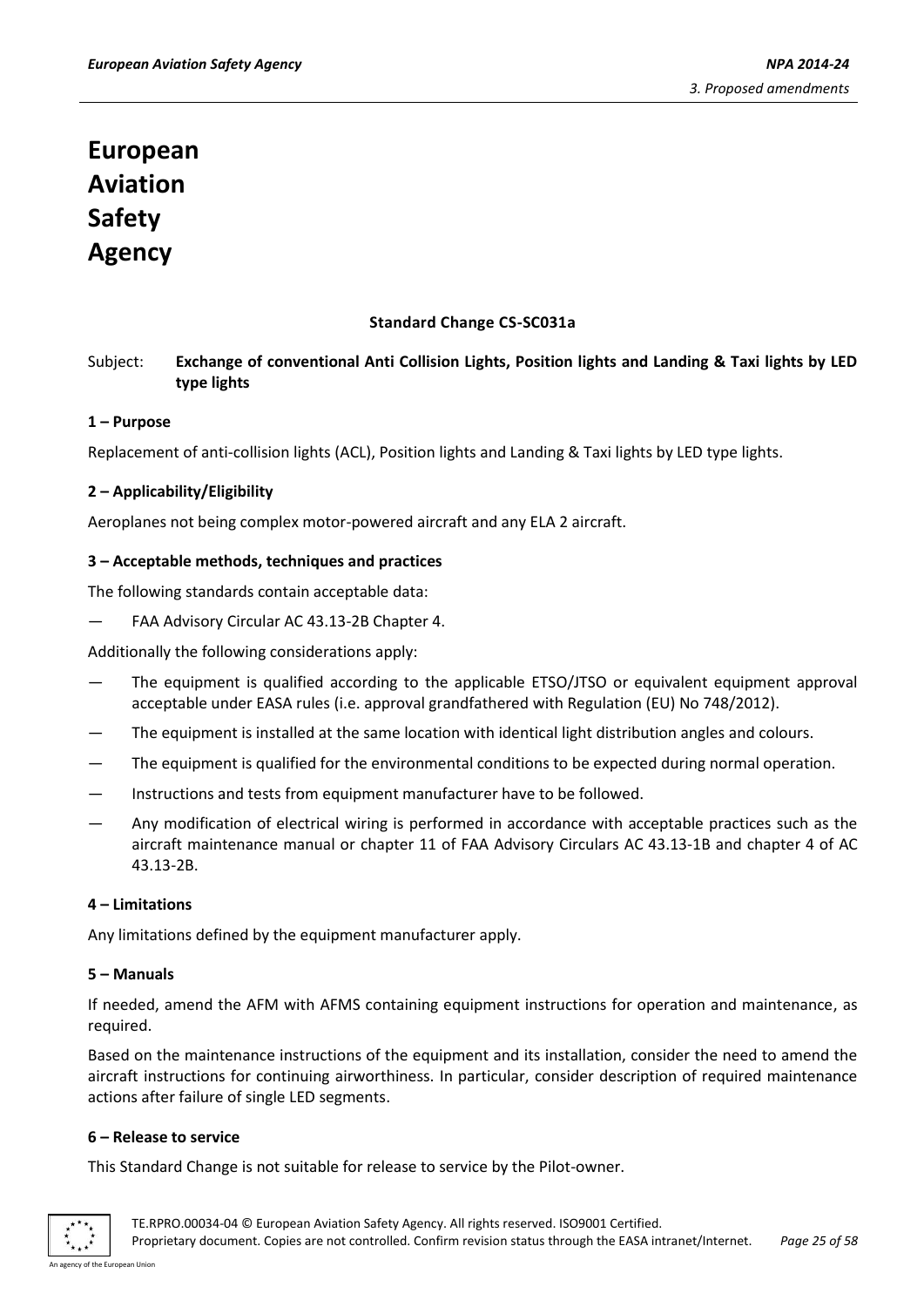# **Standard Change CS-SC051a**

#### Subject: **Installation of 'FLARM' equipment**

*Note: Originally FLARM® was developed for sailplanes but nowadays such devices are more and more installed in light aeroplanes as well. While FLARM® devices are considered Standard Parts in case of sailplanes, Part 21.A.307(c) might also be used in case of small aeroplanes.*

#### **1 – Purpose**

Installation of FLARM<sup>®</sup> Anti-Collision Awareness Systems. The system is based on the specifications as defined by FLARM Technology GmbH, Lindenstrasse 4, CH-6340 Baar, and it is not compatible with Transponder Mode A/C/S, ADS-B or TCAS/ACAS.

The installation of external antennas or additional batteries is not covered by this Standard Change.

#### **2 – Applicability/Eligibility**

Sailplanes, powered sailplanes and aeroplanes considered as ELA2 aircraft.

#### **3 – Acceptable methods, techniques and practices**

The following standards contain acceptable data:

- For the mechanical installation, acceptable practices such as the aircraft maintenance manual or FAA Advisory Circular AC 43.13-2B should be taken into account.
- $-$  FLARM<sup>®</sup> and TR-DVS<sup>®</sup> Installation Policy for Aircraft, TMG, Helicopters, (Gliders); Swiss Federal Office of Civil Aviation FOCA 42-00.02\_FLARM Installation FOCA Policy

Additionally, the following considerations apply:

- A data link between the FLARM<sup>®</sup> based system and other equipment which is ETSO certified, or mandated by EASA OPS rules, or mandated by the Aircraft Flight Manual (AFM), or mandated by the respective Minimum Equipment List (MEL), is only allowed unidirectional into the FLARM<sup>®</sup> device unless the installed FLARM device is explicitly listed as compatible equipment by the manufacturer of the connected equipment.
- Instructions and tests defined by the equipment manufacturer have to be followed.
- The equipment is suitable for the environmental conditions to be expected during normal operation.

#### **4 – Limitations**

- The FLARM® based system cannot be used to substitute any Anti-Collision Device mandated by EASA OPS rules for the operation intended. The system is not to be used in conjunction with night vision systems and not to be used in night or IMC conditions.
- $-$  Any limitations defined by the manufacturer of the FLARM<sup>®</sup> device.

#### **5 – Manuals**



TE.RPRO.00034-04 © European Aviation Safety Agency. All rights reserved. ISO9001 Certified. Proprietary document. Copies are not controlled. Confirm revision status through the EASA intranet/Internet. *Page 26 of 58*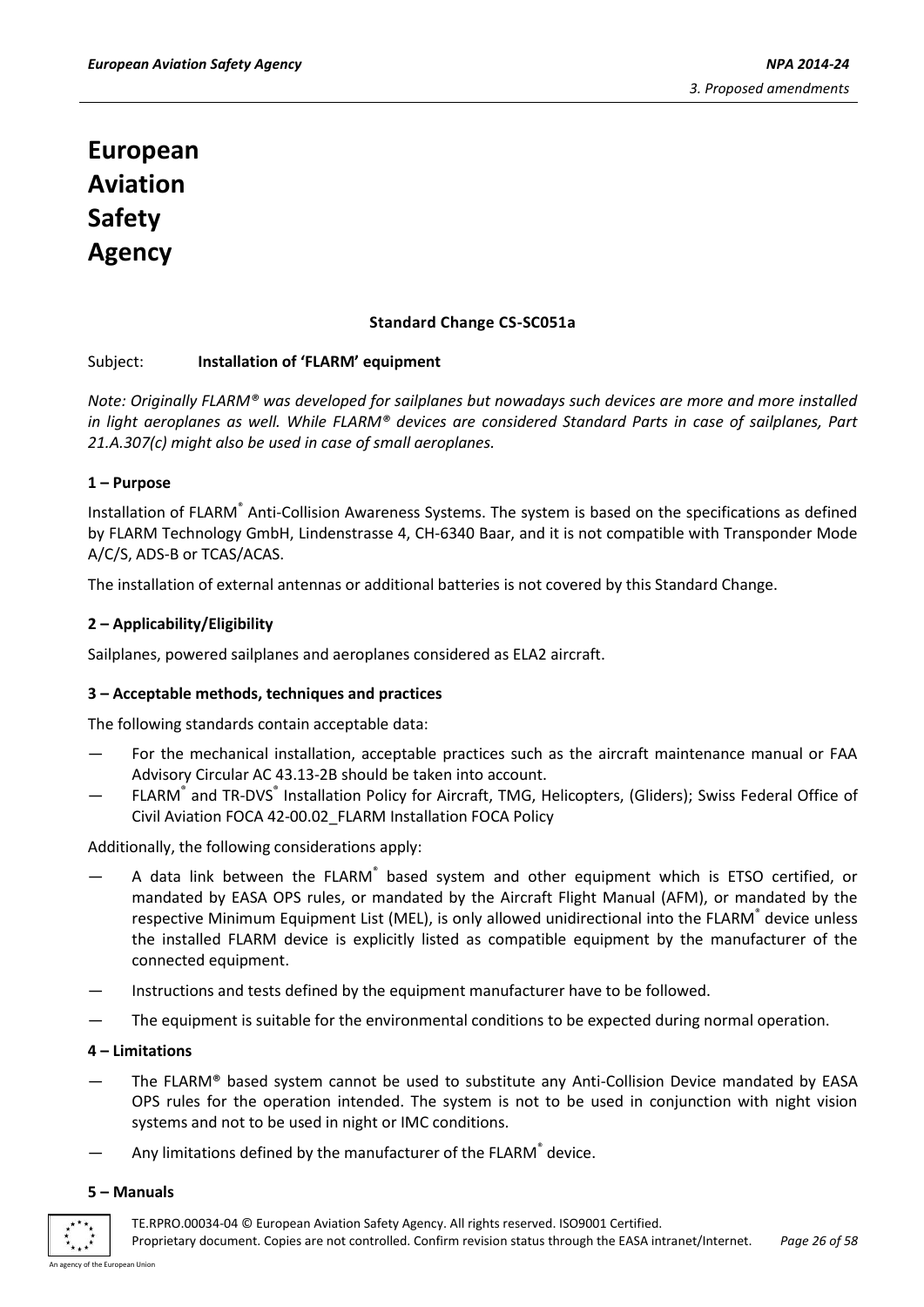The AFM Supplement shall, at least, contain:

- the system description, operating modes and functionality;
- The operating procedures and limitations;
- instructions for software and database updates; and
- warnings and placards, if applicable.

Amend the Instructions for Continuing Airworthiness to establish required maintenance actions/inspections and intervals, as required.

#### **6 – Release to service**

This Standard Change is not suitable for release to service by the Pilot-owner.



An agency of the European Union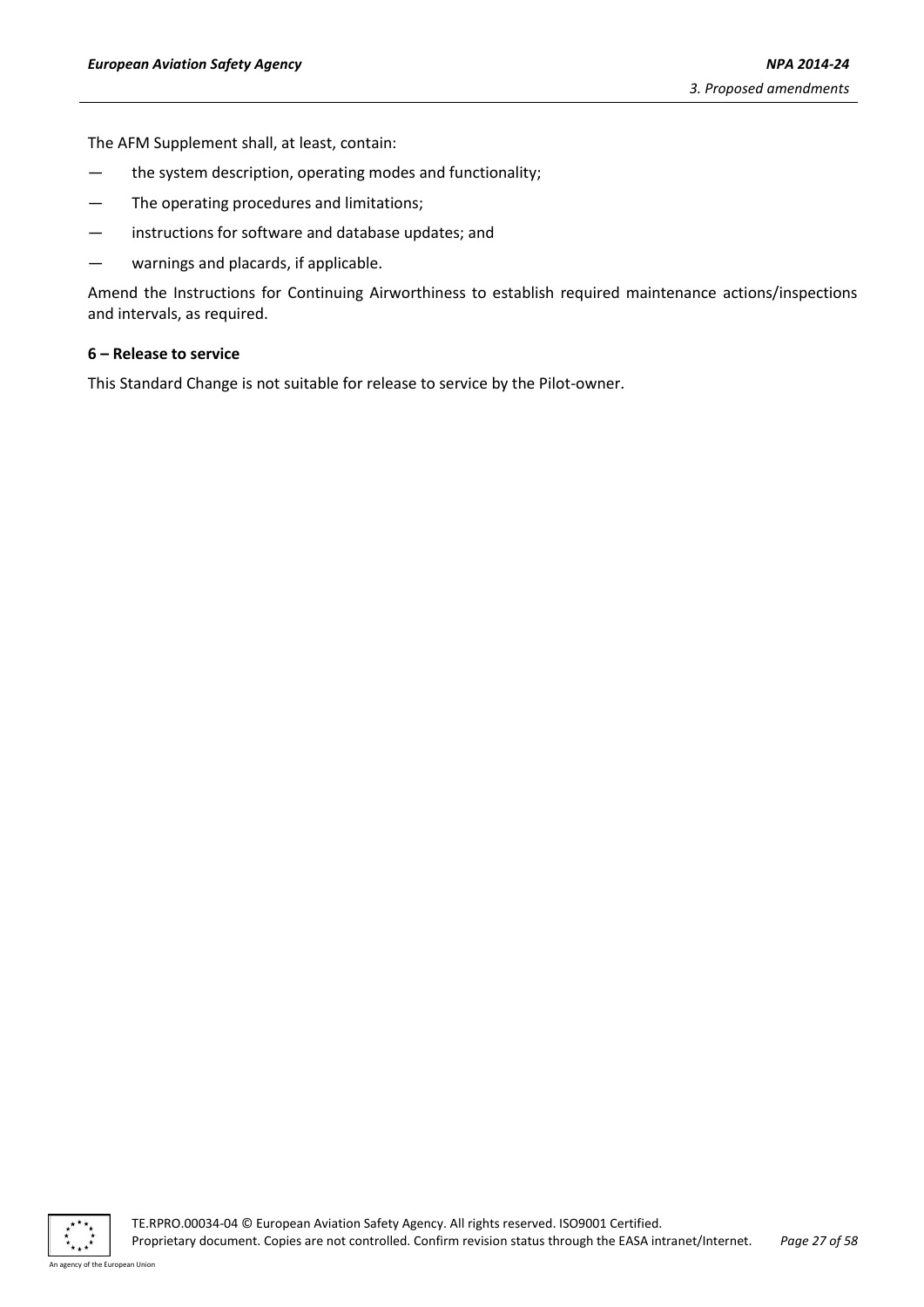# **Standard Change CS-SC052a**

#### Subject: **Installation of moving map systems to enhance situational awareness**

#### **1 – Purpose**

Installation or exchange of moving map system to enhance situational awareness. This Standard Change does not include installation of external antennas.

#### **2 – Applicability/Eligibility**

ELA 2 aircraft

#### **3 – Acceptable methods, techniques and practices**

The following standards contain acceptable data:

— FAA Advisory Circular AC 43-13-2B Chapter 2

Additionally the following considerations apply:

- The equipment should not be connected to any required equipment unless the installed device is explicitly listed as compatible equipment by the manufacturer of the connected equipment.
- The equipment is suitable for the environmental conditions to be expected during normal operation.
- Instructions and tests from equipment manufacturer have to be followed.
- The equipment is not used as primary means of navigation.

#### **4 – Limitations**

- The provided information is used only in an advisory or supplementary manner (no hazard, no credit basis).
- Any limitations defined by the equipment manufacturer apply.

#### **5 – Manuals**

The AFM Supplement shall at least contain:

- system description, operating modes and functionality;
- operating procedures and limitations;
- instructions for software and database updates; and
- warnings and placards, if applicable.

Amend the Instructions for Continuing Airworthiness to establish required maintenance actions/inspections and intervals, as required.

#### **6 – Release to service**



TE.RPRO.00034-04 © European Aviation Safety Agency. All rights reserved. ISO9001 Certified. Proprietary document. Copies are not controlled. Confirm revision status through the EASA intranet/Internet. *Page 28 of 58*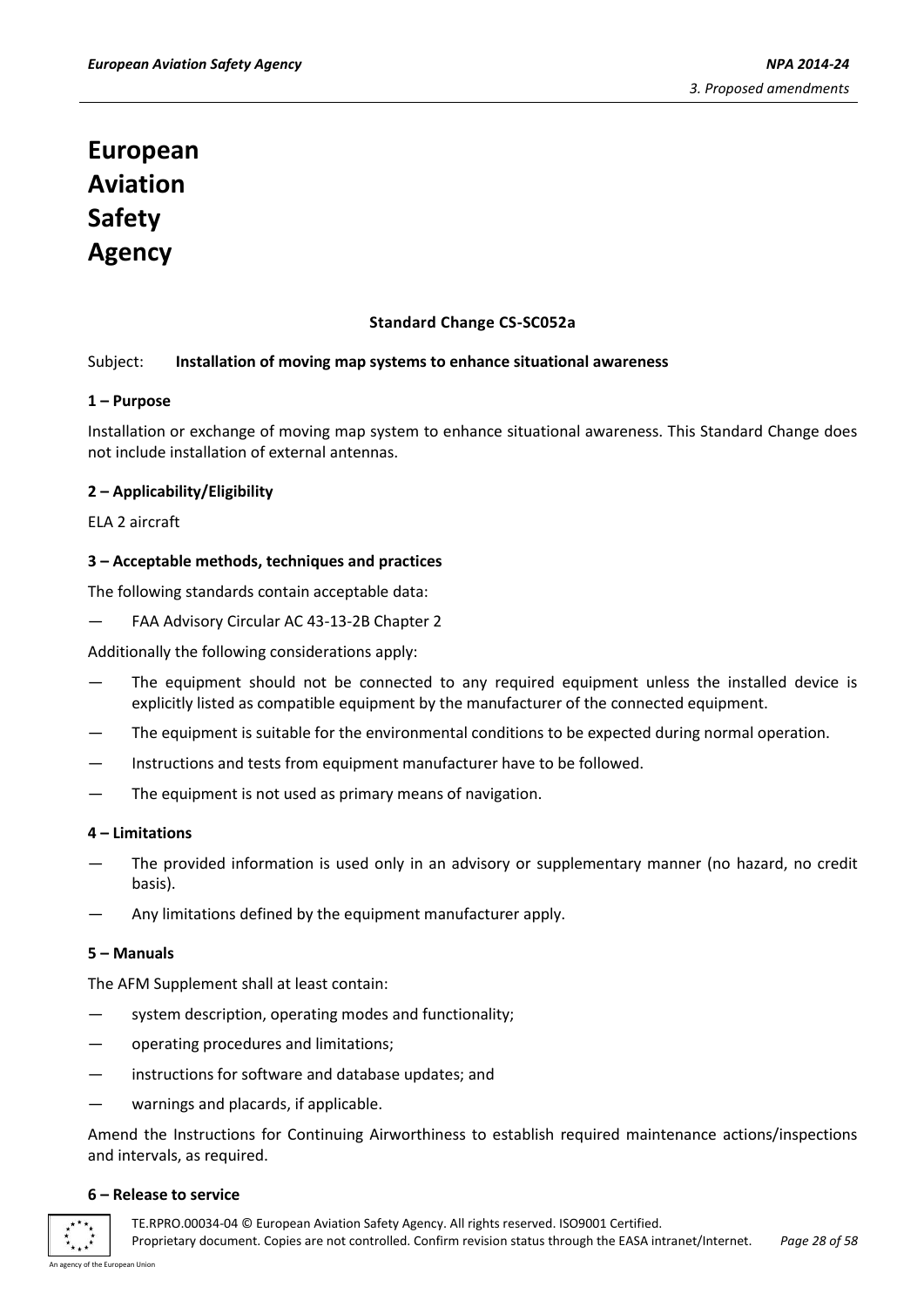This Standard Change is not suitable for release to service by the Pilot-owner.



TE.RPRO.00034-04 © European Aviation Safety Agency. All rights reserved. ISO9001 Certified. Proprietary document. Copies are not controlled. Confirm revision status through the EASA intranet/Internet. *Page 29 of 58*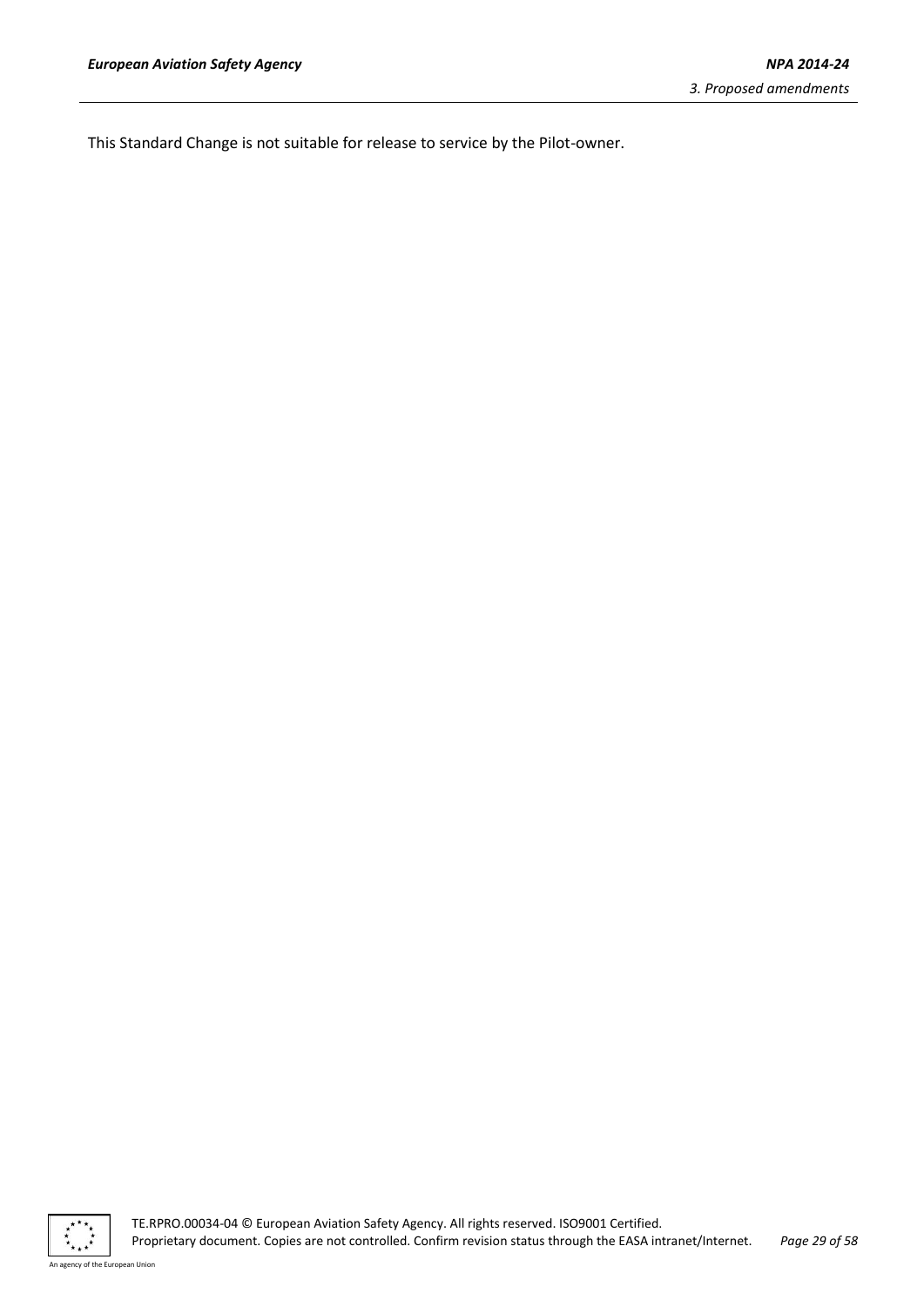# **Standard Change CS-SC053a**

#### Subject: **Replacement of Radio Marker Receiving equipment**

#### **1 – Purpose**

Replacement of Radio Marker Receiving equipment.

#### **2 – Applicability/Eligibility**

Aeroplanes not being complex motor-powered aircraft and any ELA 2 aircraft.

#### **3 – Acceptable methods, techniques and practices**

The following standards contain acceptable data:

FAA Advisory Circular AC 43-13-2B Chapter 2

Additionally the following considerations apply:

- The equipment is qualified according to the applicable ETSO/JTSO or equivalent equipment approval acceptable under EASA rules (i.e. approval grandfathered with Regulation (EU) No 748/2012).
- The equipment has the same functionality and is compatible with the existing installation.
- The equipment is qualified for the environmental conditions to be expected during normal operation.
- Instructions and tests from equipment manufacturer have to be followed.

#### **4 – Limitations**

Any limitations defined by the equipment manufacturer apply.

The equipment installation cannot be used to extend the operational capability of the specific aircraft.

#### **5 – Manuals**

Amend AFM with AFMS containing or referencing the relevant equipment instructions for operation, as required.

Based on the maintenance instructions of the equipment and its installation, consider the need to amend the aircraft instructions for continuing airworthiness.

#### **6 – Release to service**

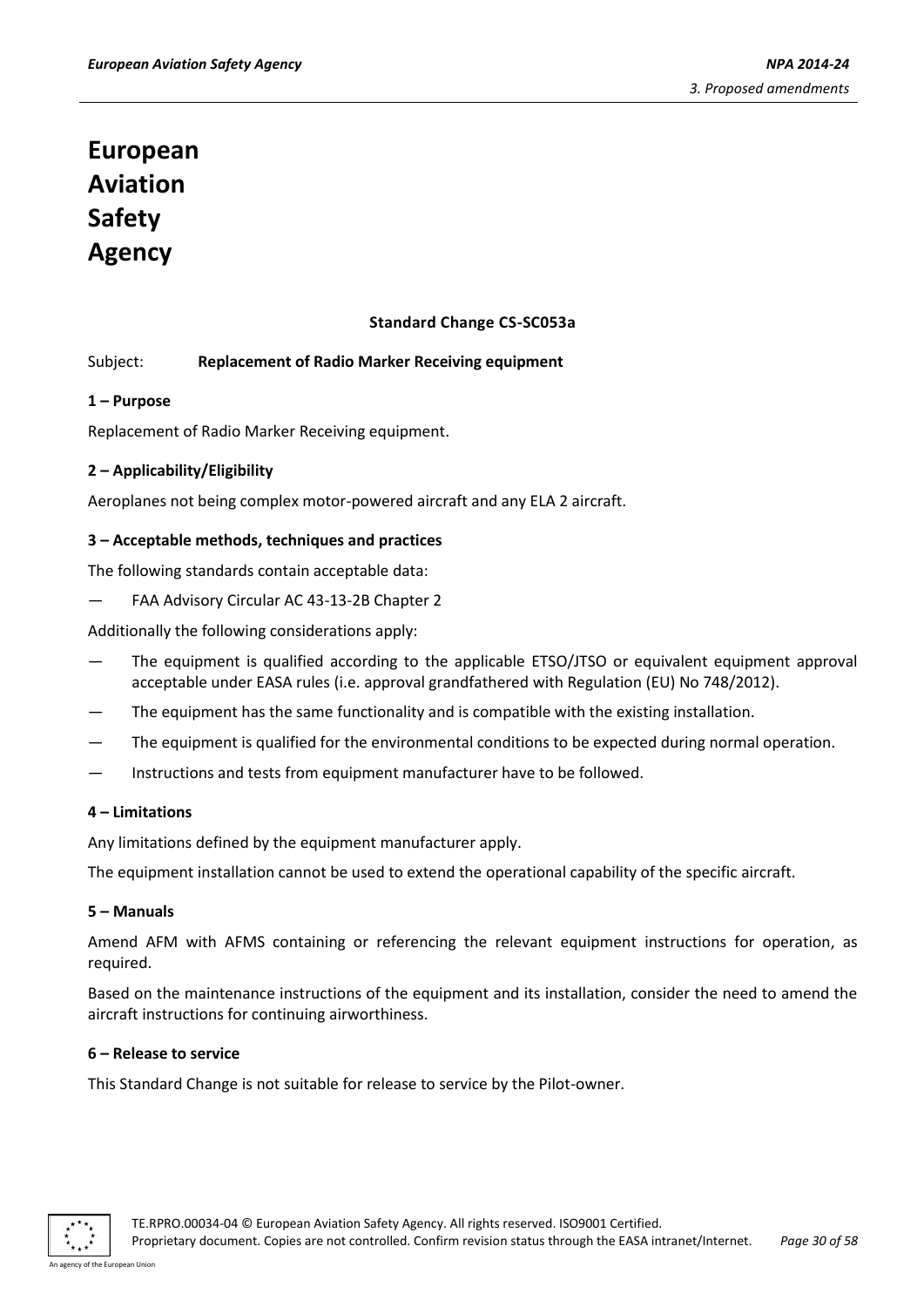# **Standard Change CS-SC054a**

#### Subject: **Replacement of Distance Measuring Equipment (DME)**

#### **1 — Purpose**

Replacement of Distance Measuring Equipment (DME) operating within the radio frequency range 960-1215 MHz. This Standard Change does not include installation of antennas.

#### **2 – Applicability/Eligibility**

Aeroplanes not being complex motor-powered aircraft and any ELA 2 aircraft.

#### **3 – Acceptable methods, techniques and practices**

The following standards contain acceptable data:

FAA Advisory Circular AC 43-13-2B Chapter 2

Additionally the following considerations apply:

- The equipment is qualified according to the applicable ETSO/JTSO or equivalent equipment approval acceptable under EASA rules (i.e. approval grandfathered with Regulation (EU) No 748/2012).
- The equipment has the same functionality, is installed at the same location and is compatible with the existing installation.
- The equipment is compatible with connections to existing flight management/navigation systems.
- The equipment is qualified for the environmental conditions to be expected during normal operation.
- Instructions and tests from equipment manufacturer have to be followed.

#### **4 – Limitations**

Any limitations defined by the equipment manufacturer apply.

The equipment installation cannot be used to extend the operational capability of the specific aircraft.

#### **5 – Manuals**

Amend AFM with AFMS containing or referencing the relevant equipment instructions for operation, as required.

Based on the maintenance instructions of the equipment and its installation, consider the need to amend the aircraft instructions for continuing airworthiness.

#### **6 – Release to service**

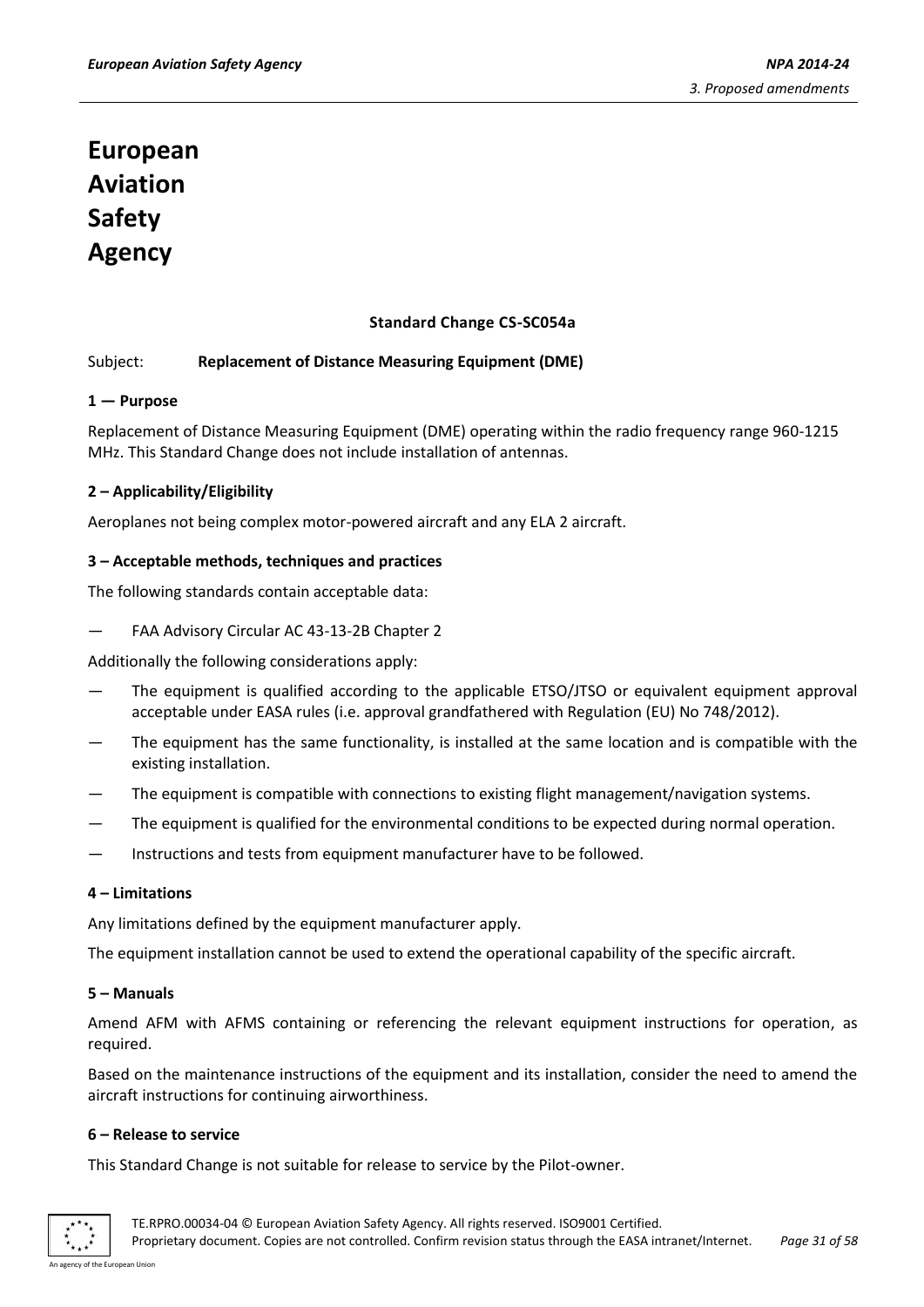# **Standard Change CS-SC055a**

#### Subject: **Replacement of ADF equipment**

#### **1 – Purpose**

Replacement of Airborne Automatic Direction Finding (ADF) equipment. This Standard Change does not include installation of antennas.

#### **2 – Applicability/Eligibility**

Aeroplanes not being complex motor-powered aircraft and any ELA 2 aircraft.

#### **3 – Acceptable methods, techniques and practices**

The following standards contain acceptable data:

— FAA Advisory Circular AC 43-13-2B Chapter 2

Additionally, the following considerations apply:

- The equipment is qualified according to the applicable ETSO/JTSO or equivalent equipment approval acceptable under EASA rules.
- The equipment has the same functionality, is installed at the same location and is compatible with the existing installation (i.e. approval grandfathered under Regulation (EU) No 748/2012). The equipment is compatible with connections to existing flight management/navigation systems.
- The equipment is qualified for the environmental conditions to be expected during normal operation.
- Instructions and tests from equipment manufacturer have to be followed.

#### **4 – Limitations**

Any limitations defined by the equipment manufacturer apply.

The equipment installation cannot be used to extend the operational capability of the specific aircraft.

#### **5 – Manuals**

Amend AFM with AFMS containing or referencing the equipment instructions for operation, as required.

Based on the maintenance instructions of the equipment and its installation, consider the need to amend the aircraft instructions for continuing airworthiness.

#### **6 – Release to service**

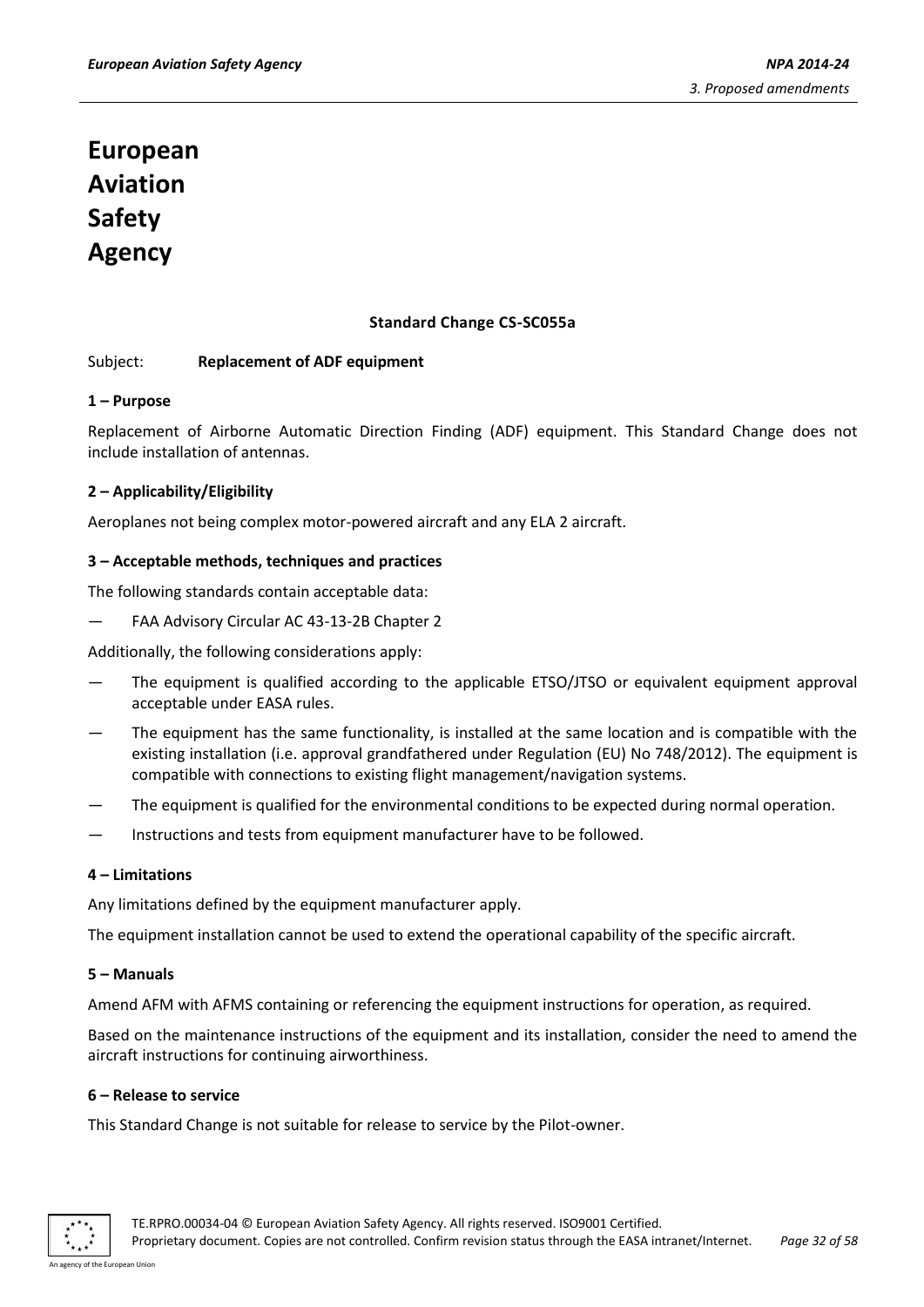# **Standard Change CS-SC056a**

#### Subject: **Replacement of VOR Equipment**

#### **1 – Purpose**

Replacement of VOR Equipment including LOC/Glideslope indicator and converter. This Standard Change does not include installation of antennas.

#### **2 – Applicability/Eligibility**

Aeroplanes not being complex motor-powered aircraft and any ELA 2 aircraft.

#### **3 – Acceptable methods, techniques and practices**

The following standards contain acceptable data:

— FAA Advisory Circular AC 43-13-2B Chapter 2

Additionally the following considerations apply:

- The equipment is qualified according to the applicable ETSO/JTSO or equivalent equipment approval acceptable under EASA rules (i.e. approval grandfathered with Regulation (EU) No 748/2012).
- The equipment has the same functionality, is installed at the same location and is compatible with the existing installation.
- The equipment is compatible with connections to existing flight management/navigation systems.
- The equipment is qualified for the environmental conditions to be expected during normal operation.
- Instructions and tests from equipment manufacturer have to be followed.

#### **4 – Limitations**

Any limitations defined by the equipment manufacturer apply.

The equipment installation cannot be used to extend the operational capability of the specific aircraft.

#### **5 – Manuals**

Amend AFM with AFMS containing or referencing the equipment instructions for operation, as required.

Based on the maintenance instructions of the equipment and its installation, consider the need to amend the aircraft instructions for continuing airworthiness.

#### **6 – Release to service**

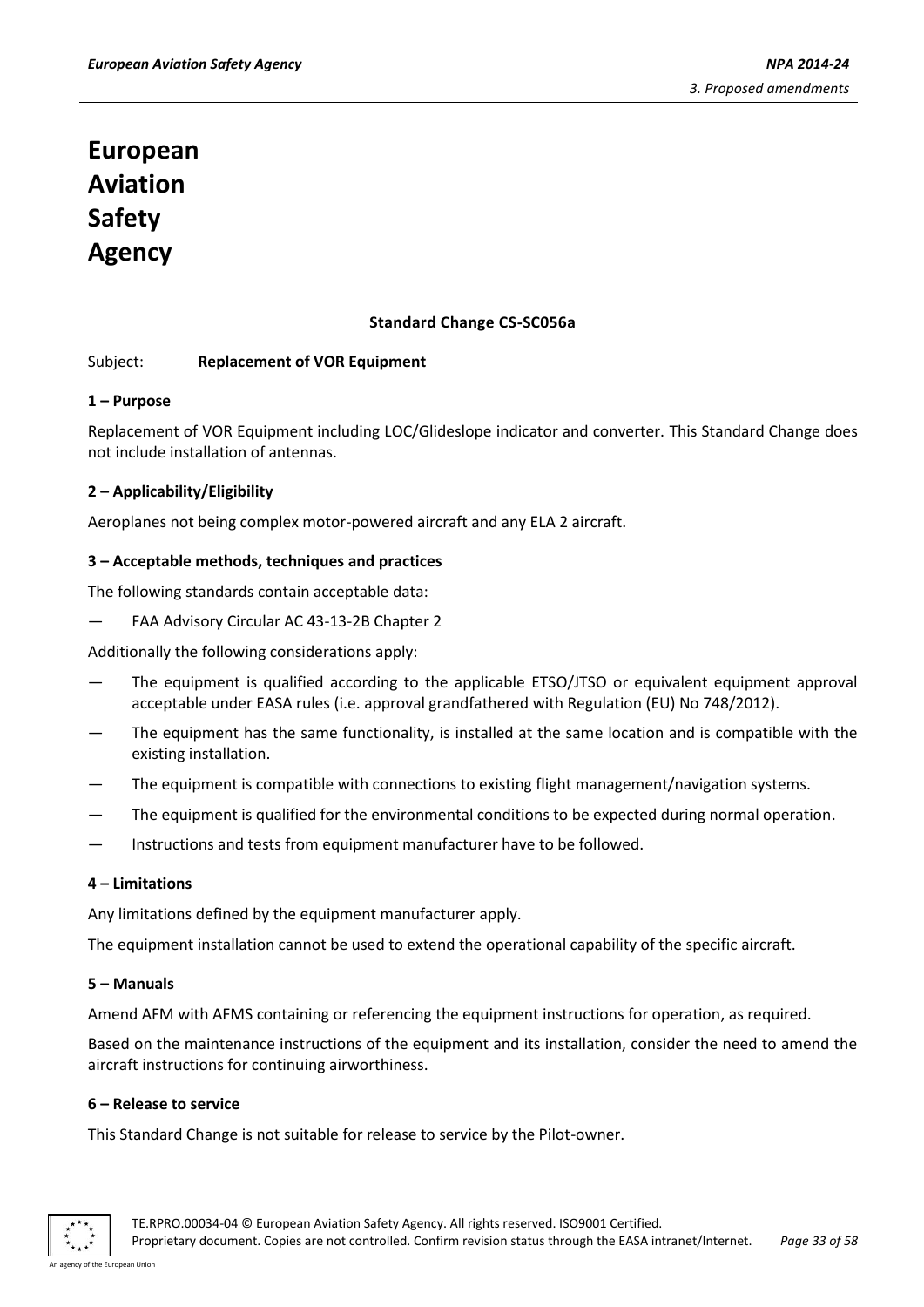# **Standard Change CS-SC101a**

#### Subject: **Installation of emergency locator transmitter equipment (ELT)**

#### **1 – Purpose**

Installation or exchange Emergency Locator Transmitter (ELT) equipment. This Standard Change does not include installation of antennas.

# **2 – Applicability/Eligibility**

Aeroplanes with MTOM below 2 730 kg and ELA 2 aircraft.

#### **3 – Acceptable methods, techniques and practices**

The following standards contain acceptable data:

— FAA Advisory Circular AC 43-13-2B Chapter 2

Additionally the following considerations apply:

- Instructions from equipment manufacturer have to be followed.
- The equipment is approved in accordance with ETSO-2C126, ETSO-C126a or later amendments or the equipment is qualified according to the applicable ETSO/JTSO or equivalent equipment approval acceptable under EASA rules (i.e. approval grandfathered with Regulation (EU) No 748/2012).
- The ELT is considered a passive device whose status is in standby until it is required to perform its intended function. As such, its performance is highly dependent on proper installation and postinstallation testing. Guidance on this subject is contained in RTCA DO-182, *Emergency Locator Transmitter (ELT) Equipment Installation and Performance* or in Chapter 6 of EUROCAE ED-62A, *Minimum operational performance specification for aircraft emergency locator transmitters 406 MHz and 121.5 MHz (Optional 243 MHz)*

#### **4 – Limitations**

Any limitations defined by the equipment manufacturer apply.

#### **5 – Manuals**

Amend AFM with AFMS containing or referencing the equipment instructions for operation, as required.

Based on the maintenance instructions of the equipment and its installation, consider the need to amend the aircraft instructions for continuing airworthiness.

#### **6 – Release to service**

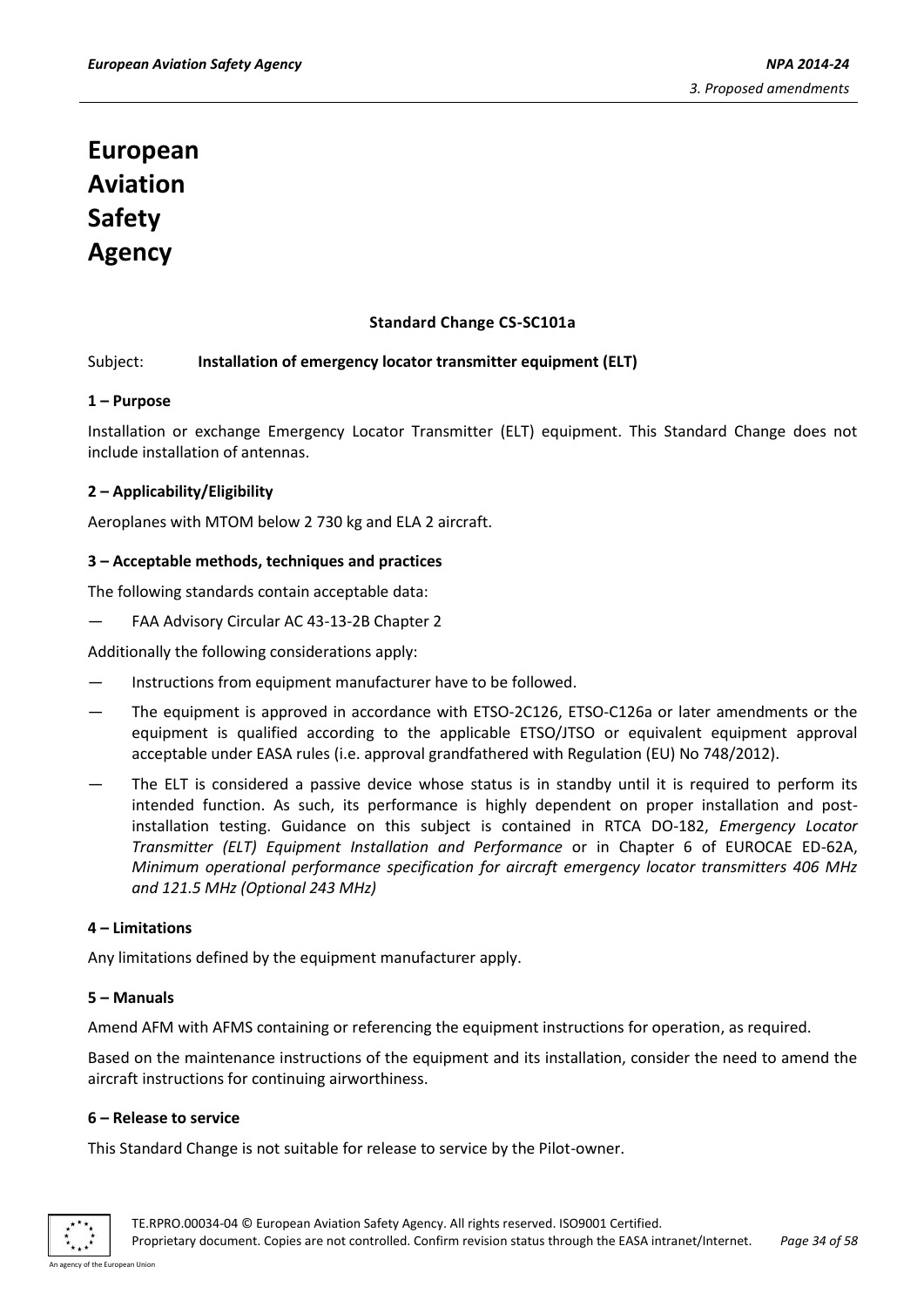# **Standard Change CS-SC151a**

#### Subject: **Installation of headrests**

#### **1 – Purpose**

A significant portion of the existing sailplane and powered sailplane fleet is not equipped with headrests as required by newer certification specifications. The intention of this Standard Change is to enable the simple adaption and installation of headrests and backrests with integrated headrests that are available for similar designs using established practice.

#### **2 – Applicability/Eligibility**

Sailplanes and Powered Sailplanes

#### **3 – Acceptable methods, techniques and practices**

The following considerations apply:

- The installed part is manufactured according to design data in compliance with CS 22.788 Headrests .
- Modified attachments are assessed or tested against loads referred in CS22.788.
- Adaptions are made using established practices for repairs as described in
	- Maintenance or Repair manual:
	- "Kleine Fiberglass Flugzeug Flickfibel" Ursula Hänle<sup>5</sup>; and
	- FAA Advisory Circular AC 43.13-2B/1B.

#### **4 – Limitations**

N/A

#### **5 – Manuals**

Based on the maintenance instructions of the equipment and its installation, consider the need to amend the aircraft instructions for continuing airworthiness, as required.

#### **6 – Release to service**

This Standard Change is not suitable for release to service by the Pilot-owner.

<sup>5</sup> Also available in English under the title 'Plastic Plane Patch Primer'.



-

An agency of the European Union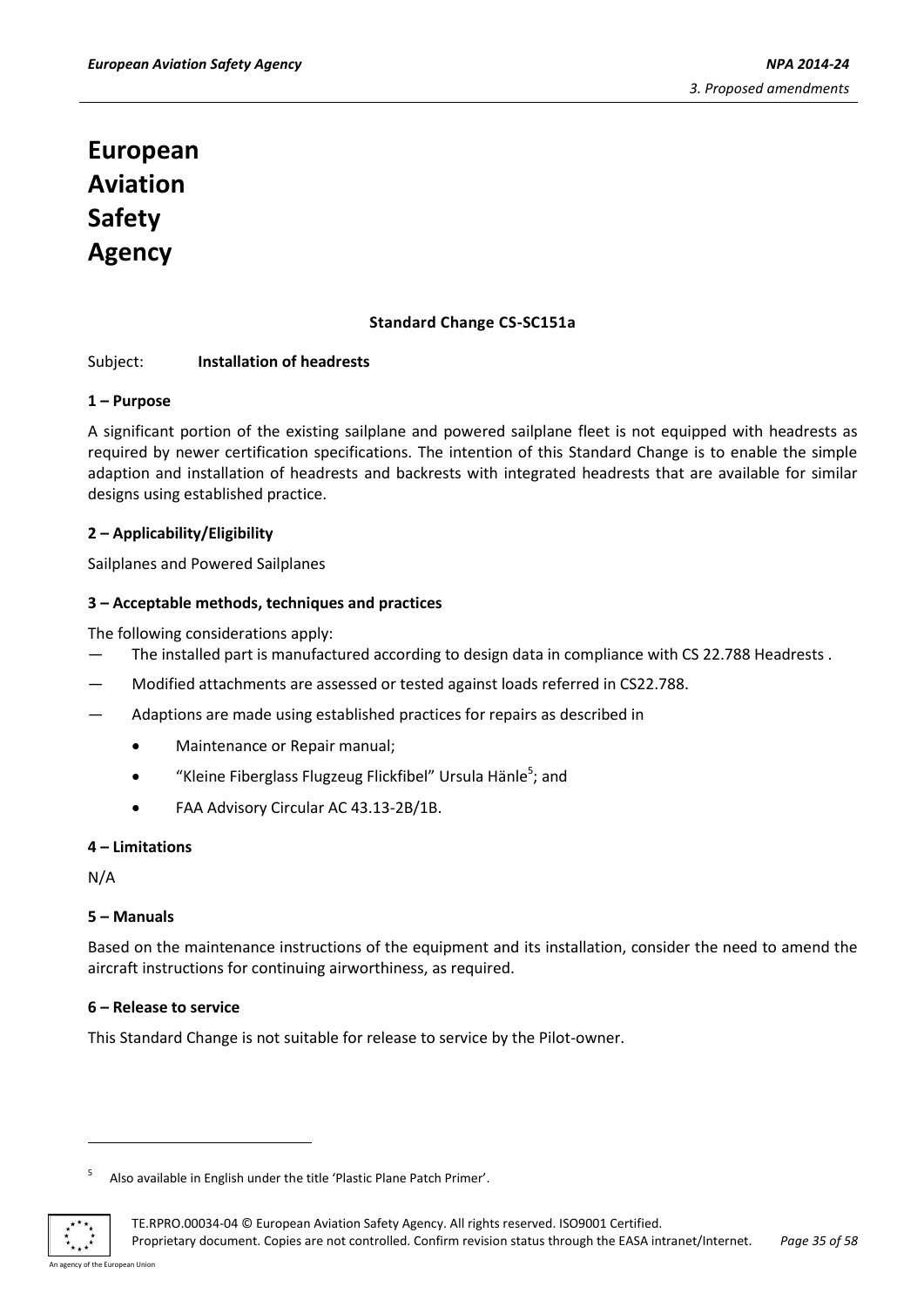# **Standard Change CS-SC152a**

#### Subject: **Changes to seat cushions including the use of alternative foam materials**

#### **1 – Purpose**

Installation of alternative materials in the construction of seat cushion. For the refurbishment of seats with new seat cushions, alternative foam materials can be used.

#### **2 – Applicability/Eligibility**

Aeroplanes not being complex motor-powered aircraft and any ELA 2 aircraft, without dynamically tested seats (according CS 23.562 or equivalent).

#### **3 – Acceptable methods, techniques and practices**

For aeroplanes, all materials used in the construction of seat cushions must be flame resistant. Flame resistance can be demonstrated according to FAA Advisory Circular AC 23-2A or alternatively such materials must pass the flammability test according to Appendix F, Part I of CS-25 (see FAA Advisory Circular AC 23-17C, paragraph 23.853). Each material used in the construction of seat cushions must meet the above flammability tests separately.

Materials (including foam materials) that will be used in sailplanes or powered sailplanes do not have to meet flammability requirements.

To improve occupant safety, it is recommended to use energy absorbing foams in the construction of seat cushions. Energy absorbing foam materials have the potential to reduce the possibility of spine injuries in case of hard landings or minor crash landing.

Additionally the following considerations apply:

- The design of replacement seat cushions should follow the geometrical dimension of the original seat cushion.
- In case the geometrical dimensions are altered, it must be ensured that access to and egress from the seat will not be altered. On pilot seats, it must be ensured that the cushion has no influence on the use of any of the controls.
- This Standard Change is not applicable for installation on dynamically tested seats (according to CS 23.562 or equivalent).

#### **4 – Limitations**

N/A

#### **5 – Manuals**

N/A



TE.RPRO.00034-04 © European Aviation Safety Agency. All rights reserved. ISO9001 Certified.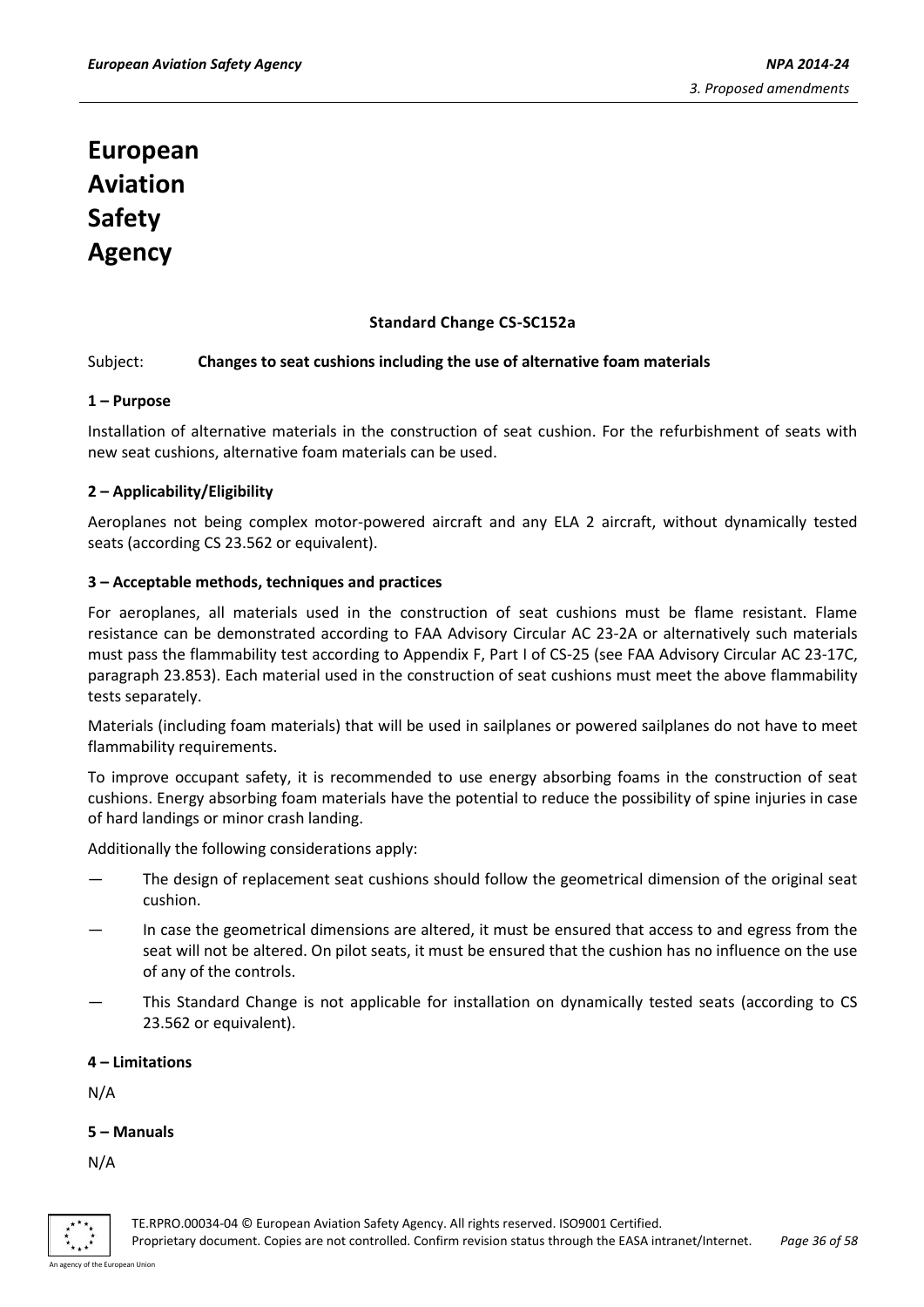#### **6 – Release to service**

This Standard Change is not suitable for release to service by the Pilot-owner for aircraft other than sailplanes or powered sailplanes.

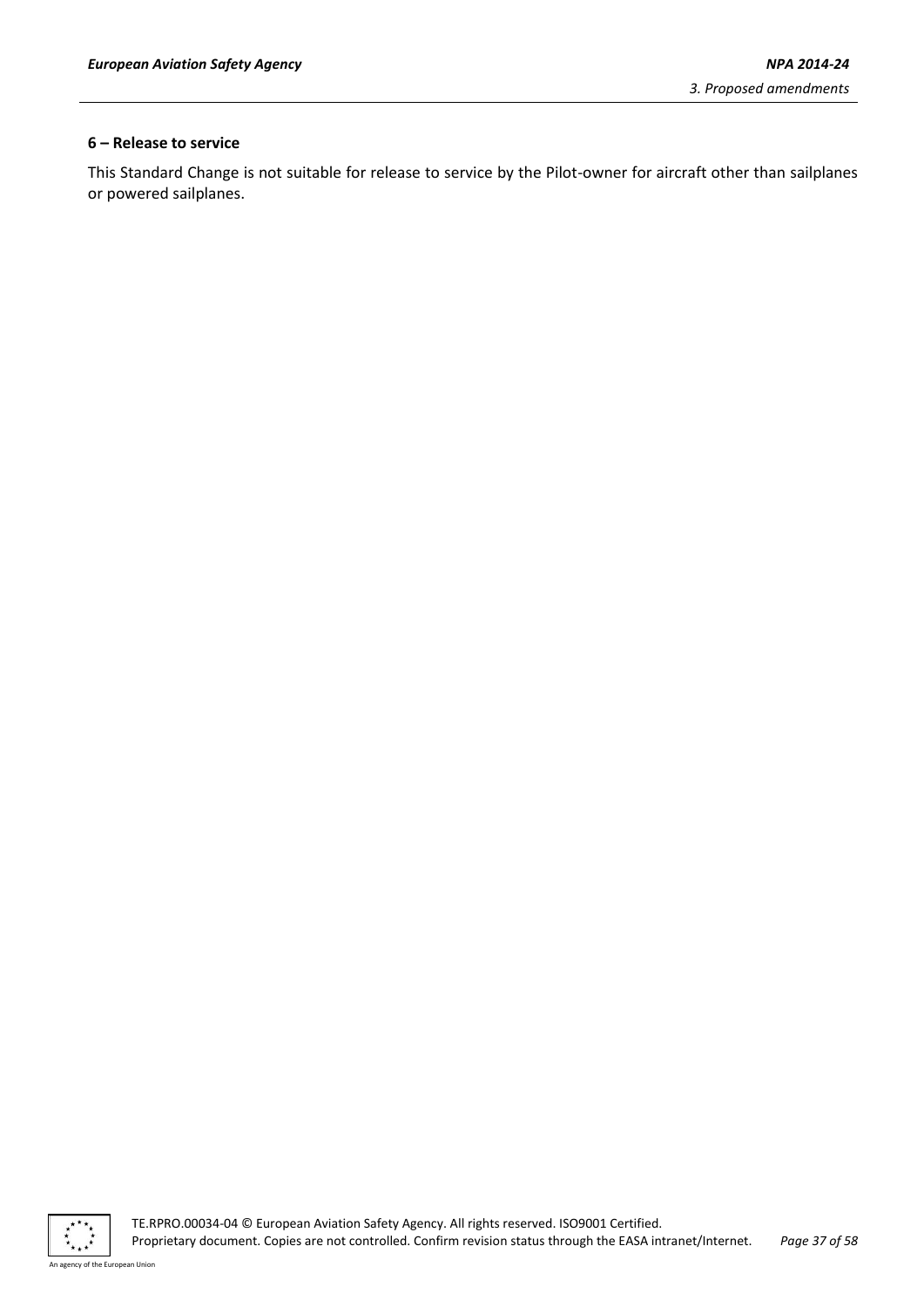# **Standard Change CS-SC153a**

#### Subject: **Replacement of safety belts/torso restraint systems**

#### **1 – Purpose**

Replacement of safety belts / torso restraint systems.

#### **2 – Applicability/Eligibility**

Aeroplanes not being complex motor-powered aircraft and any ELA 2 aircraft, without dynamically tested seats (according to CS 23.562 or equivalent).

#### **3 – Acceptable methods, techniques and practices**

The following standards contain acceptable data:

— FAA Advisory Circular AC 43-13-2B Chapter 9

Additionally the following considerations apply:

- The equipment is qualified according to the applicable ETSO/JTSO or equivalent equipment approval acceptable under EASA rules (i.e. approval grandfathered with Regulation (EU) No 748/2012).
- The equipment is compatible with existing installation and attachment points.
- The equipment is qualified for the environmental conditions to be expected during normal operation.
- Instructions and tests from equipment manufacturers have to be followed.

#### **4 – Limitations**

Any limitations defined by the equipment manufacturer apply.

#### **5 – Manuals**

Based on the maintenance instructions of the equipment and its installation, consider the need to amend the aircraft instructions for continuing airworthiness, as required.

#### **6 – Release to service**

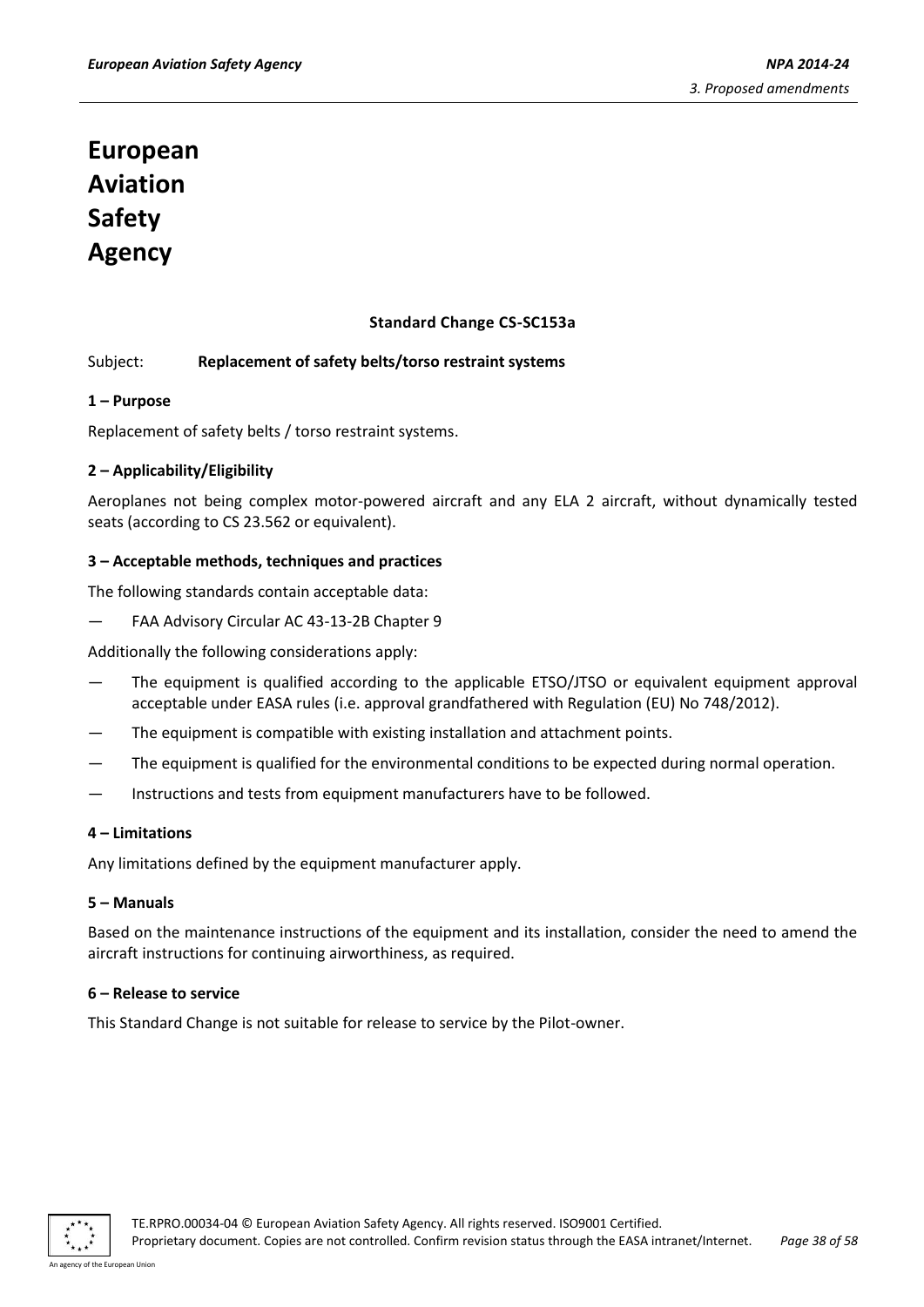# **Standard Change CS-SC201a**

#### Subject: **Replacement of powerplant instruments**

#### **1 – Purpose**

Replacement of powerplant instruments with new ones applicable to:

- temperature instruments;
- fuel and oil quantity instruments:
- fuel flowmeters:
- manifold pressure instruments;
- tachometer (RPM);
- pressure instruments ; and
- carbon monoxide detector instruments.

#### **2 – Applicability/Eligibility**

Piston engine aeroplanes with MTOM below 2 730 kg and ELA 2 aircraft.

#### **3 – Acceptable methods, techniques and practices**

The following standards contain acceptable data:

FAA Advisory Circular AC 43-13-2B Chapter 2

Additionally the following considerations apply:

- The instrument is qualified according to the applicable ETSO/JTSO or equivalent instrument approval acceptable under EASA rules (i.e. approval grandfathered with Regulation (EU) No 748/2012).
- The instrument has the same functionality, is installed at the same location and is compatible with existing installation.
- Display of information is consistent with the overall flight deck design philosophy.
- The instrument is suitable for the environmental conditions to be expected during normal operation.
- The indicators have the required markings (e.g. limits, operating ranges) of the original instrument.
- Selection/calibration of the instrument must be such that, under the same conditions, the indications provided by the old and the new instrument are the same.
- Instructions and tests defined by the instrument manufacturer have to be followed.
- The instrument should provide the measurement of the related magnitude in the same units as the replaced instrument or other units when such units are used in the AFM and placards have been updated as necessary.

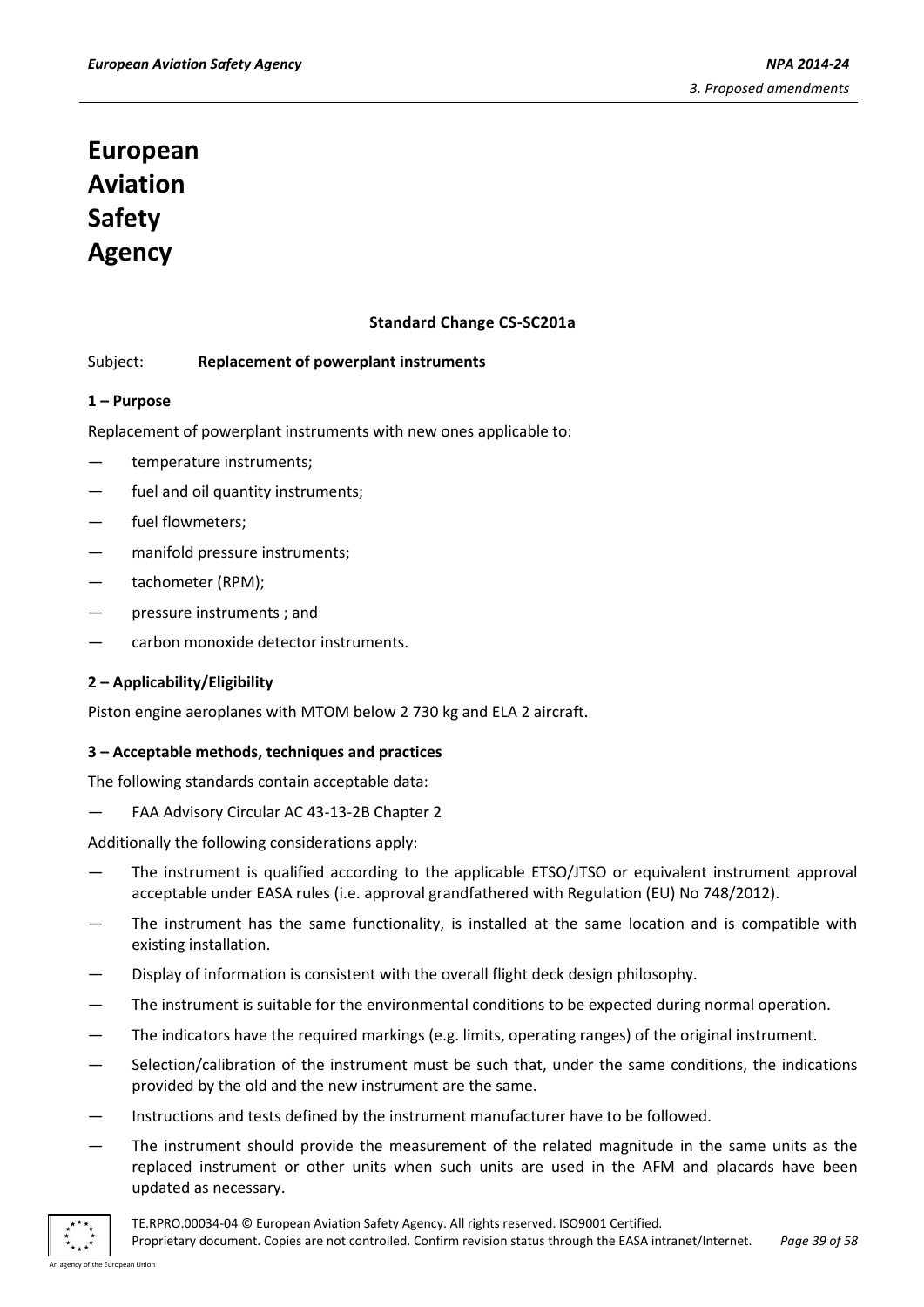#### **4 – Limitations**

Any limitations defined by the instrument manufacturer apply.

Any limitations of the existing installation remains valid.

# **5 – Manuals**

Amend AFM with AFMS containing or referencing the instrument instructions for operation, as required.

Based on the maintenance instructions of the instrument and its installation, consider the need to amend the aircraft instructions for continuing airworthiness.

#### **6 – Release to service**

This Standard Change is not suitable for release to service by the Pilot-owner.



TE.RPRO.00034-04 © European Aviation Safety Agency. All rights reserved. ISO9001 Certified. Proprietary document. Copies are not controlled. Confirm revision status through the EASA intranet/Internet. *Page 40 of 58*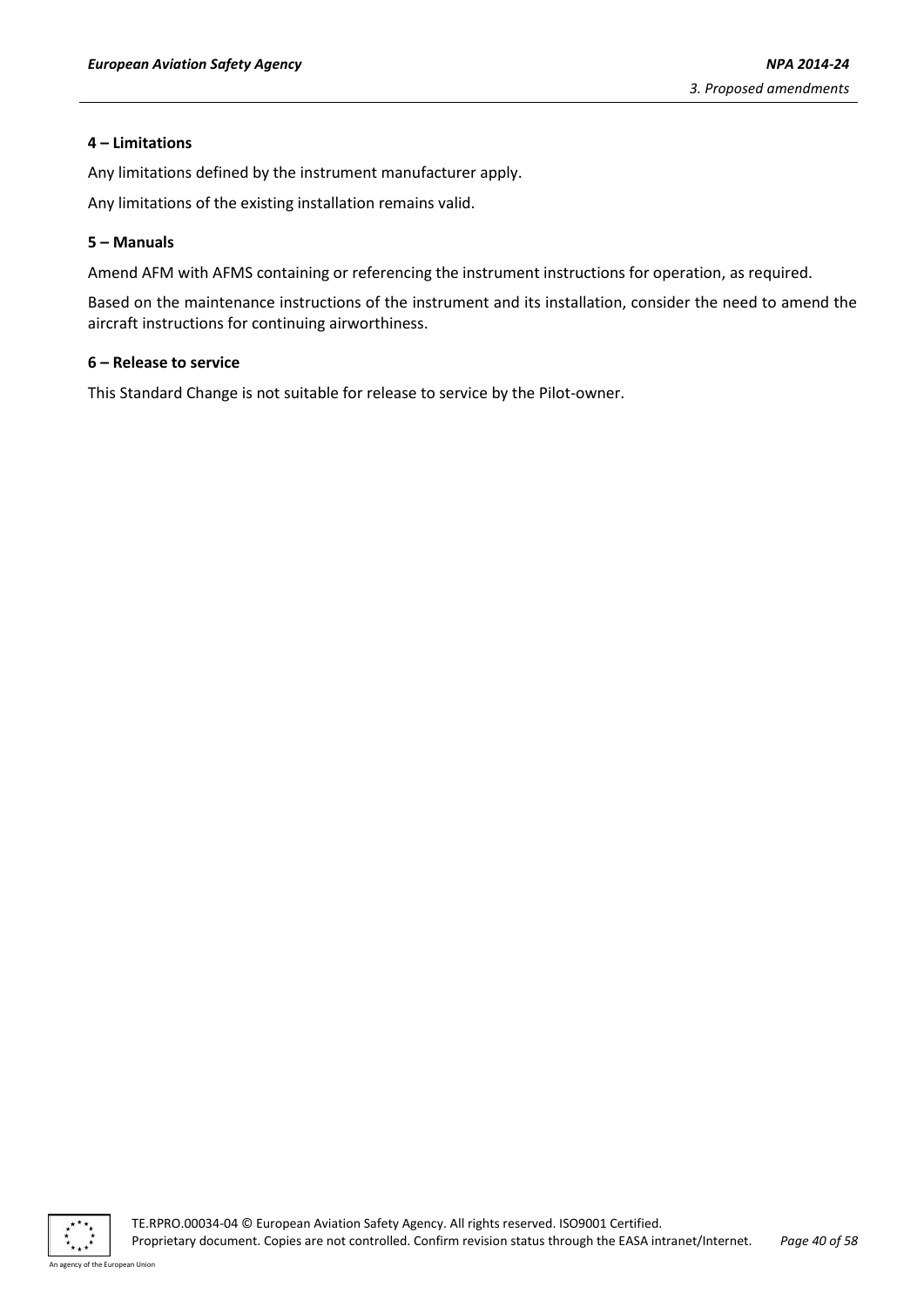## **Standard Change CS-SC202a**

Subject: **Use of Avgas UL 91**

#### **1 – Purpose**

Unleaded Avgas UL 91 (according to ASTM D7547) may be used, if approved for the particular engine types and the installation on aircraft level is already approved for operation with conventional Aviation Gasoline (Avgas) or Motor Gasoline (Mogas).

Avgas UL 91 may also be used in all engines and aeroplane types approved for use with Mogas RON 95 (MON 85) in accordance with Standard EN 228.

Even if approved for the engine, the operation with Avgas UL 91 is a modification at aircraft level and placards and manuals have to be amended which could be done using this Standard Change.

#### **2 – Applicability/Eligibility**

Aeroplanes other than complex motor-powered aircraft and powered sailplanes powered by spark-ignited piston engines using Avgas or Mogas.

#### **3 – Acceptable methods, techniques and practices**

To enable the use of unleaded Avgas UL 91 with this Standard Change the following conditions are to be met:

- the engine installed on the aeroplane is approved for use of unleaded Avgas UL 91 and the aeroplane is already approved for operation with conventional Avgas (according to ASTM D910, Def Stan 91-90, Mil-G-5572, GOST1012-72 or equivalent) or Mogas; or
- the engine as well as the aeroplane are approved for operation with Mogas RON 95 (MON 85) in accordance with standard EN 228;
- the installed engine has not been modified and meets the specifications of the original engine type certificate; and
- placards are installed/amended as needed to allow the use of the approved fuels.

#### *Warning 1:*

*Use of unleaded Avgas UL 91 in engines that have not been approved for its use may cause extensive damage to the engine or lead to in flight failure, due to the lower Motor Octane Number (MON) of the fuel, compared to Avgas 100LL.*

#### *Warning 2:*

*This Standard Change is not intended for approving the use of Automotive fuel.*

#### **4 – Limitations**

TE.RPRO.00034-04 © European Aviation Safety Agency. All rights reserved. ISO9001 Certified. Proprietary document. Copies are not controlled. Confirm revision status through the EASA intranet/Internet. *Page 41 of 58*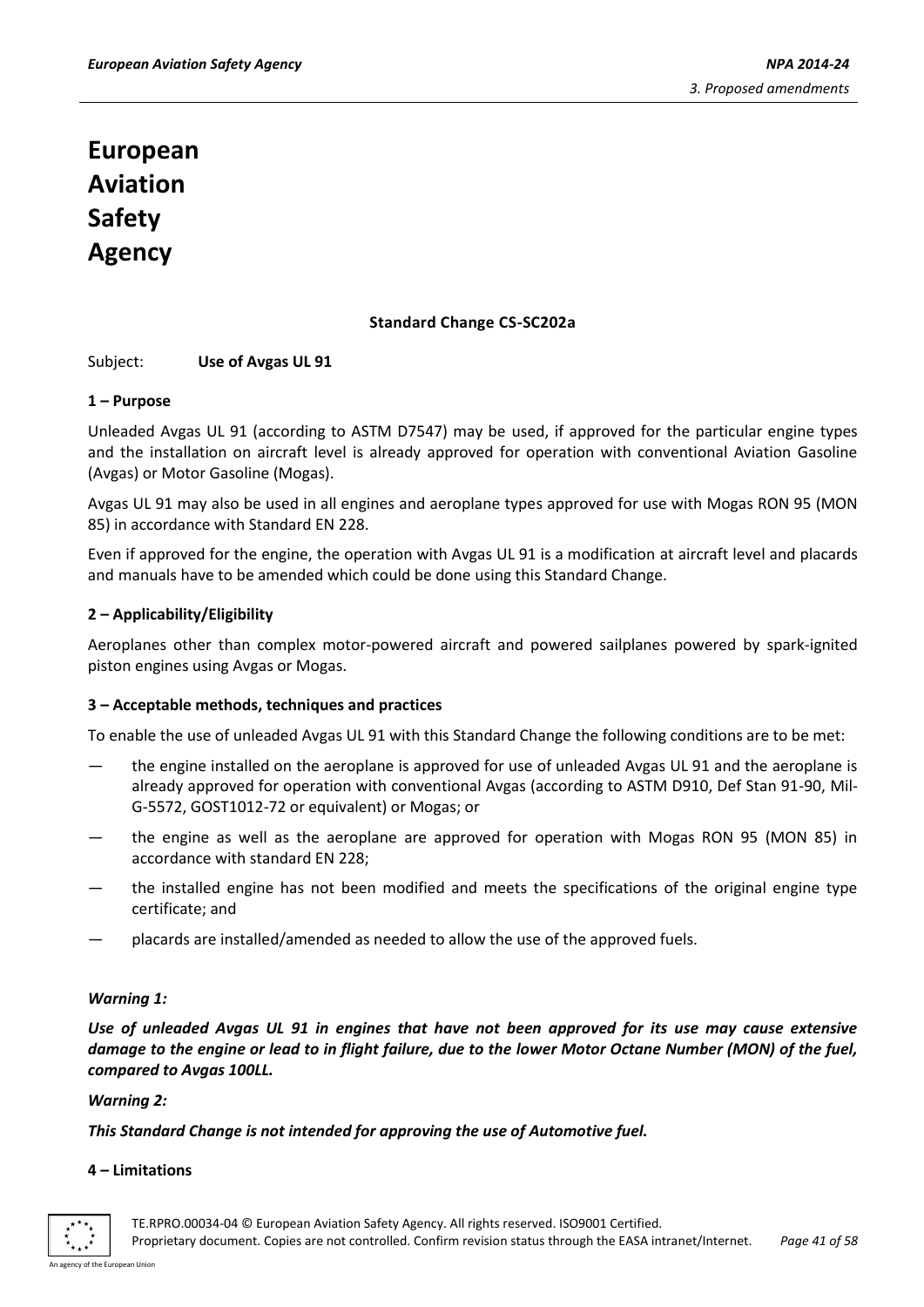#### None

#### **5 – Manuals**

Amend AFM with AFMS introducing the operation of unleaded Avgas UL 91.

#### **6 – Release to service**

This Standard Change is not suitable for release to service by the Pilot-owner.



TE.RPRO.00034-04 © European Aviation Safety Agency. All rights reserved. ISO9001 Certified. Proprietary document. Copies are not controlled. Confirm revision status through the EASA intranet/Internet. *Page 42 of 58*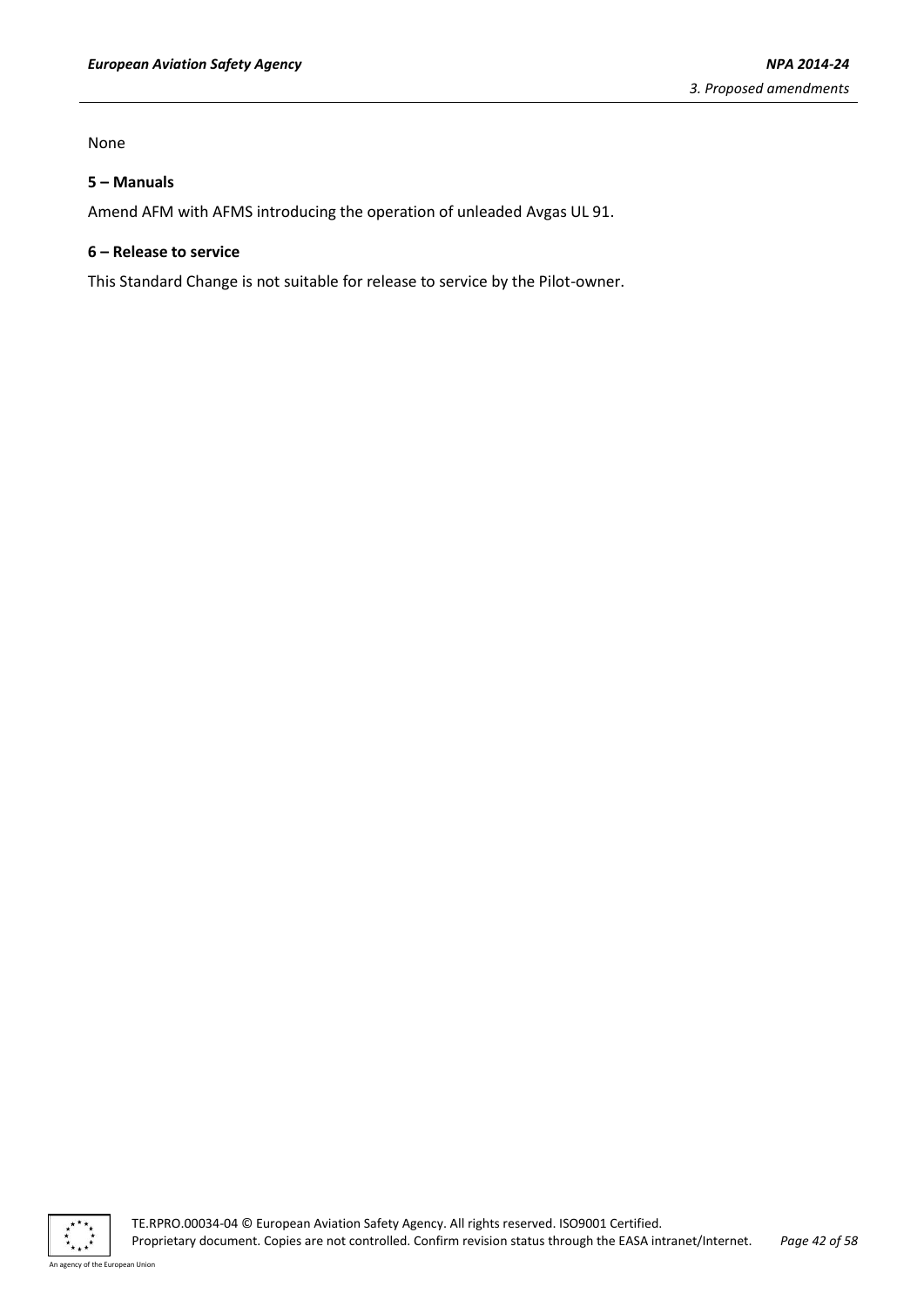# **Standard Change CS-SC203a**

## Subject: **Use of Avgas Hjelmco 91/96 UL and 91/98 UL**

# **1 – Purpose**

Unleaded Avgas Hjelmco 91/96 UL and 91/98 UL (meeting the requirements of MIL-G-5572 and ASTM D910 for grade 91/96 and 91/98 fuel (except of colour), as well as the requirements of ASTM D7547) may be used, if approved for the particular engine types and the installation on aircraft level is already approved for operation with conventional Aviation Gasoline (Avgas) or Motor Gasoline (Mogas).

Avgas Hjelmco 91/96 UL and 91/98 UL may also be used in all engines and aeroplane types approved for use with Mogas RON 95 (MON 85) or RON 98 (MON 88) in accordance with Standard EN 228.

Even if approved for the engine, the operation with Avgas 91/96 UL or 91/98 UL is a modification at aircraft level, and placards and manuals have to be amended. This could be done using this Standard Change.

# **2 – Applicability/Eligibility**

Aeroplanes other than complex motor-powered aircraft and powered sailplanes powered by spark-ignited piston engines using Avgas or Mogas.

# **3 – Acceptable methods, techniques and practices**

Before releasing the use of unleaded Avgas Hjelmco 91/96 UL and 91/98 UL with this Standard Change the following conditions are to be met:

- the engine installed on the aeroplane is approved for use of unleaded Avgas 91/96 UL or 91/98 UL (or UL 91) and the aeroplane is already approved for operation with conventional Avgas (according to ASTM D910, Def Stan 91-90, Mil-G-5572, GOST1012-72 or equivalent) or Mogas, or
- the engine as well as the aeroplane are approved for operation with Mogas RON 95 (MON 85) or RON 98 (MON 88) in accordance with standard EN 228;
- the installed engine has not been modified and meets the specifications of the original engine type certificate; and
- placards are installed/amended as needed to allow the use of the approved fuels.

# *Warning 1:*

*Use of unleaded Avgas 91/96 UL or 91/98 UL in engines that have not been approved for its use may cause extensive damage to the engine or lead to in flight failure, due to the lower Motor Octane Number (MON) of the fuel, compared to Avgas 100LL.*

#### *Warning 2:*

*This Standard Change is not intended for approving the use of Automotive fuel.*

#### **4 – Limitations**

None



TE.RPRO.00034-04 © European Aviation Safety Agency. All rights reserved. ISO9001 Certified.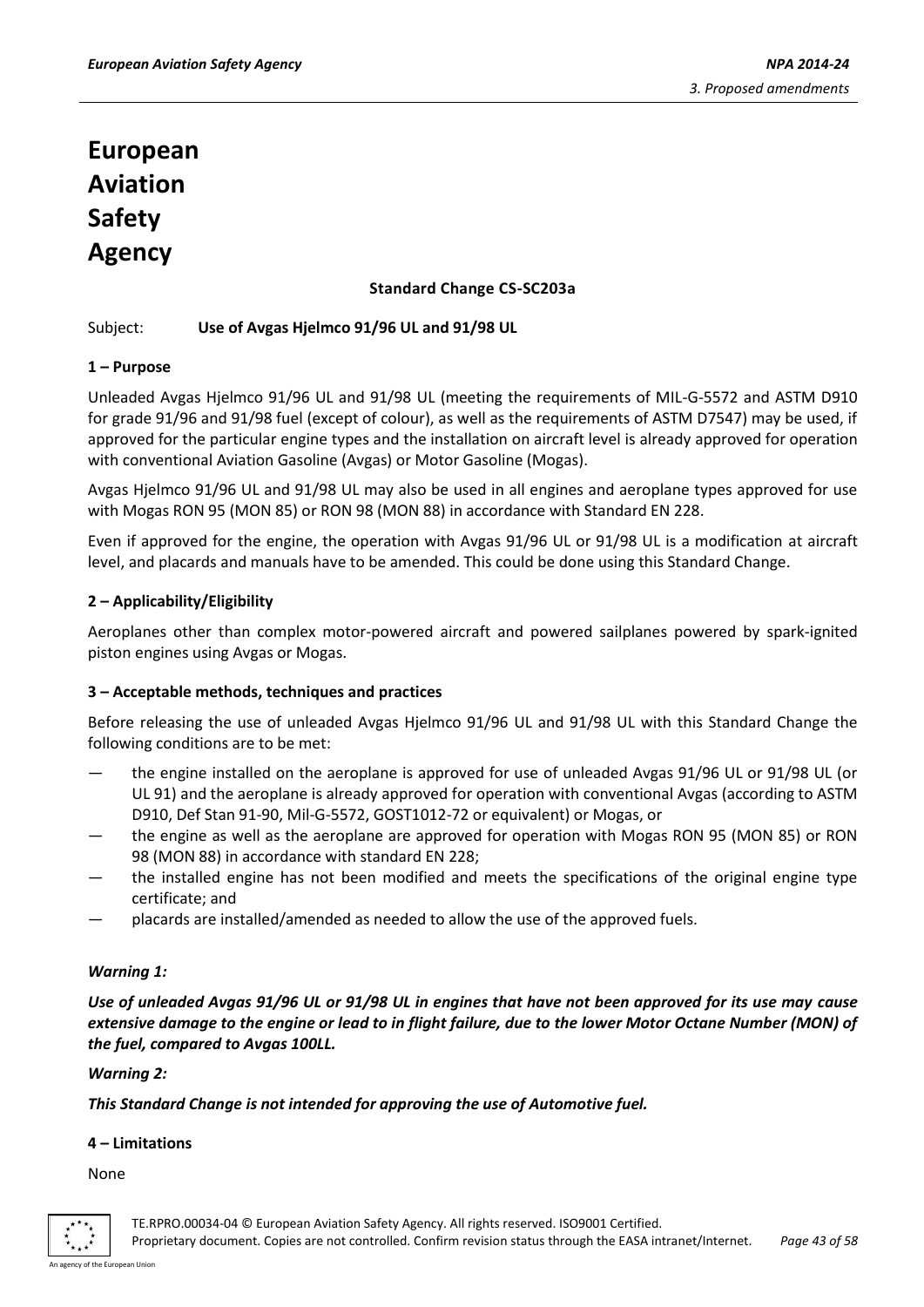#### **5 – Manuals**

Amend AFM with AFMS introducing the operation of unleaded Avgas Hjelmco 91/96 UL and 91/98 UL (unless the use of Avgas UL91 is already approved).

#### **6 – Release to service**

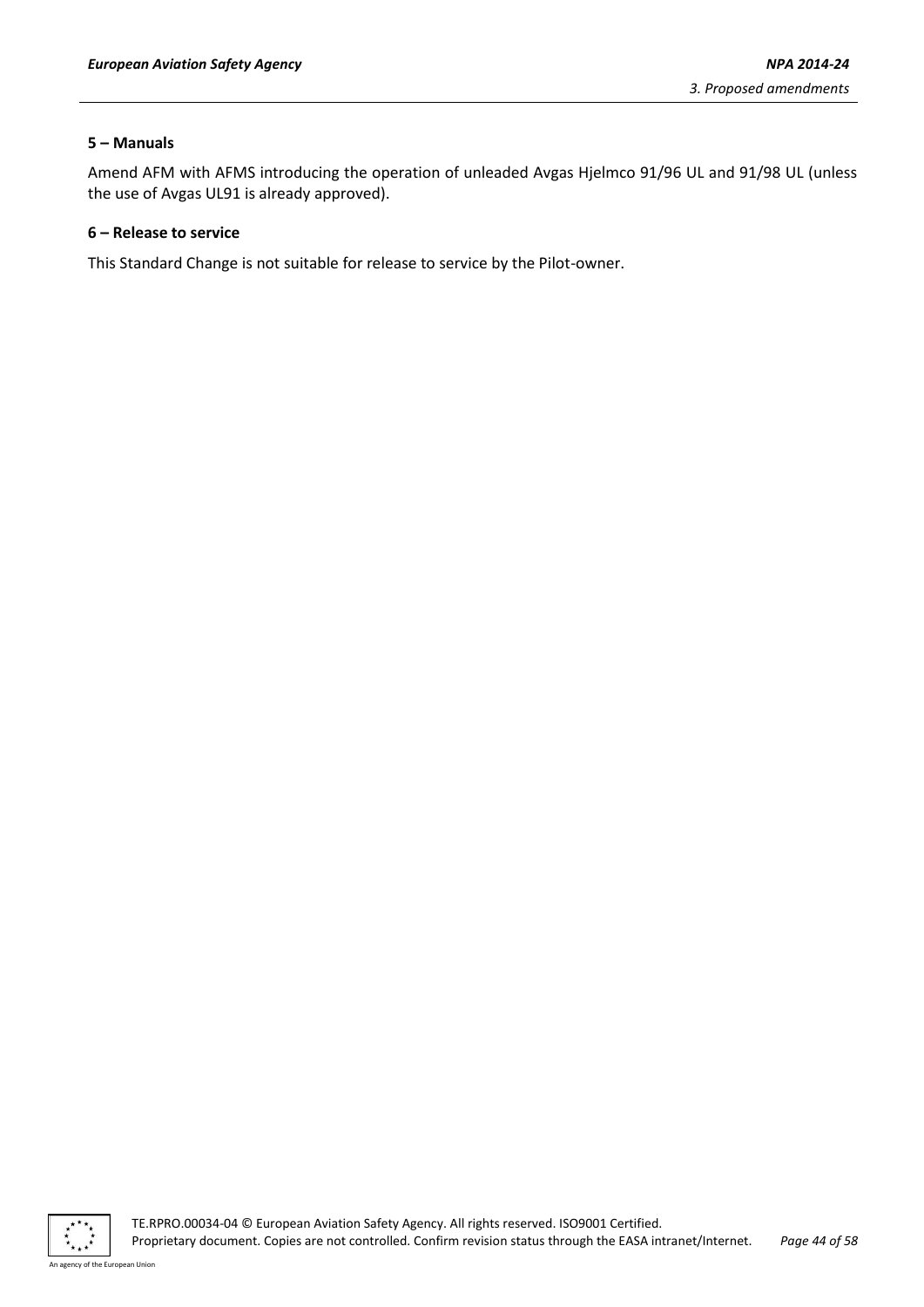# **Standard Change CS-SC204a**

#### Subject: **Installation of external powered engine preheater**

# **1 – Purpose**

This change is related to the installation of engine preheating systems that are externally powered and not connected to the aircraft electrical system. These preheating systems do not function during flight. The consideration with respect to safety of flight is that the preheating system neither interferes with functional equipment nor comes loose or detached and creates some other flight hazard. The engine preheater is installed on a non-functional, no-hazard basis.

# **2 – Applicability/Eligibility**

Aeroplanes other than complex motor-powered aircraft and piston engine-powered sailplanes.

#### **3 – Acceptable methods, techniques and practices**

Installation of the preheating system in accordance with the installation instructions of the equipment manufacturer.

#### **4 – Limitations**

None

#### **5 – Manuals**

Amend AFM with AFMS explaining the operation of the engine preheating system.

#### **6 – Release to service**

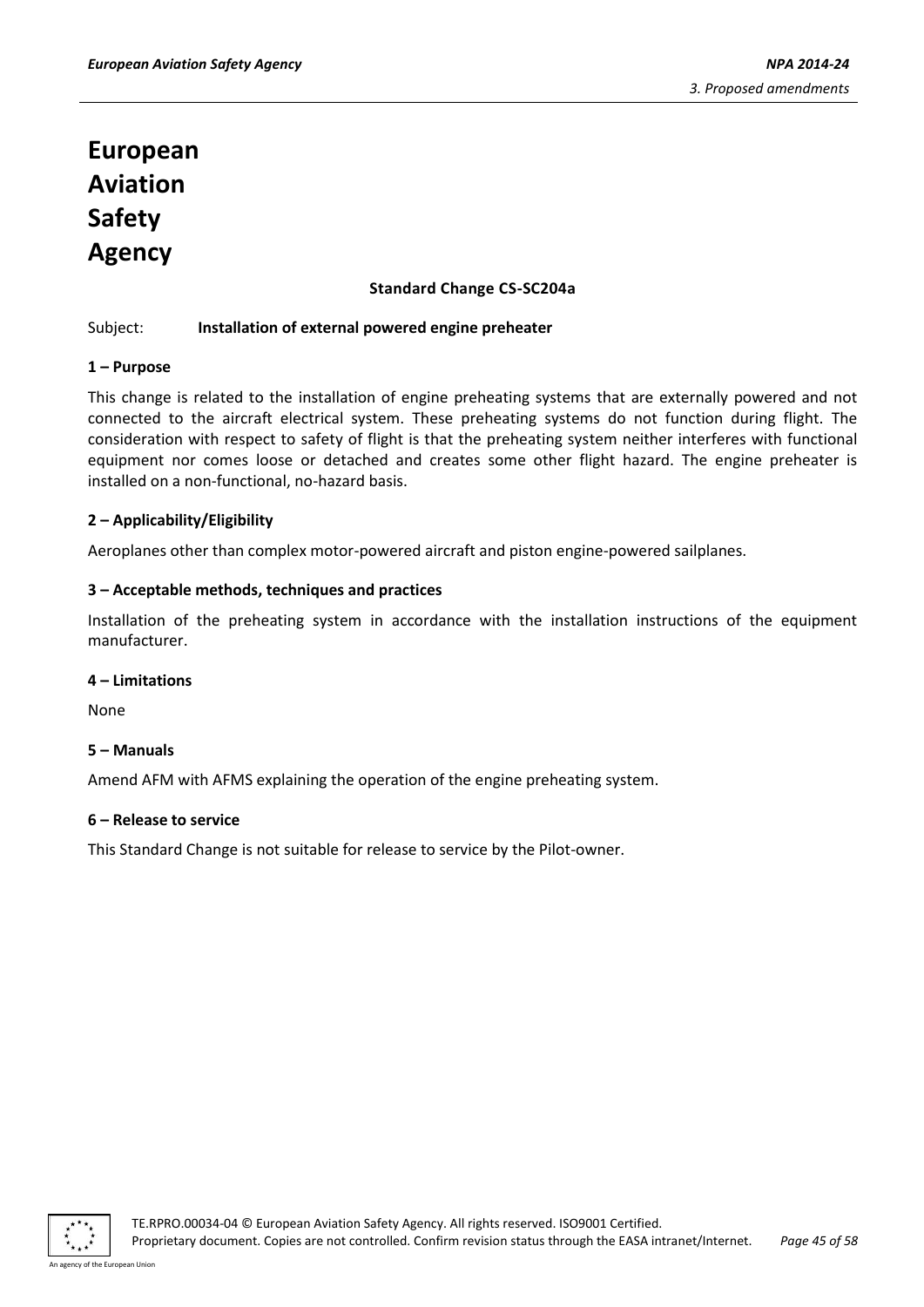# **Standard Change CS-SC251a**

#### Subject: **Installation of an angle of attack indicator system (AoA)**

#### **1 – Purpose**

This Standard Change applies only to supplemental angle of attack (AoA) indicator system, not to the angle of attack system required for type certification of the aircraft.

#### **2 – Applicability/Eligibility**

Sailplanes, powered sailplanes and aeroplanes not considered as complex motor-powered aircraft.

#### **3 – Acceptable methods, techniques and practices**

The following standards contain acceptable data:

#### FAA Memo AIR100-14-110-PM01

Additionally the following considerations apply:

- The installation of the system neither requires an interface with the pitot-static system nor relies on direct pressure input from the pitot-static-system.
- The probe is located such that it interferes neither with the functioning of the flight controls nor with the pitot-static-system or aircraft stall warning system.
- Accuracy of indication of stall coincides to existing stall warning.
- The installed AoA indicator system shall not interfere negatively with previously installed existing stall warning or AoA systems.
- The installation of the probe is in a non-pressurised area, preferably on an inspection panel.
- The system is not used as an input source to any other system such as an autopilot or stick pusher, unless certified separately.
- The installation and electrical wiring is installed in accordance with acceptable practices such as the aircraft maintenance manual or FAA Advisory Circulars AC 43.13-1B and AC 43.13-2B.
- The system is suitable for the environmental conditions to be expected during normal operation.
- Instructions and tests defined by the system manufacturer have to be followed.

#### **4 – Limitations**

The provided information is used in an advisory or supplementary manner (no hazard, no credit basis).

No operational credit may be taken for the installation, such as reduced stall speeds, reduced approach speeds, reduced take-off or landing distances, etc.

Any limitations defined by the AoA system manufacturer apply.

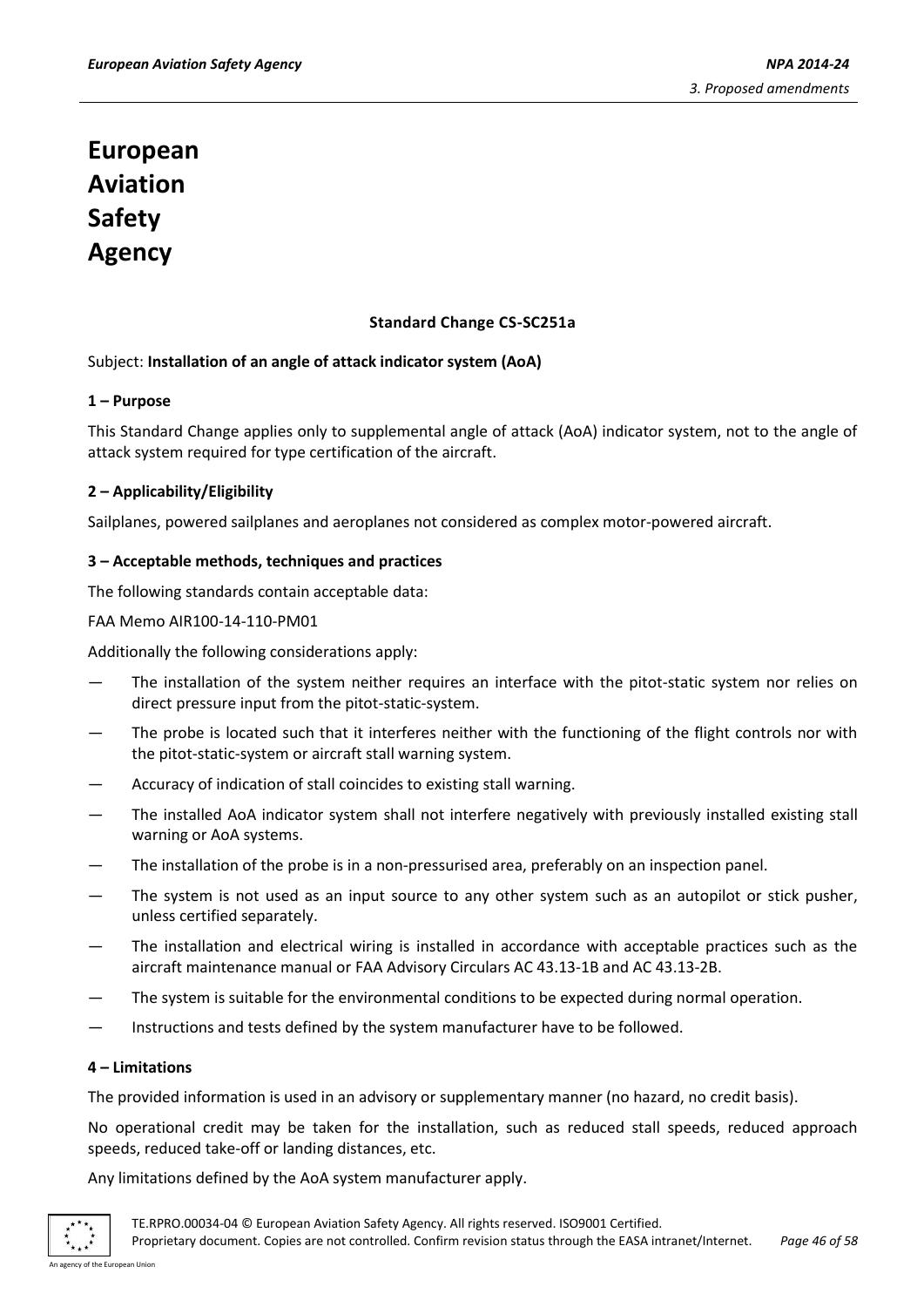#### **5 – Manuals**

The AFM Supplement shall, at least, contain:

- system description, operating modes and functionality;
- operating procedures and limitations; and
- warnings and placards, if applicable.

Amend the Instructions for Continuing Airworthiness to establish required maintenance actions/inspections and intervals, as required.

#### **6 – Release to service**

This Standard Change is not suitable for release to service by the Pilot-owner.



An agency of the European Union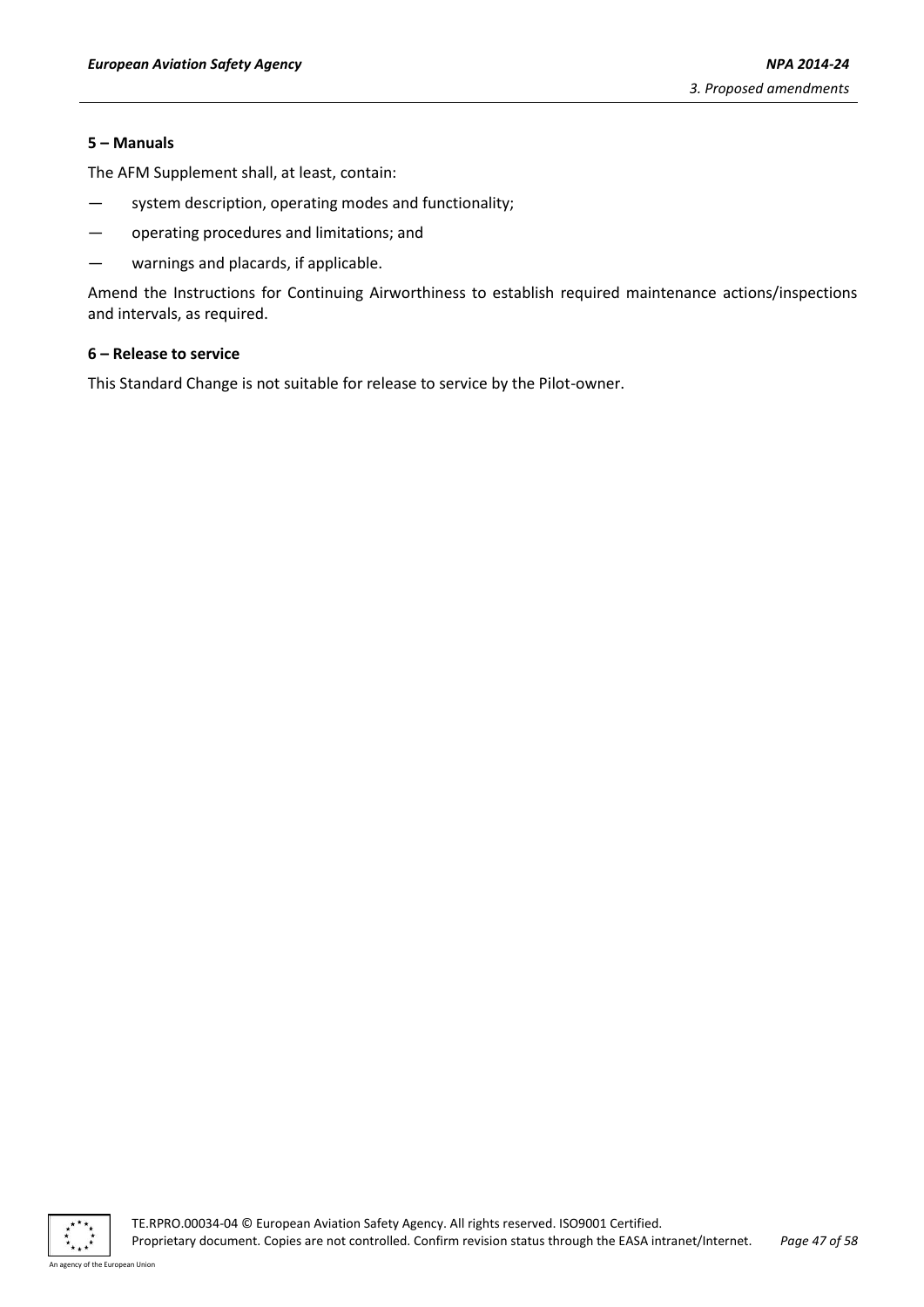# **Standard Change CS-SC401a**

#### Subject: **Replacement of basic flight instruments**

#### **1 – Purpose**

Replacement of basic flight instruments with new equipment applicable to:

- airspeed instruments;
- turn and slip instruments;
- bank and pitch instruments:
- direction instruments;
- vertical velocity instruments; and
- pressure-actuated altimeter instruments.

This Standard Change does not entitle the instalment of digital multifunction displays.

#### **2 – Applicability/Eligibility**

Aeroplanes not being complex motor-powered aircraft with a maximum flight altitude below FL 280 and any ELA 2 aircraft.

#### **3 – Acceptable methods, techniques and practices**

The following standards contain acceptable data:

FAA Advisory Circular AC 43-13-2B Chapter 2

Additionally, the following considerations apply:

- The instrument is qualified according to the applicable ETSO/JTSO or equivalent equipment approval acceptable under EASA rules (i.e. approval grandfathered with Regulation (EU) No 748/2012).
- The instrument has the same functionality, is installed at the same location and display of information is consistent with the overall flight deck design philosophy.
- The instrument is suitable for the environmental conditions to be expected during normal operation.
- The indicators have the required markings (e.g. limits, operating ranges) of the original instrument.
- Selection/calibration of the instrument must be such that, under the same conditions, the indications provided by the old and the new instrument are the same.
- Instructions and tests defined by the equipment manufacturer have to be followed.
- The instrument should provide the measurement of the related magnitude in the same units as the replaced instrument or other units when such units are used in the AFM and placards have been updated as necessary.



TE.RPRO.00034-04 © European Aviation Safety Agency. All rights reserved. ISO9001 Certified.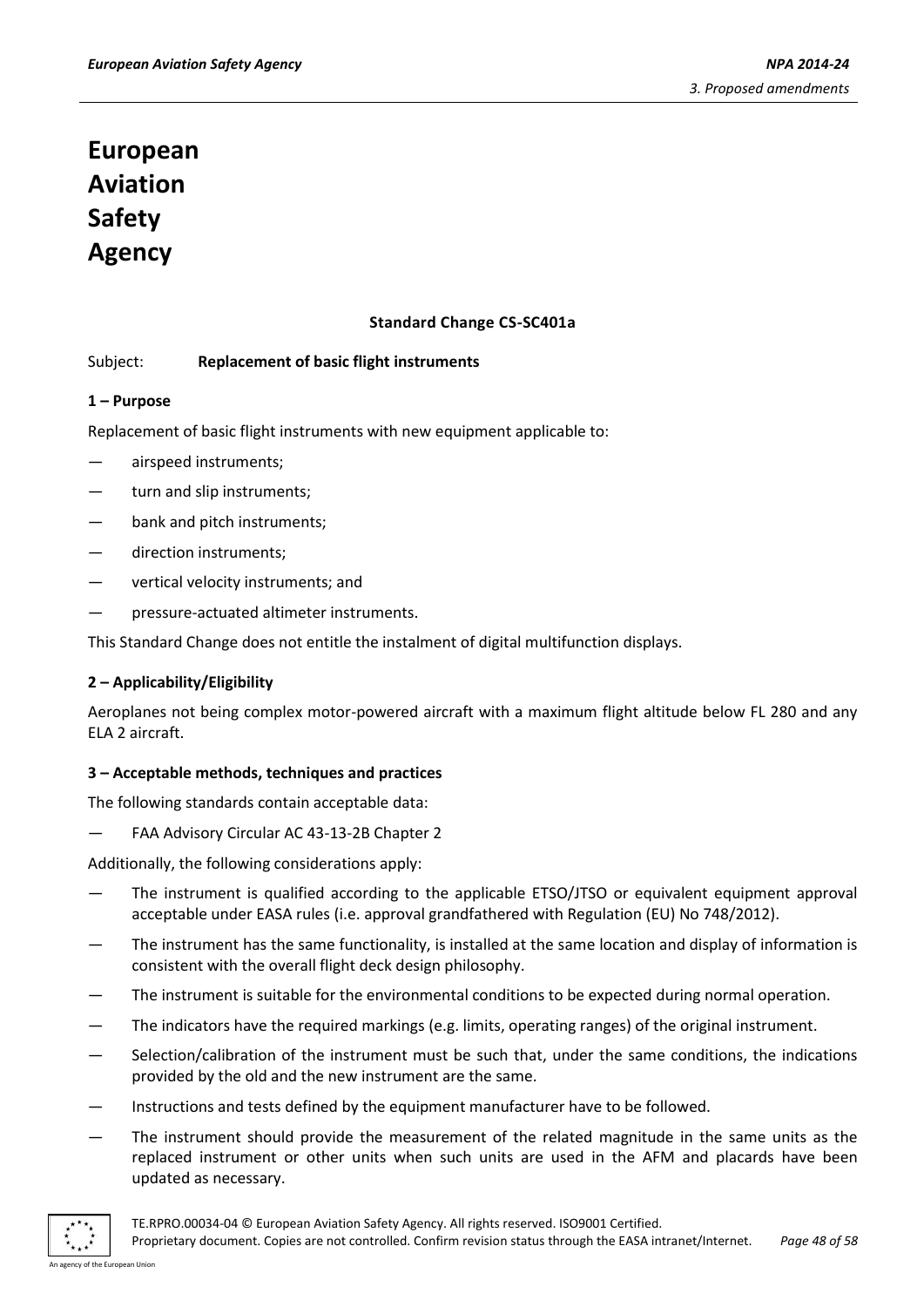#### **4 – Limitations**

Any limitations defined by the instrument manufacturer apply.

Any limitations of the existing installation remains valid.

# **5 – Manuals**

Amend AFM with AFMS containing or referencing the instrument's instructions for operation, as required.

Based on the maintenance instructions of the instrument and its installation, consider the need to amend the aircraft instructions for continuing airworthiness.

#### **6 – Release to service**

This Standard Change is not suitable for release to service by the Pilot-owner.



TE.RPRO.00034-04 © European Aviation Safety Agency. All rights reserved. ISO9001 Certified. Proprietary document. Copies are not controlled. Confirm revision status through the EASA intranet/Internet. *Page 49 of 58*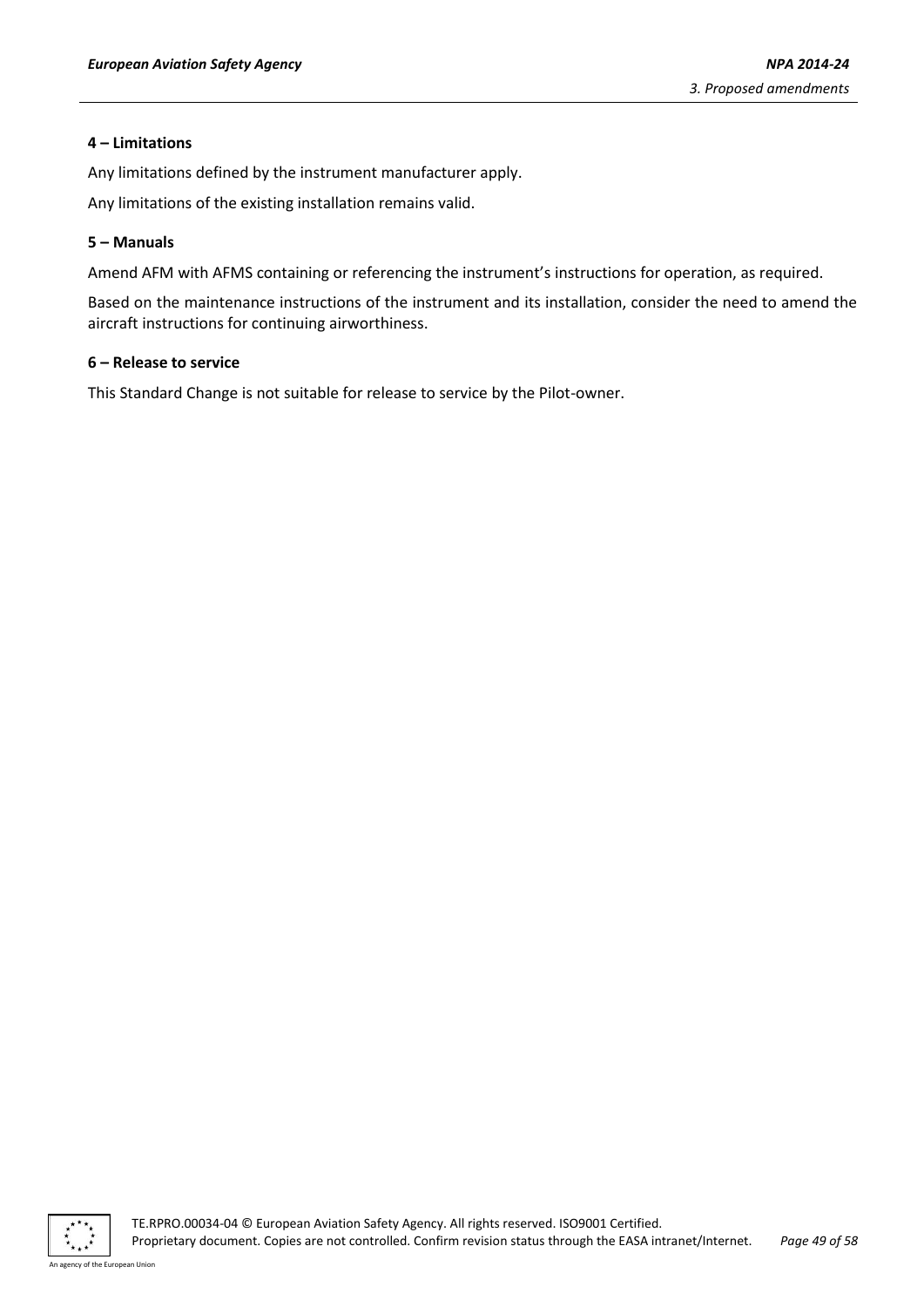# **Standard Change CS-SC402a**

#### Subject: **Installation of 'sailplane equipment'**

#### **1 – Purpose**

Installation of gliding equipment considered standard Parts in accordance with AMC 21.A.303 (c) 2, (i.e. electrical variometers, bank/slip indicators ball type, total energy probes, capacity bottles (for variometers), final glide calculators, navigation computers, data loggers, barographs, cameras and bug wipers).

The installation of external antennas or additional batteries is not covered by this Standard Change.

#### **2 – Applicability/Eligibility**

Sailplanes and powered sailplanes

#### **3 – Acceptable methods, techniques and practices**

The following standards contain acceptable data:

— FAA Advisory Circular AC 43.13-2B

Additionally, the following considerations apply:

- The total weight of the system is not exceeding 1 500 g.
	- Devices of a weight below 150 g can be installed in the instrument panel by applying an additional cut-out.
	- Devices of a weight of more than 150 g cannot be installed in the instrument panel unless there are instrument panel's cut-outs foreseen by the airframe manufacturer.
- A data link/data connectivity between the installed equipment and other equipment which is ETSO certified, or mandated by EASA OPS rules, or mandated by the Aircraft Flight Manual (AFM), or mandated by the respective Minimum Equipment List (MEL), is not allowed.
- A switch is required which allows to turn off the sailplane installed equipment independently.
- Instructions and tests defined by the equipment manufacturer have to be followed.
- The equipment is suitable for the environmental conditions to be expected during normal operation.

#### **4 – Limitations**

- The provided information is used in an advisory or supplementary manner (no hazard, no credit basis).
- Any limitations defined by the equipment manufacturer apply.

#### **5 – Manuals**

The AFM Supplement shall, at least, contain:

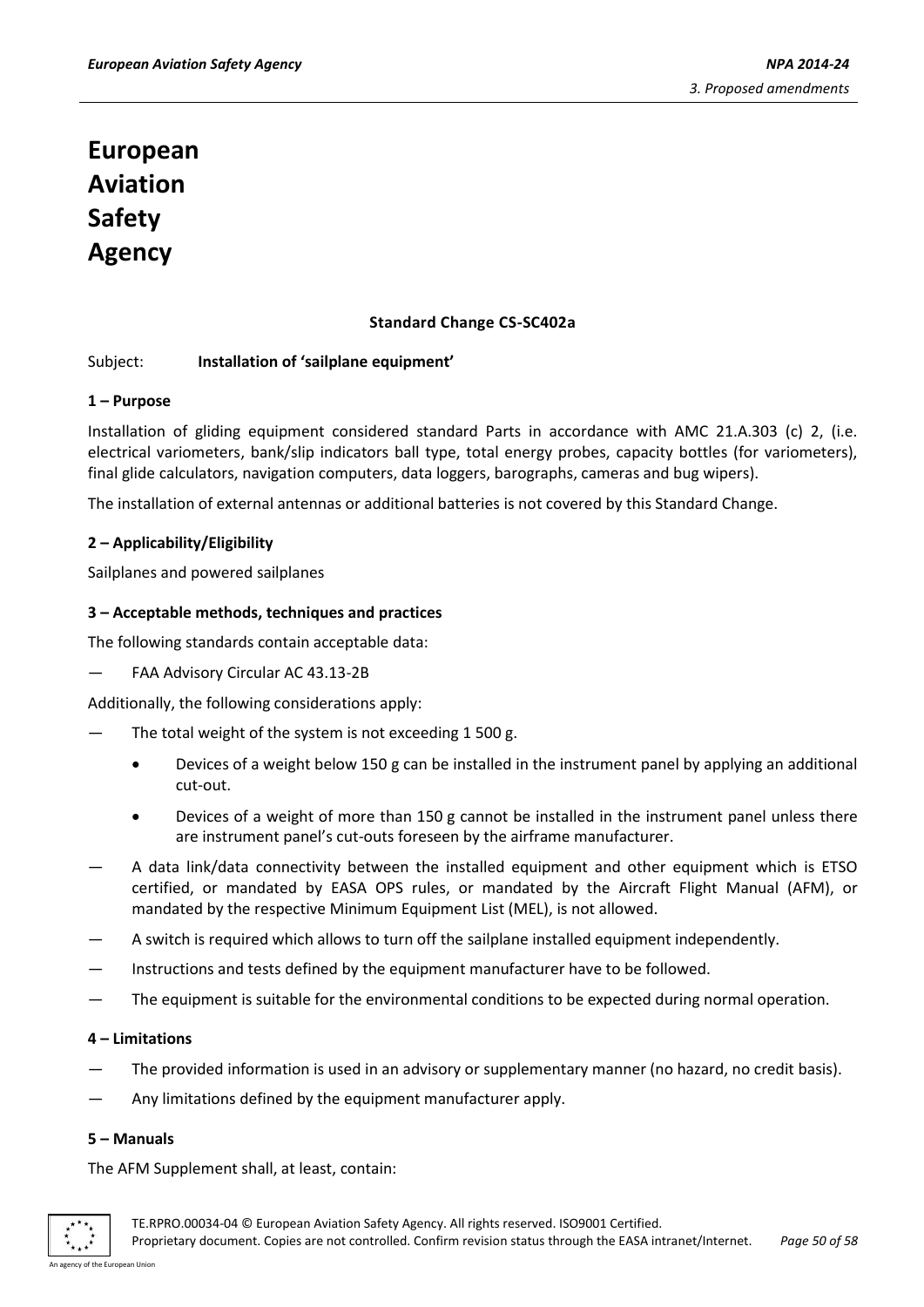- the system description, operating modes and functionality;
- the operating procedures and limitations;
- instructions for software and database updates; and
- warnings and placards, if applicable.

Amend the Instructions for Continuing Airworthiness to establish required maintenance actions/inspections and intervals, as required.

#### **6 – Release to service**

This Standard Change is not suitable for release to service by the Pilot-owner.



An agency of the European Union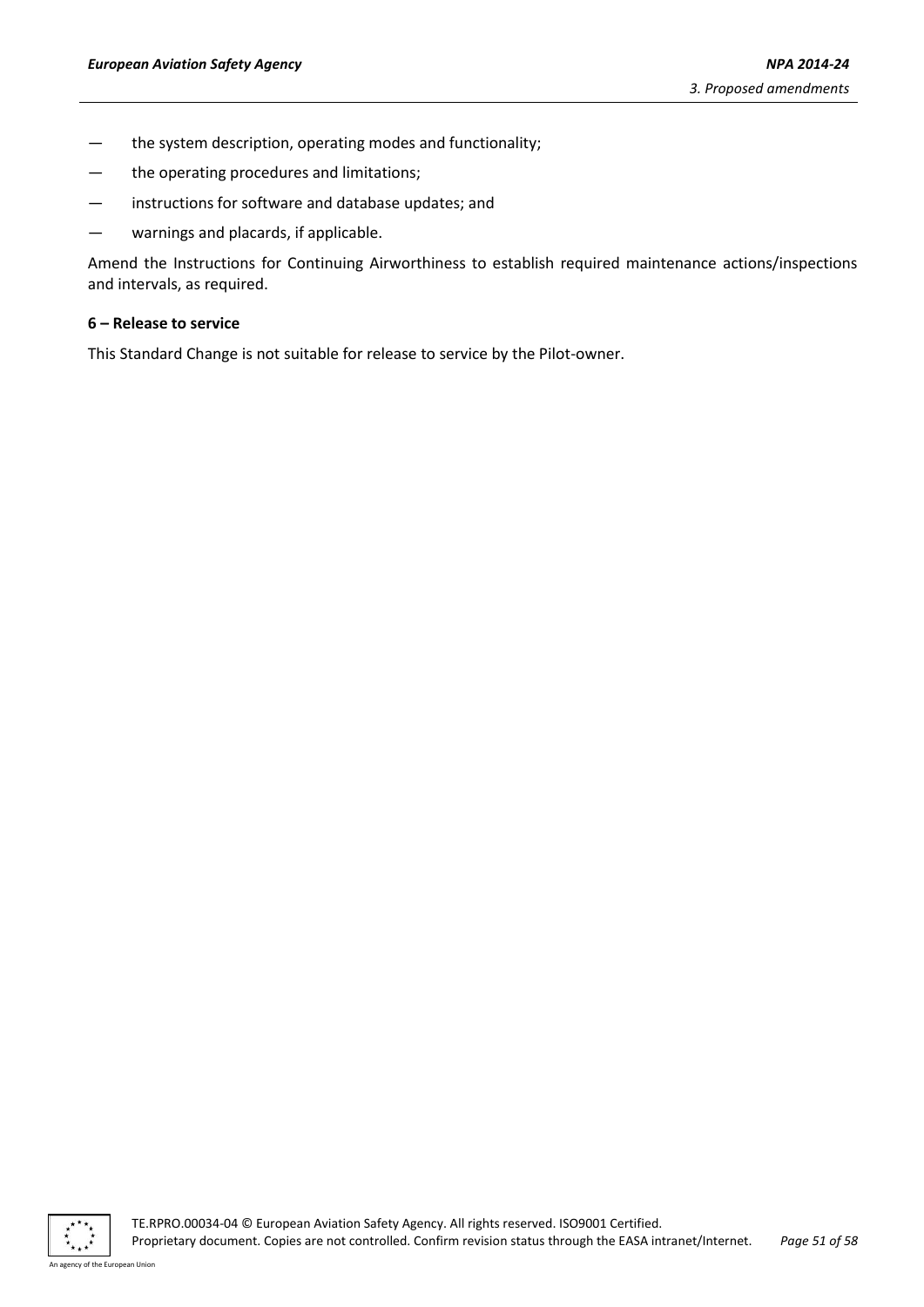#### **SUBPART B — STANDARD REPAIRS**

#### <span id="page-51-0"></span>**List of Standard Repairs**

CS-SR801a — Aircraft Repair according to FAA Advisory Circular AC 43.13-1B

CS-SR802a — Repair of Sailplanes Powered Sailplanes, LSA and VLA

…

#### **APPENDIX II**



TE.RPRO.00034-04 © European Aviation Safety Agency. All rights reserved. ISO9001 Certified. Proprietary document. Copies are not controlled. Confirm revision status through the EASA intranet/Internet. *Page 52 of 58*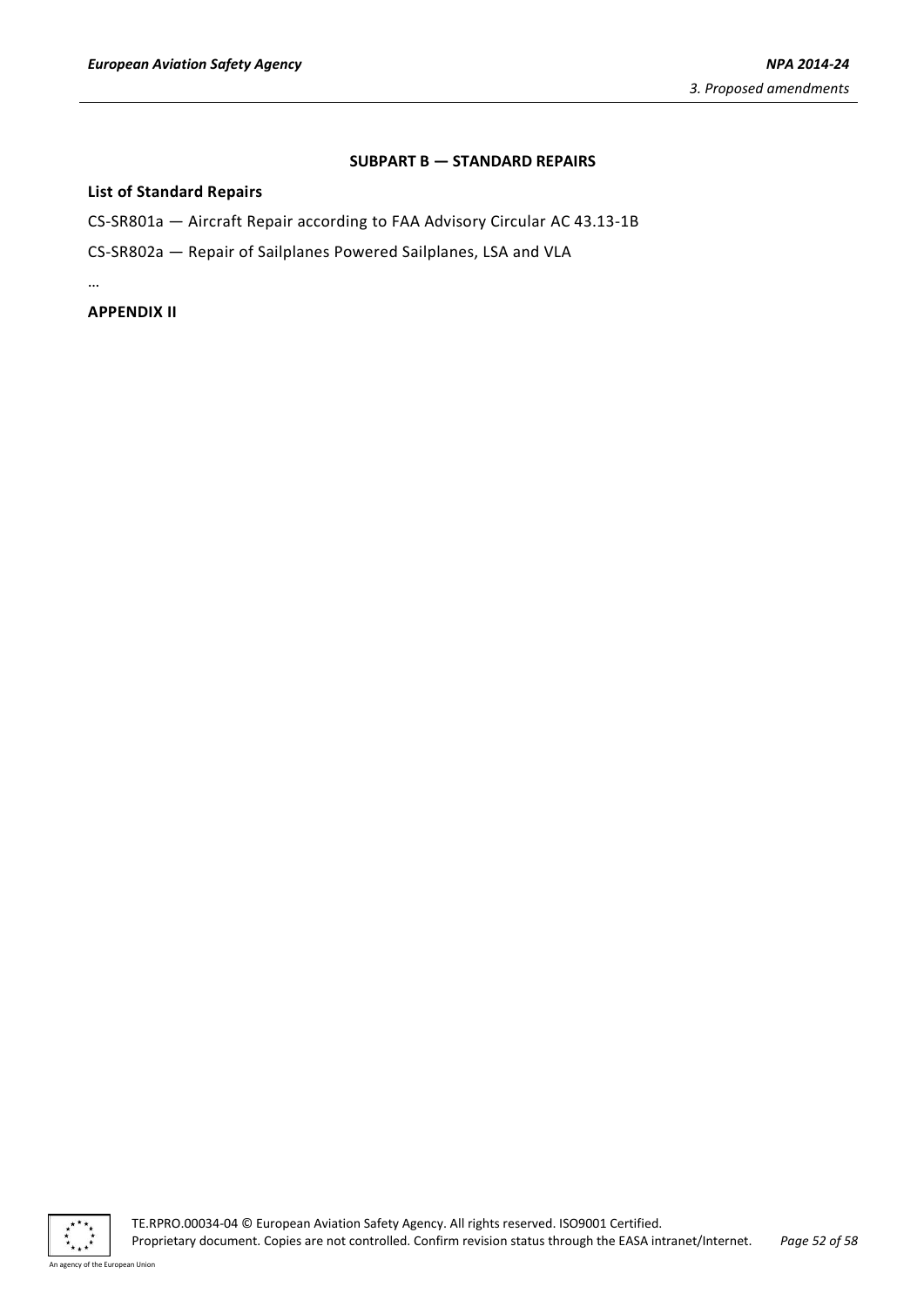#### **APPENDIX II**

# **European Aviation Safety Agency**

# **Standard Repair CS-SR801a**

#### Subject: **Aircraft Repair according to FAA Advisory Circular AC 43.13-1B**

#### **1 – Purpose**

This Standard Repair is issued to allow the use of FAA Advisory Circular AC 43.13-1B for repair of aircraft structure in metal, composite and wood construction.

#### **2 – Applicability/Eligibility**

Aeroplanes not being complex motor-powered aircraft and any ELA 2 aircraft.

#### **3 – Acceptable methods, techniques and practices**

The following standards contain acceptable data:

FAA Advisory Circular AC 43-13-1B.

#### **4 – Limitations**

N/A

#### **5 – Manuals**

Assess if the repair could require the issuance of an AFMS.

Amend the Instructions for Continuing Airworthiness to establish required maintenance actions/inspections and intervals, as required.

#### **6 – Release to service**

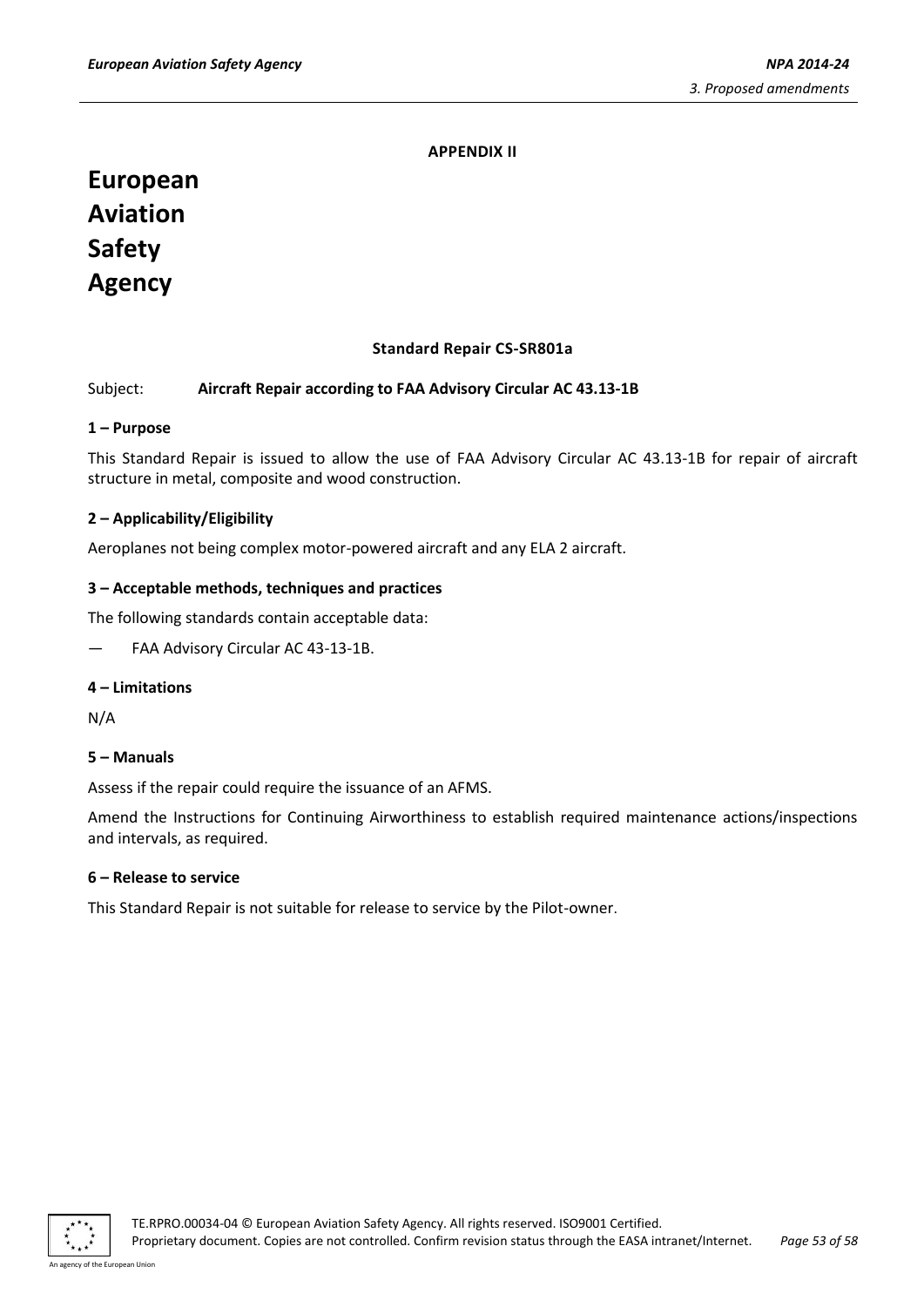# **Standard Repair CS-SR802a**

#### Subject: **Repair of Sailplanes, Powered Sailplanes, LSA and VLA**

#### **1 – Purpose**

This Standard Repair is issued to allow the use of established practice for repair of light aircraft structures in metal, composite and wood construction.

# **2 – Applicability/Eligibility**

Sailplanes, Powered Sailplanes, LSA and VLA.

#### **3 – Acceptable methods, techniques and practices**

Any of the following standards contain acceptable data:

For composite structures:

- "Kleine Fiberglass Flugzeug Flickfibel", Ursula Hänle<sup>6</sup>
- For wooden and mixed structures on sailplanes and powered sailplanes:
- 'Standard Repairs to Gliders', British Gliding Association; or
- "Werkstattpraxis", Hans Jacobs.

#### **4 – Limitations**

N/A

#### **5 – Manuals**

Assess if the repair could require the issuance of an AFMS.

Amend the Instructions for Continuing Airworthiness to establish required maintenance actions/inspections and intervals, as required.

#### **6 – Release to service**

This Standard Repair is not suitable for release to service by the Pilot-owner.

<sup>6</sup> Also available in English under the title 'Plastic Plane Patch Primer'.



-

An agency of the European Union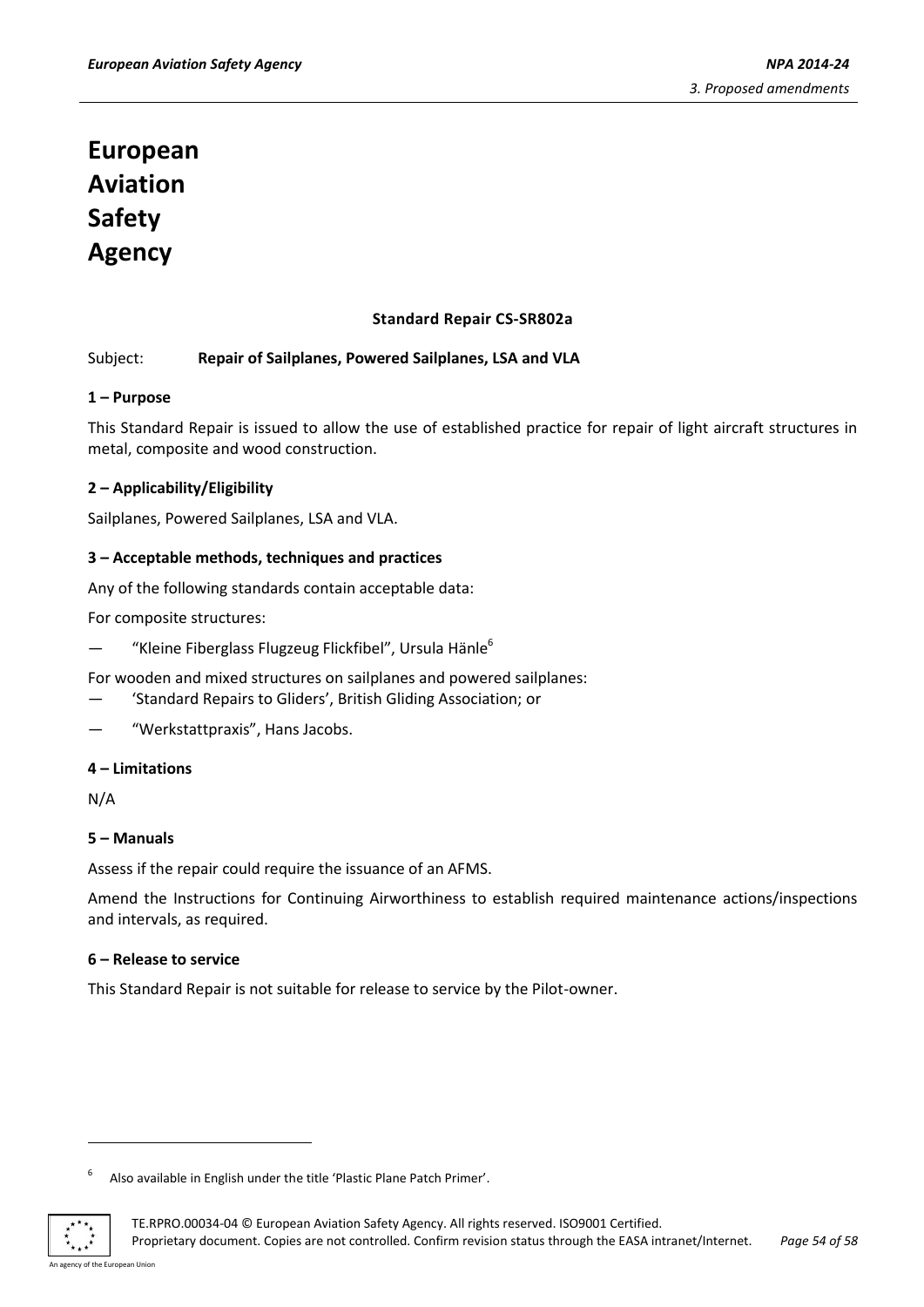# <span id="page-54-0"></span>**4. Regulatory Impact Assessment (RIA)**

# <span id="page-54-1"></span>*4.1. Issues to be addressed*

See section 2.1.

# <span id="page-54-2"></span>*4.1.1. Safety risk assessment*

The process to obtain an approval for a change/repair to the design by the traditional methods (i.e. DOA or Agency approval) is considered very onerous by some owners and, as a consequence, design changes for simple installation of safety equipment not required by the type design or new more reliable equipment, as well as approval of repair design, may not take place or might be performed circumventing the applicable rules.

# <span id="page-54-3"></span>*4.1.2. Who is affected?*

- Around 70 000 aircraft in Europe could be in the scope of these provisions.
- Approved Design Organisations working with affected aircraft.
- Natural or legal persons issuing certificates of release to service of aircraft.
- CAMOs, NAAs, EASA.

# <span id="page-54-4"></span>*4.2. Objectives*

See section 2.2.

# <span id="page-54-5"></span>*4.3. Policy options*

Option  $0 -$  Do nothing: Current rules mandate the approval of a design change or the design of a repair as a prerequisite for their embodiment in the aircraft. Without the adoption of the Certification Specifications for Standard Changes and Standard Repairs there will be no alleviation to this process.

Option 1: The adoption of the rules proposed in this NPA on the Certification Specifications for Standard Changes and Standard Repairs will simplify the process of embodiment of changes/repairs for a number of cases in certain aircraft. The design approval process by a DOA or EASA disappears but this is mainly compensated considering that the design will follow acceptable methods proven by experience.

| <b>Option</b><br>No | <b>Description</b>                                                                       |
|---------------------|------------------------------------------------------------------------------------------|
| 0                   | Baseline option (no change in rules; risks remain as outlined in the issue<br>analysis). |
|                     | Adopt the Certification Specifications for Standard Changes and Standard<br>Repairs.     |

#### **Table 1: Selected policy options**



TE.RPRO.00034-04 © European Aviation Safety Agency. All rights reserved. ISO9001 Certified. Proprietary document. Copies are not controlled. Confirm revision status through the EASA intranet/Internet. *Page 55 of 58*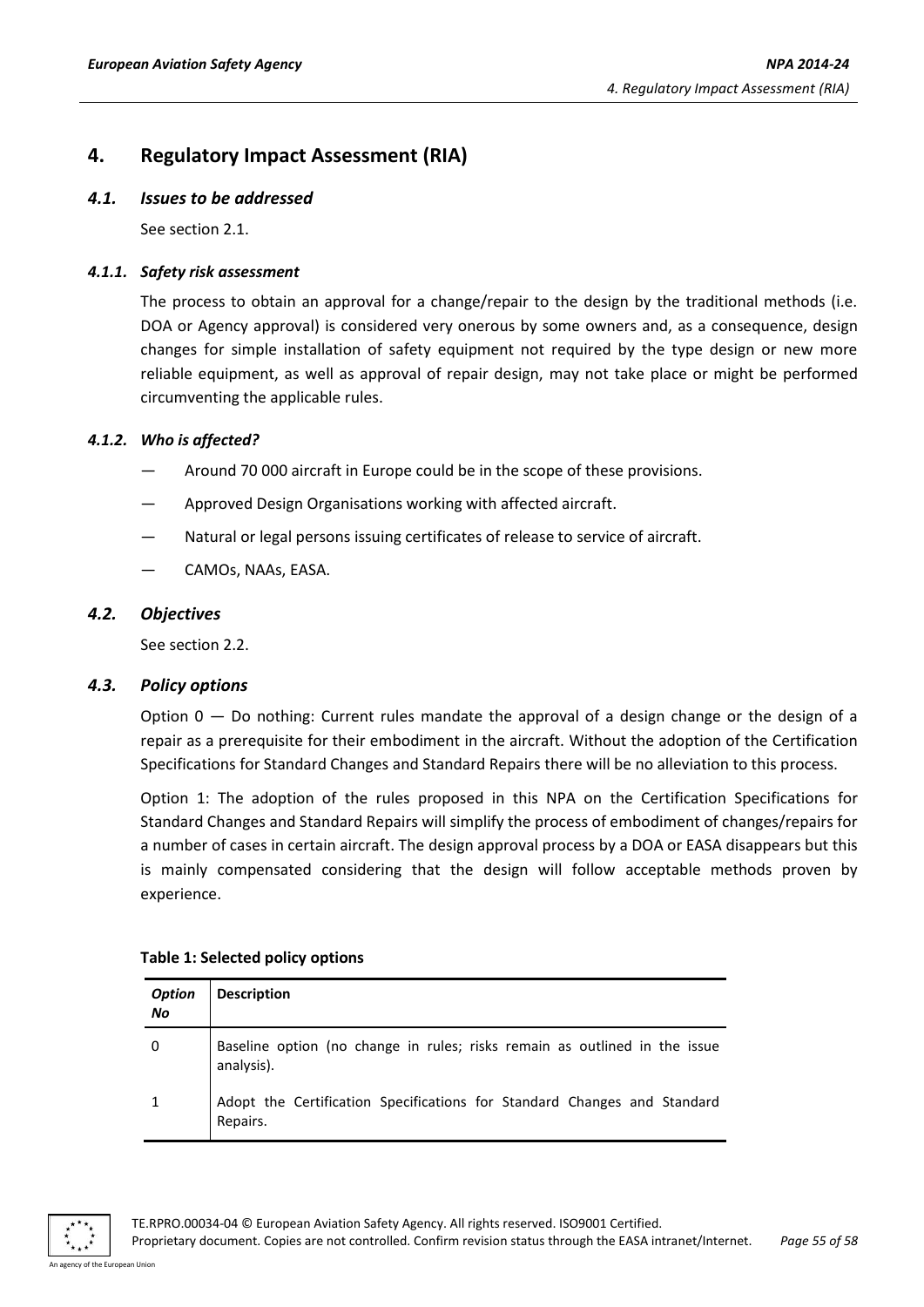# <span id="page-55-0"></span>*4.4. Analysis of impacts*

#### <span id="page-55-1"></span>*4.4.1. Safety impacts*

#### Option 0

This option 0 has the potential for negative safety impacts if the current rules prevent the implementation of design changes for simple installation of safety equipment and continue to require approval of all repair design.

#### Option 1

The use of Standard Changes and Standard Repairs will permit the embodiment of modifications or repairs to the affected aircraft following a new approach: obtaining a specific design approval and demonstrating continued compliance to the original certification basis are not required. This is, however, compensated with the facts that the permitted changes/repairs are simple, their applicability is limited, the methods, techniques and practices are proven safe by history/experience and the legal or natural person embodying the change/repair will be responsible for ensuring that their design follows the CS.

In addition, the Agency considers that this simplified approach will encourage aircraft owners to modernise their aircraft and will embody some safety features that will improve the safety of operations.

Based on this discussion, the Agency expects that the levels of safety will improve or will not be affected.

#### <span id="page-55-2"></span>*4.4.2. Economic impacts*

#### Option 0

The process to obtain an approval for a change/repair to the design by the traditional methods (i.e. DOA or Agency approval) will continue to be considered very onerous by some owners.

#### Option 1

Around 70 000 aircraft in Europe could benefit from these provisions, making it easier for the owners to modify their aircraft when fulfilling the applicable conditions.

Approved Design Organisations, as well as the Agency to some extent, working with affected aircraft might lose some requests for design approval, since their involvement will not be required in these cases. However, the Standard Change/Standard Repair concept will promote general aviation and this will have a positive impact to the whole affected industry in the future, including DOAs that will be requested for higher value changes/repairs.

Other stakeholders will be affected in the following way in terms of responsibility:

- Natural or legal persons issuing certificates of release to service of aircraft who will become responsible to ensure that the Standard Change or Standard Repair embodied fulfils the Certification Specifications.
- CAMOs and NAAs as they will be required to recognise Standard Changes/Standard Repairs during Airworthiness Reviews or ACAM inspections

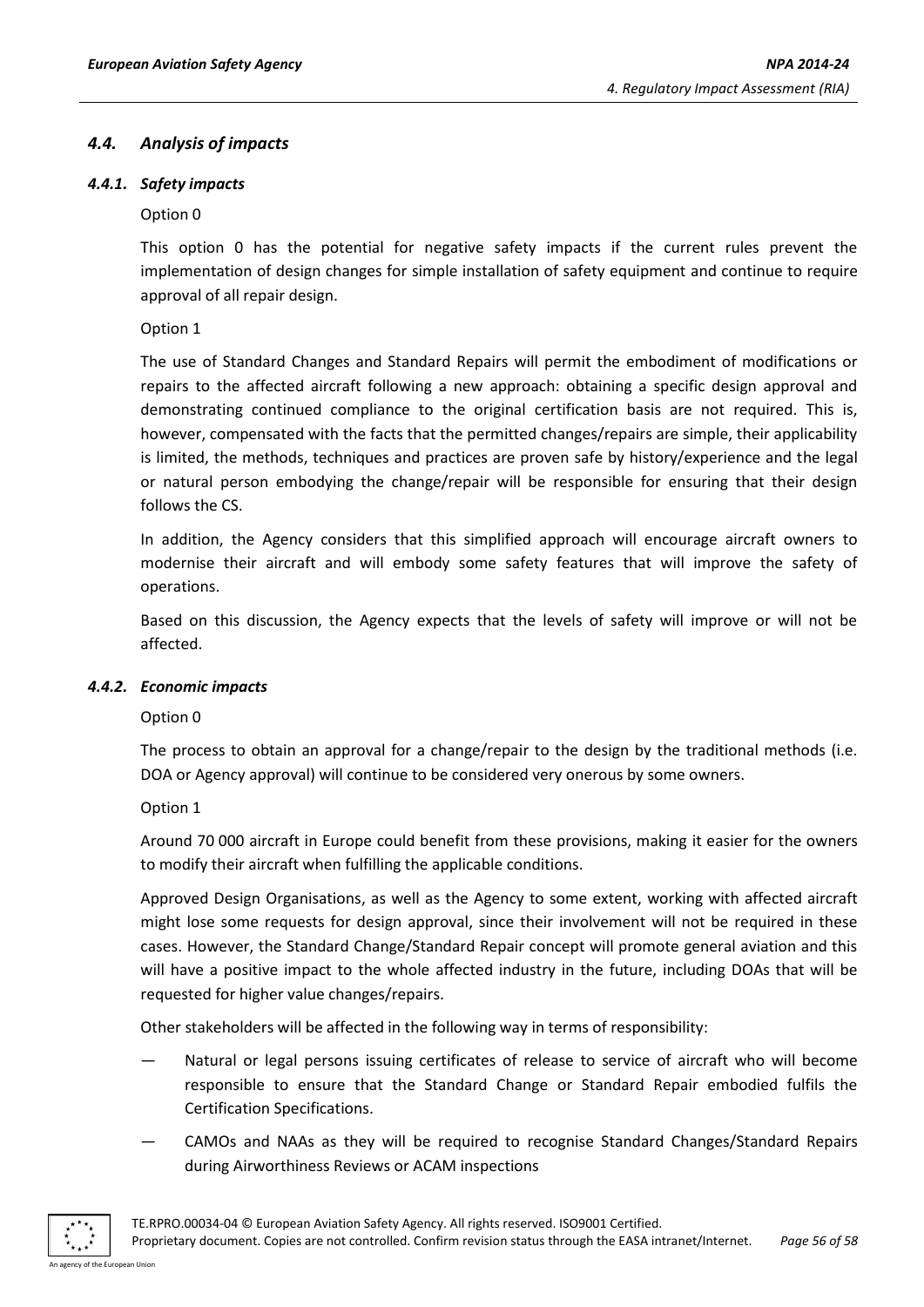Overall, the Agency expects that the introduction of the Certification Specifications will have a positive effect on the promotion of general aviation, by simplifying the administrative process of embodiment of changes/repairs to the aircraft and, therefore, reducing operating costs.

# <span id="page-56-0"></span>*4.5. Conclusion*

Option 1 is the preferred option. The draft Certification Specifications issued for open consultation are included in section 3.2 of this NPA.